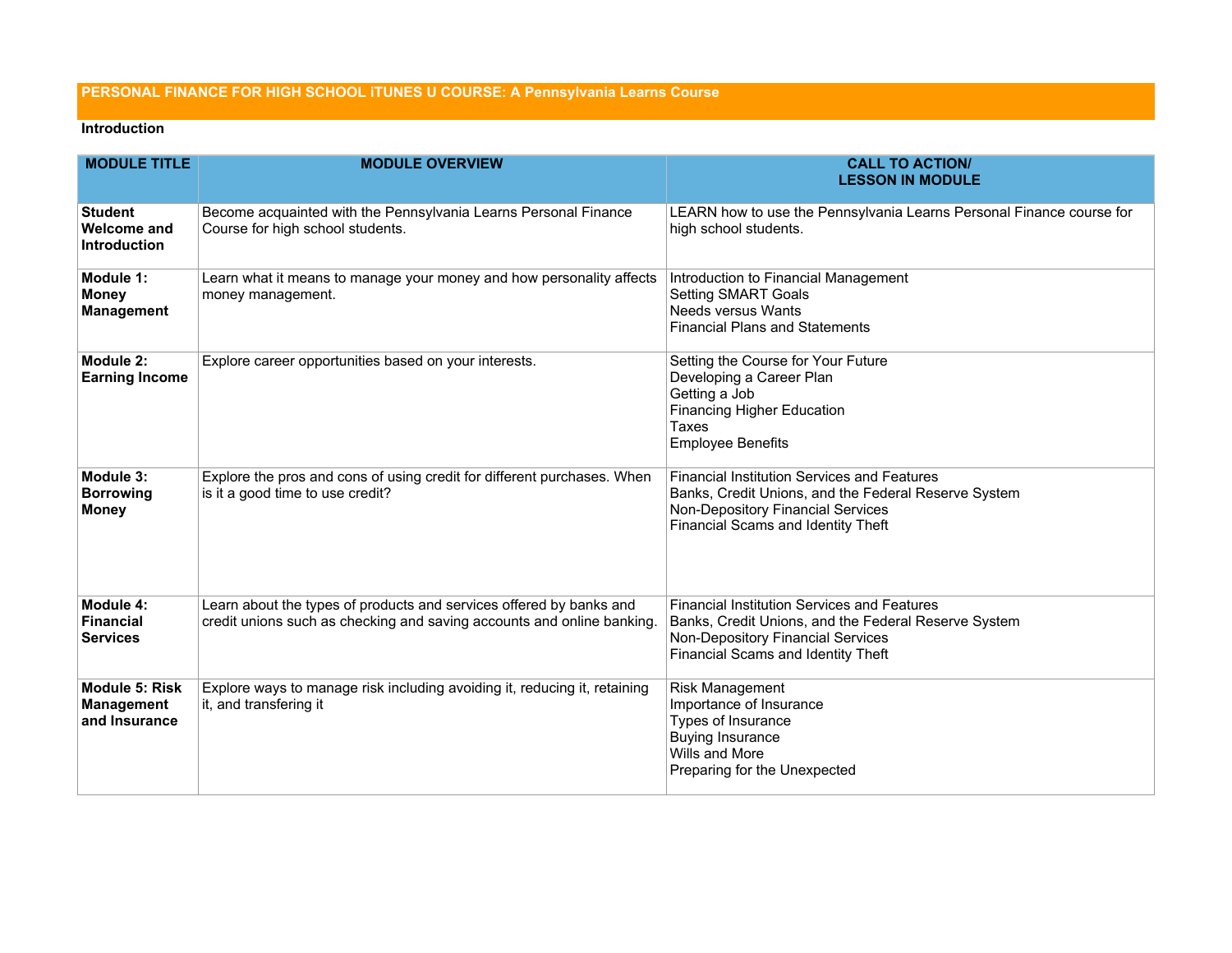## **PERSONAL FINANCE FOR HIGH SCHOOL iTUNES U COURSE: A Pennsylvania Learns Course**

## **Introduction**

| <b>MODULE TITLE</b>                                         | <b>MODULE OVERVIEW</b>                                                          | <b>CALL TO ACTION/</b><br><b>LESSON IN MODULE</b>                                                                                                         |
|-------------------------------------------------------------|---------------------------------------------------------------------------------|-----------------------------------------------------------------------------------------------------------------------------------------------------------|
| Module 6:<br>Saving and<br>Investing                        | Learn why people save and how they reach savings goals.                         | Why Save and Invest<br>Ways to Save<br>Impact of Interest Rates<br><b>Financial Calculations</b><br>Types of Investments<br><b>Diversified Portfolios</b> |
| <b>Wrap Up and</b><br><b>Additional</b><br><b>Resources</b> | Review and assess what you've learned then further your financial<br>education. |                                                                                                                                                           |
|                                                             | Visit www.makingcentspa.org for additional financial education resources.       | <b>Updated: 7/18/17</b>                                                                                                                                   |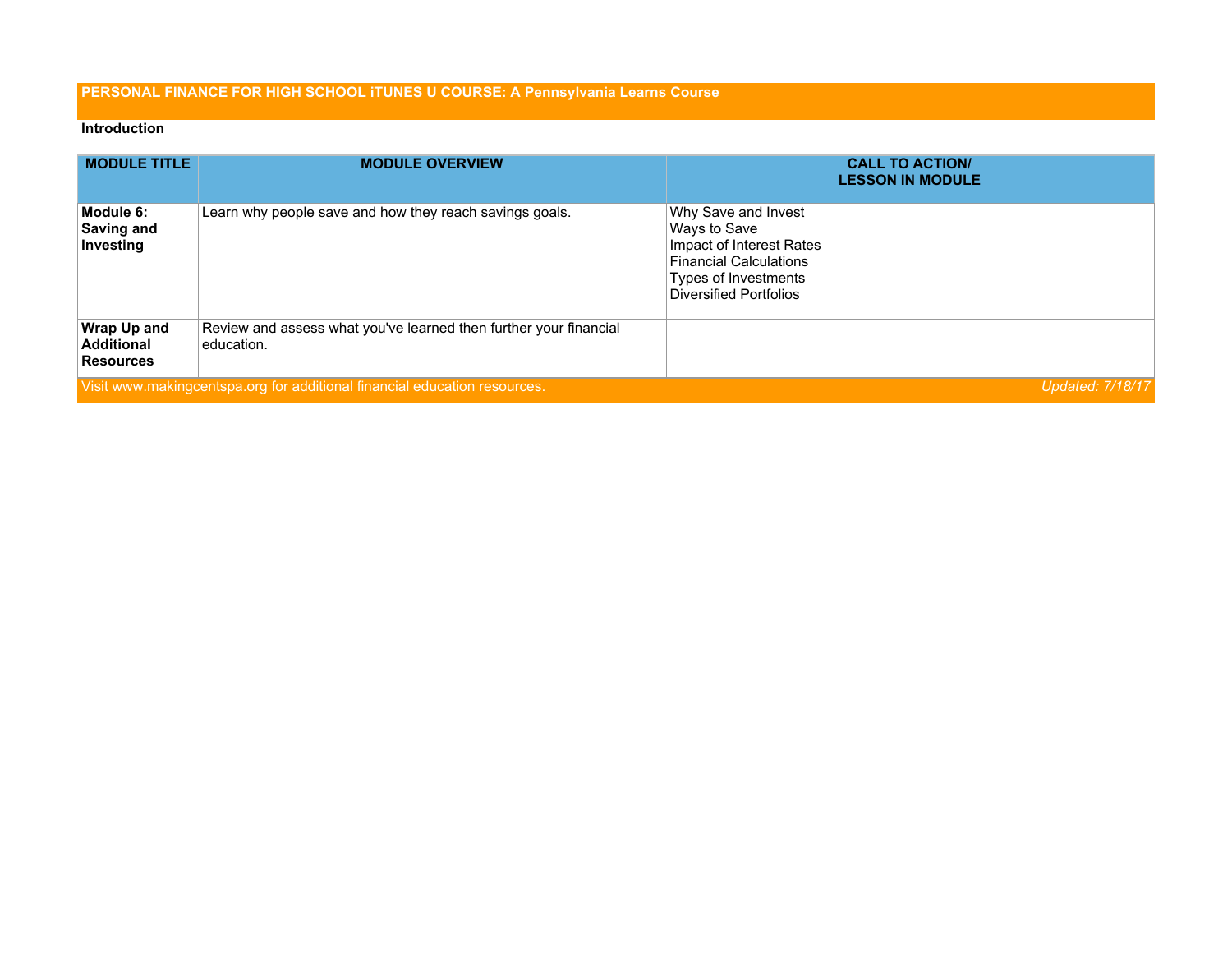|                                                    | PERSONAL FINANCE FOR HIGH SCHOOL ITUNES U COURSE: A Pennsylvania Learns Course                                                                     | <b>Updated: 7/18/17</b>                                                                                                  |                                                                                         |                                                                                                                                    |                                                                                               |                                                                                                                                                                                               |
|----------------------------------------------------|----------------------------------------------------------------------------------------------------------------------------------------------------|--------------------------------------------------------------------------------------------------------------------------|-----------------------------------------------------------------------------------------|------------------------------------------------------------------------------------------------------------------------------------|-----------------------------------------------------------------------------------------------|-----------------------------------------------------------------------------------------------------------------------------------------------------------------------------------------------|
| <b>Module 1: Money Management</b>                  |                                                                                                                                                    |                                                                                                                          |                                                                                         |                                                                                                                                    |                                                                                               |                                                                                                                                                                                               |
| <b>MODULE TITLE</b><br>and LESSON<br><b>TITLES</b> | <b>MODULE OVERVIEW</b>                                                                                                                             | <b>CALL TO ACTION</b>                                                                                                    | <b>CONTENT DIRECTION</b>                                                                | URL <sub>1</sub>                                                                                                                   | URL <sub>2</sub>                                                                              | <b>NOTES</b>                                                                                                                                                                                  |
| Introduction to<br><b>Financial</b><br>Management  | Learn what it means to manage<br>your money and how personality money attitudes and discover<br>affects money management.                          | TAKE this short quiz about your<br>your financial identity.                                                              |                                                                                         | http://www.<br>smartaboutmoney.<br>org/Tools-<br>Resources/Financial-<br>Identity                                                  |                                                                                               | Quiz helps young adults determine where they<br>are on the road to financial independence.<br>iPad Friendly: Yes<br>Cost: Free                                                                |
|                                                    | Lesson Objective:<br>Analyze the management of<br>financial resources across the<br>lifespan based on a person's<br>values and standard of living. | EXAMINE your beliefs and<br>attitudes towards money to<br>discover your money<br>personality.                            | Use the Explain Everything app<br>to complete and share the<br>worksheets.              | http:<br>//moneytalks4teens.<br>ucanr.<br>edu/newsltr_money_p<br>ersonality.pdf                                                    | https://itunes.apple.<br>com/us/app/explain-<br>everything-<br>classic/id431493086?<br>$mt=8$ | Article describing how our beliefs and values<br>associated with money affect our spending<br>decisions. Includes a written survey on values<br>and money.<br>iPad Friendly: No<br>Cost: Free |
|                                                    | Lesson Standards:<br>11.1.12.B, 11.1.12.C, 13.3.11.D,<br>15.6.12.A, 15.6.12.B, 15.6.12.<br>F, 15.6.12.G, 15.6.12.H, 15.9.12.<br>B                  | WATCH a hip-hop moqul<br>explain why personal finance is<br>a vital life skill.                                          | <b>ANSWER the Discussion</b><br>Questions found under the<br>Support Materials section. | http://www.<br>pbslearningmedia.<br>org/resource/fin10.<br>socst.personfin.<br>manage.<br>makingit/making-it-<br>and-keeping-it/   |                                                                                               | Video (4:30) in which music industry<br>professionals discuss money<br>iPad Friendly: Yes<br>Cost: Free                                                                                       |
|                                                    |                                                                                                                                                    | PLAY "Money Talks" to discover USE the Puffin Browser app to<br>your money personality.<br>Compare results with friends. | be able to play the game since it<br>requires Adobe Flash.                              | http:<br>//moneytalks4teens.<br>ucanr.edu/games.cfm?<br>$std=13$                                                                   | https://itunes.apple.<br>com/us/app/puffin-<br>web-<br>browser/id472937654<br>$?mt=8$         | Answer questions regarding your thoughts and<br>feelings about money.<br>iPad Friendly: No Requires Requires Adobe<br>Flash Player<br>Cost: Free                                              |
|                                                    |                                                                                                                                                    | WATCH the "Steps to Better<br>Money Management" video to<br>get smarter about your money.                                |                                                                                         | https://www.<br>bettermoneyhabits.<br>com/saving-<br>budgeting/money-<br>management-<br>tips/steps-to-better-<br>money-habits.html |                                                                                               | Cartoon video (4:05) explains four steps that<br>can help you get smarter about your money and<br>make a positive impact on your financial future.<br>iPad Friendly: Yes<br>Cost: Free        |
|                                                    |                                                                                                                                                    | REVIEW the key takeaways<br>from the "Steps to Better Money<br>Management" video.                                        |                                                                                         | https://www.<br>bettermoneyhabits.<br>com/saving-<br>budgeting/money-<br>management-<br>tips/takeaways.html                        |                                                                                               | Key takaways from the "Steps to Better Money<br>Management" video.<br>iPad Friendly: Yes<br>Cost: Free                                                                                        |
| <b>Setting Smart</b>                               | Find out what makes a goal                                                                                                                         | FIND out what S.M.A.R.T. goals                                                                                           |                                                                                         | https://www.youtube.                                                                                                               |                                                                                               | Video (3:57) explains how to write SMART                                                                                                                                                      |
| Goals                                              | SMART and how setting<br>SMART goals for your finances<br>can be helpful.                                                                          | are in this video.                                                                                                       |                                                                                         | com/watch?v=1-<br>SvuFIQjK8                                                                                                        |                                                                                               | qoals.<br>iPad Friendly: Yes<br>Cost: Free                                                                                                                                                    |
|                                                    | Lesson Objective:<br>Analyze what major financial<br>steps must occur to meet short,<br>intermediate, and long-term<br>financial SMART goals.      | WATCH this video on how to set<br>S.M.A.R.T. goals which you can<br>achieve.                                             |                                                                                         | https://www.youtube.<br>com/watch?<br>v=d6o5PyJM3bY                                                                                |                                                                                               | Video (7:13) describe how to apply goal setting<br>techniques to personal and professional needs<br>and create a list of your own set of goals.<br>iPad Friendly: Yes<br>Cost: Free           |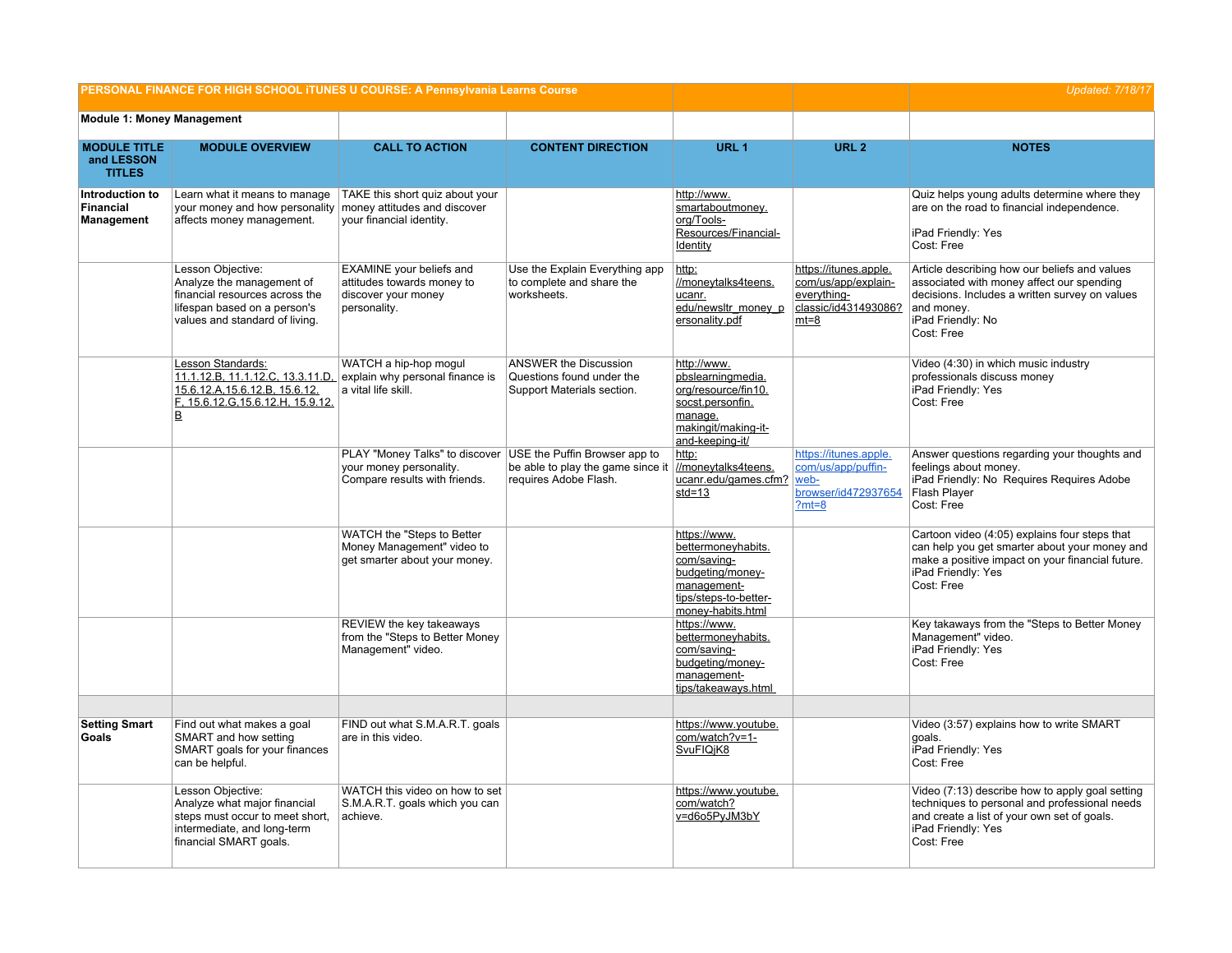| PERSONAL FINANCE FOR HIGH SCHOOL ITUNES U COURSE: A Pennsylvania Learns Course |                                                                                                                                        |                                                                                                                                                            |                                                                                                  |                                                                                                                          |                                                                                               | <b>Updated: 7/18/17</b>                                                                                                                                                                          |
|--------------------------------------------------------------------------------|----------------------------------------------------------------------------------------------------------------------------------------|------------------------------------------------------------------------------------------------------------------------------------------------------------|--------------------------------------------------------------------------------------------------|--------------------------------------------------------------------------------------------------------------------------|-----------------------------------------------------------------------------------------------|--------------------------------------------------------------------------------------------------------------------------------------------------------------------------------------------------|
| <b>Module 1: Money Management</b>                                              |                                                                                                                                        |                                                                                                                                                            |                                                                                                  |                                                                                                                          |                                                                                               |                                                                                                                                                                                                  |
| <b>MODULE TITLE</b><br>and LESSON<br><b>TITLES</b>                             | <b>MODULE OVERVIEW</b>                                                                                                                 | <b>CALL TO ACTION</b>                                                                                                                                      | <b>CONTENT DIRECTION</b>                                                                         | URL <sub>1</sub>                                                                                                         | URL <sub>2</sub>                                                                              | <b>NOTES</b>                                                                                                                                                                                     |
|                                                                                | Lesson Standards:<br>15.6.12.A, 15.6.12.B, 15.6.12.F,<br>15.6.12.G, 15.6.12.H, 15.9.12.B                                               | TAKE an inventory of your own<br>financial attitudes, values, and<br>financial goals.                                                                      | Use the Explain Everything app<br>to complete and share the<br>worksheet.                        | http://my.uen.<br>org/mydocuments/dow<br>nloadfile?<br>userid=86172&docum<br>entid=6325195                               | https://itunes.apple.<br>com/us/app/explain-<br>everything-<br>classic/id431493086?<br>$mt=8$ | Article, activity and worksheet on setting goals.<br>iPad Friendly: Yes<br>Free: Yes                                                                                                             |
|                                                                                |                                                                                                                                        | LIST your S.M.A.R.T. goals and Use the Explain Everything app<br>the time needed to achieve them to complete and share the<br>on this worksheet.           | worksheet.                                                                                       | http://www.<br>smartaboutmoney.<br>org/Portals/0/TenBasic<br>Steps/smartgoals.pdf                                        | https://itunes.apple.<br>com/us/app/explain-<br>everything-<br>classic/id431493086?<br>$mt=8$ | Printable worksheet to complete.<br>iPad Friendly: Yes<br>Cost: Free                                                                                                                             |
|                                                                                |                                                                                                                                        | WRITE down your S.M.A.R.T.<br>goal and its five components on<br>this worksheet.                                                                           | Use the Explain Everything app<br>to complete and share the<br>worksheet.                        | http://kiwaniskids.<br>org/Libraries/TK Activi<br>ties/SMART Goal Wo<br>rksheet.sflb.ashx                                | https://itunes.apple.<br>com/us/app/explain-<br>everything-<br>classic/id431493086?<br>$mt=8$ | Printable worksheet to complete SMART goal<br>activity.<br>iPad Friendly: Yes<br>Cost: Free                                                                                                      |
|                                                                                |                                                                                                                                        | WATCH the "Saving for a Large"<br>Purchase" video and learn about<br>some good money habits.                                                               |                                                                                                  | https://www.<br>bettermoneyhabits.<br>com/saving-<br>budgeting/saving-for-<br>future/large-purchase.<br>html             |                                                                                               | Video (3:22) provides some useful ideas on how<br>to save for a large purchase.<br>iPad Friendly: Yes<br>Cost: Free                                                                              |
|                                                                                |                                                                                                                                        | PLAY "Groove Nation" and help USE the Puffin Browser app to<br>Angel win the dance competition be able to play the game since it<br>and avoid going broke. | requires Adobe Flash.                                                                            | http:<br>//financialentertainmen<br>org/play/groovenation.<br>html                                                       | https://itunes.apple.<br>com/us/app/puffin-<br>web-<br>browser/id472937654<br>$?mt=8$         | Game focuses on key aspects of budgeting,<br>including the importance of planning for<br>unexpected expenses and paying off debt.<br>iPad Friendly: No Requires Adobe Flash Player<br>Cost: Free |
| <b>Applying</b>                                                                | Explore how being a savvy<br>Consumer Skills consumer can help you save<br>money and make wise spending<br>choices.                    | USE this decision map to make<br>smarter purchases and avoid<br>overspending.                                                                              | SAVE it to your phone and refer<br>to the next time you have a big<br>spending decision to make. | https://www.<br>smartaboutmoney.<br>org/Topics/Spending-<br>and-<br>Borrowing/Control-<br>Spending/Should-I-<br>Buy-This |                                                                                               | Mind map walks through the reader through the<br>process of making a decision about whether or<br>not to make a purchase.<br>iPad Ready: Yes<br>Cost: Free                                       |
|                                                                                | Lesson Objective:<br>Apply effective consumer<br>strategies to select goods and<br>services by comparing<br>alternatives and criteria. | READ the tips on this site on<br>how to best shop online and<br>avoid rip-offs.                                                                            |                                                                                                  | http://www.consumer.<br>ftc.gov/articles/0027-<br>comparing-products-<br>online                                          |                                                                                               | Article offering tips for comparing products<br>online.<br>iPad Friendly: Yes<br>Cost: Free                                                                                                      |
|                                                                                | Lesson Standards:<br>6.1.9.B, 11.1.12.C, 11.1.12.F,<br>15.6.12.A, 15.6.12.B, 15.6.12.F,<br>15.6.12.G, 15.6.12.H, 15.9.12.B             | DETERMINE if you took steps to<br>protect yourself during a recent<br>purchase.                                                                            |                                                                                                  | https://www.consumer.<br>ftc.gov/articles/0041-<br>shopping-online-<br>infographic                                       |                                                                                               | Infographic and video included with the article.<br>iPad Friendly: Yes<br>Cost: Free                                                                                                             |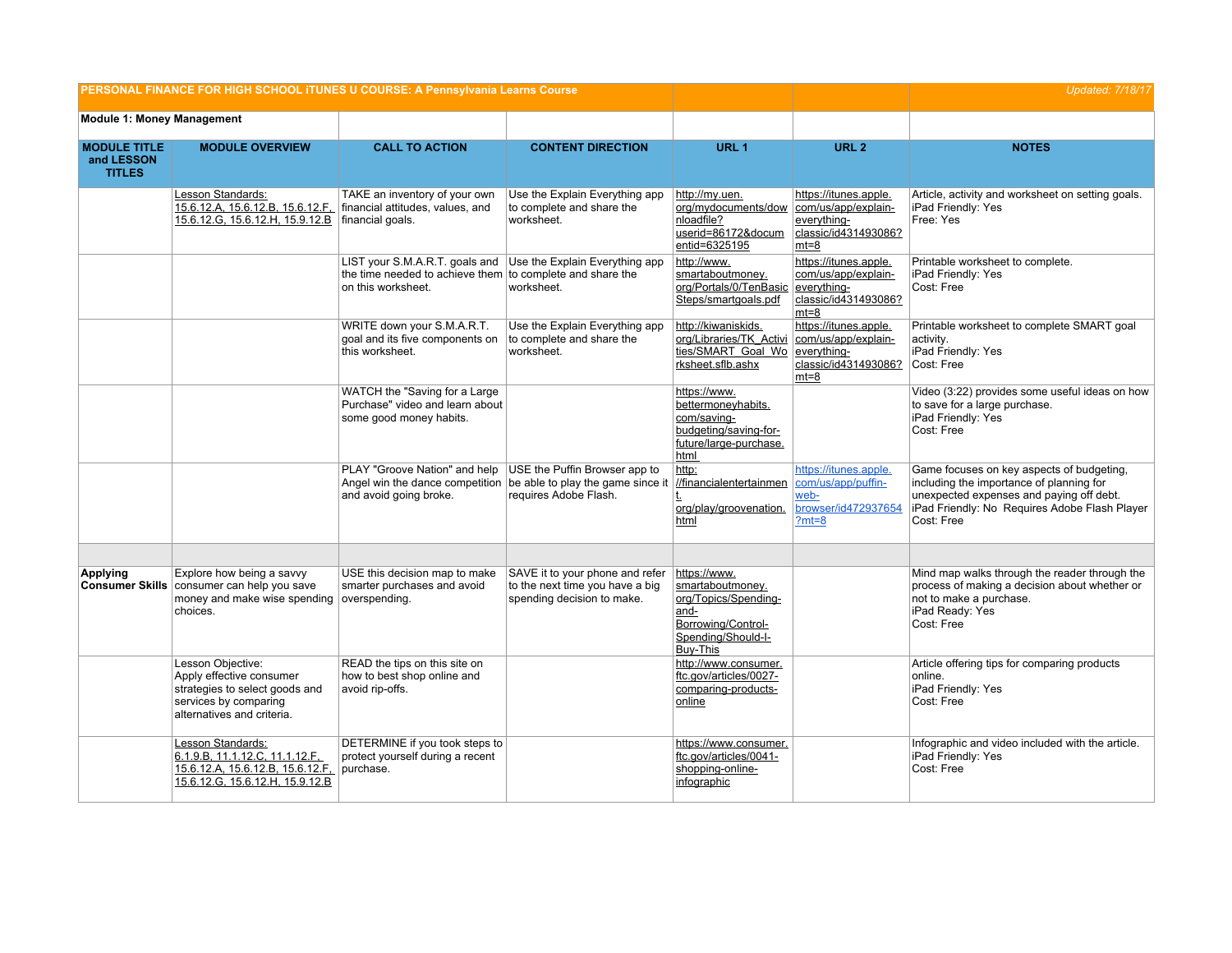| PERSONAL FINANCE FOR HIGH SCHOOL ITUNES U COURSE: A Pennsylvania Learns Course |                                                                                                                            |                                                                                                                       |                                                                                  | <b>Updated: 7/18/17</b>                                                                                                                |                                                                                                                                |                                                                                                                                                                                                                                                                                                                                             |
|--------------------------------------------------------------------------------|----------------------------------------------------------------------------------------------------------------------------|-----------------------------------------------------------------------------------------------------------------------|----------------------------------------------------------------------------------|----------------------------------------------------------------------------------------------------------------------------------------|--------------------------------------------------------------------------------------------------------------------------------|---------------------------------------------------------------------------------------------------------------------------------------------------------------------------------------------------------------------------------------------------------------------------------------------------------------------------------------------|
| <b>Module 1: Money Management</b>                                              |                                                                                                                            |                                                                                                                       |                                                                                  |                                                                                                                                        |                                                                                                                                |                                                                                                                                                                                                                                                                                                                                             |
| <b>MODULE TITLE</b><br>and LESSON<br><b>TITLES</b>                             | <b>MODULE OVERVIEW</b>                                                                                                     | <b>CALL TO ACTION</b>                                                                                                 | <b>CONTENT DIRECTION</b>                                                         | URL <sub>1</sub>                                                                                                                       | URL <sub>2</sub>                                                                                                               | <b>NOTES</b>                                                                                                                                                                                                                                                                                                                                |
|                                                                                |                                                                                                                            | PLAY the "Consumer Education<br>at the Mall" game and see if<br>you're a smart shopper.                               | USE the second link for a<br>version that doesn't require<br>Adobe Flash Player. | http://www.consumer.<br>ftc.gov/media/game-<br>0020-you-are-here-<br>consumer-education-<br>mall                                       | http://www.consumer.<br><u>ftc.</u><br>gov/sites/default/files/<br>games/off-<br>site/youarehere/pages<br>/htmlsite/index.html | Interactive website provides information on<br>being an informed consumer.<br>iPad Friendly: No Requires Adobe Flash Player.<br>Cost: Free                                                                                                                                                                                                  |
|                                                                                |                                                                                                                            | PLAY "Admongo.gov" and see if USE the second link for a<br>you can level up as a savvy<br>consumer of advertising.    | version that doesn't require<br>Adobe Flash Player.                              | http://www.admongo.<br>gov                                                                                                             | http://www.admongo.<br>gov/html-version.asp                                                                                    | Game to find ads and determine their purpose.<br>iPad Friendly: No Requires Adobe Flash Player.<br>Cost: Free                                                                                                                                                                                                                               |
|                                                                                |                                                                                                                            | CALCULATE whether you can<br>afford the home of your dreams<br>and COMPARE mortgage rates.                            |                                                                                  | https://itunes.apple.<br>com/us/app/zillow-<br>mortgages-<br>calculator/id43766093<br>$7?mt=8$                                         |                                                                                                                                | App to calculate mortgage costs and compare<br>rates<br>iPad Friendly: Yes<br>Cost: Free                                                                                                                                                                                                                                                    |
|                                                                                |                                                                                                                            | See how to COMPARE PHONE<br>PLANS using some basic math<br>in this animated video.                                    |                                                                                  | https://www.brainpop.<br>com/math/dataanalysis<br>/comparingprices                                                                     |                                                                                                                                | Video (2:40) showing how to compare prices on<br>cell phone plans.<br>iPad Friendly: Yes<br>Cost: Free                                                                                                                                                                                                                                      |
|                                                                                |                                                                                                                            | TAKE A QUIZ to see what you<br>learned from the "Compare<br>Phone Plans" video.                                       | CLICK on Classic or Review<br>Mode.                                              | https://www.brainpop.<br>com/math/dataanalysis<br>/comparingprices/quiz/                                                               |                                                                                                                                | Quiz to test your knowledge after completing the<br>video.<br>iPad Friendly: Yes<br>Cost: Free                                                                                                                                                                                                                                              |
| <b>Needs Versus</b><br>Wants                                                   | Investigate the differences<br>between wants and needs.                                                                    | LEARN the difference between<br>wants and needs in this Dave<br>Ramsey money expert video.                            |                                                                                  | https://www.youtube.<br>com/watch?<br>v=RjbjaPLa0-g                                                                                    |                                                                                                                                | Cartoon graphic (2:33) explains the difference of<br>needs versus wants.<br>iPad Friendly: Yes<br>Cost: Free                                                                                                                                                                                                                                |
|                                                                                | Lesson Objective:<br>Differentiate between personal<br>needs and wants.                                                    | WATCH as teens discuss<br>buying new sneakers and if it's a purchases and DECIDE if they<br>real need or just a want. | CONSIDER your recent<br>were truly needs or only wants.                          | https://www.youtube.<br>com/watch?<br>v=rn9YQ8ZXNcs                                                                                    |                                                                                                                                | Two teens discuss the difference between a<br>"need" and a "want" when it comes to buying<br>new athletic shoes. This video (2:47) is<br>sponsored by the FINRA Investor Education<br>Foundation, The Milwaukee Public Library,<br>Make-a-Difference Wisconsin and the American<br>Library Association.<br>iPad Friendly: Yes<br>Cost: Free |
|                                                                                | Lesson Standards:<br>6.1.9.B, 11.1.12.C, 11.1.12.F,<br>15.6.12.A, 15.6.12.B, 15.6.12.F,<br>15.6.12.G, 15.6.12.H, 15.9.12.B | <b>IDENTIFY your own wants and</b><br>needs using this one page<br>worksheet.                                         | Use the Explain Everything app<br>to complete and share the<br>worksheet.        | https://www.<br>smartaboutmoney.<br>org/Portals/0/Workshe<br>ets/Worksheets-<br>Old/WantsvsNeeds.<br>pdf?ver=2012-12-05-<br>173444-030 | https://itunes.apple.<br>com/us/app/explain-<br>everything-<br>classic/id431493086?<br>mt=8                                    | Worksheet compares needs and wants. Print<br>out worksheet to complete.<br>iPad Friendly: Yes<br>Cost: Free                                                                                                                                                                                                                                 |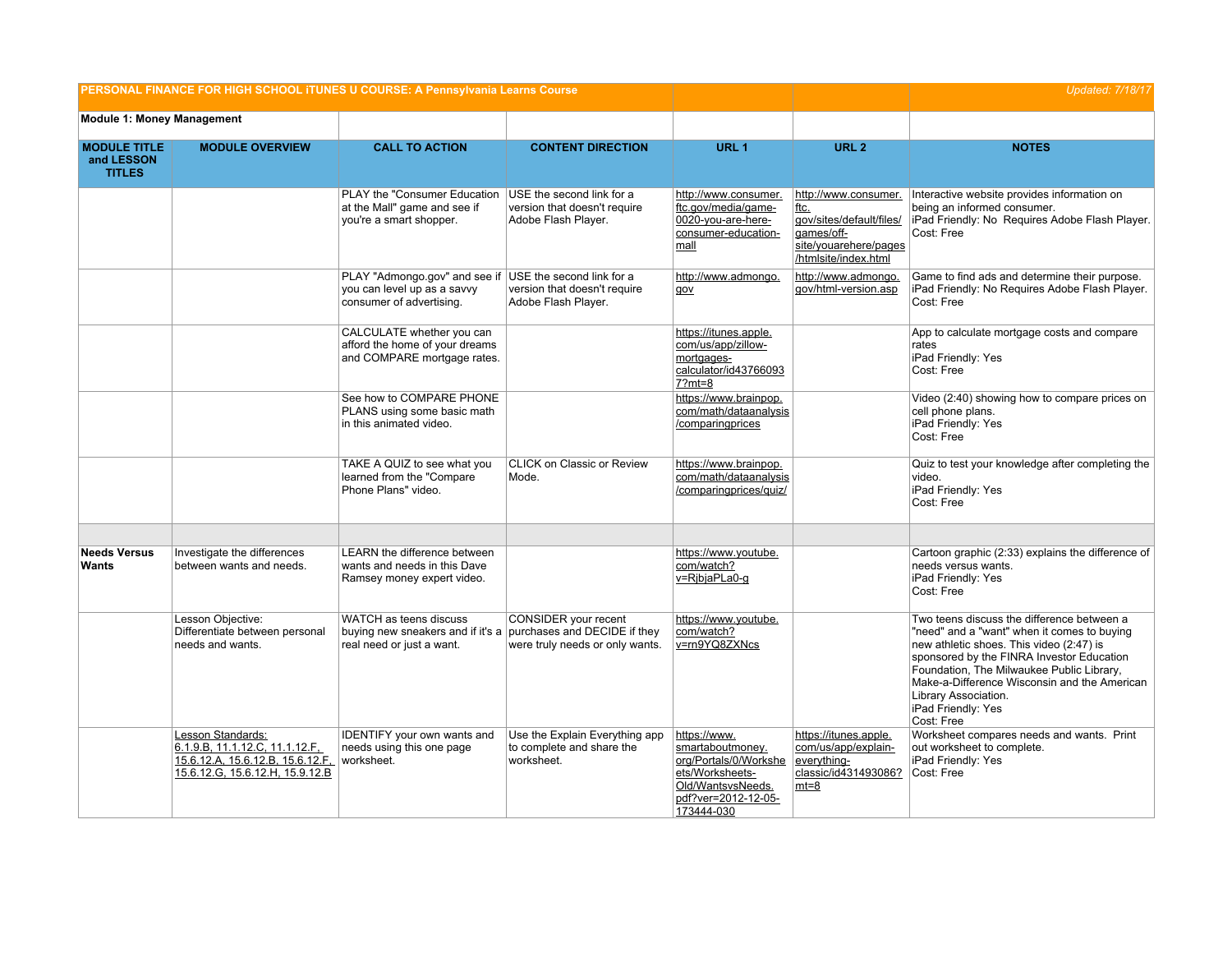| PERSONAL FINANCE FOR HIGH SCHOOL ITUNES U COURSE: A Pennsylvania Learns Course | <b>Updated: 7/18/17</b>                                                                                                                                                                                                                                                                                                                                                          |                                                                                            |                                                                                                               |                                                                                                                          |                                                                                               |                                                                                                                           |
|--------------------------------------------------------------------------------|----------------------------------------------------------------------------------------------------------------------------------------------------------------------------------------------------------------------------------------------------------------------------------------------------------------------------------------------------------------------------------|--------------------------------------------------------------------------------------------|---------------------------------------------------------------------------------------------------------------|--------------------------------------------------------------------------------------------------------------------------|-----------------------------------------------------------------------------------------------|---------------------------------------------------------------------------------------------------------------------------|
| <b>Module 1: Money Management</b>                                              |                                                                                                                                                                                                                                                                                                                                                                                  |                                                                                            |                                                                                                               |                                                                                                                          |                                                                                               |                                                                                                                           |
| <b>MODULE TITLE</b><br>and LESSON<br><b>TITLES</b>                             | <b>MODULE OVERVIEW</b>                                                                                                                                                                                                                                                                                                                                                           | <b>CALL TO ACTION</b>                                                                      | <b>CONTENT DIRECTION</b>                                                                                      | URL 1                                                                                                                    | URL <sub>2</sub>                                                                              | <b>NOTES</b>                                                                                                              |
|                                                                                |                                                                                                                                                                                                                                                                                                                                                                                  | GET great money tips on "How<br>to Save Money by Eliminating<br>10 Things You Don't Need". |                                                                                                               | https://www.youtube.<br>com/watch?<br>v=Ds5mzdJ9ibk                                                                      |                                                                                               | Video review (2:22) of ten things you might be<br>able to live without.<br>iPad Friendly: Yes<br>Cost: Free               |
|                                                                                |                                                                                                                                                                                                                                                                                                                                                                                  | DIFFERENTIATE between<br>wishful wants and necessary<br>needs.                             | Use the Explain Everything app<br>to complete and share the<br>worksheet.                                     | http://www.cccsmobile.<br>org/lessonplans/lev9-<br>12/SA Lesson11.pdf                                                    | https://itunes.apple.<br>com/us/app/explain-<br>everything-<br>classic/id431493086?<br>$mt=8$ | Worksheet to classify needs and wants.<br>iPad Friendly: Yes<br>Cost: Free                                                |
| <b>Financial Plans</b><br>and Statements                                       | Discover how putting your<br>finances on paper in the form of<br>spending plans, statements of<br>net worth, and income and<br>expense statements can help<br>you better manage your<br>finances.<br>Lesson Objective:<br>Demonstrate an understanding<br>of statements of net worth,<br>income and expense<br>statements, and spending plans.<br>Lesson Standards:<br>15.6.12.G | WATCH how a college student<br>copes with debt and major<br>money problems in this video.  | <b>ANSWER the Discussion</b><br>Questions on the page about<br>Eddie's situation and how he<br>dealt with it. | http://www.<br>pbslearningmedia.<br>org/resource/fin10.<br>socst.personfin.intro.<br>movingout/moving-out                |                                                                                               | Video (4:40) on college student's money<br>management habits. Sponsored by Citi.<br>iPad Friendly: Yes<br>Cost: Free      |
|                                                                                |                                                                                                                                                                                                                                                                                                                                                                                  | FIGURE OUT where your<br>money gets spent in a month<br>with the Budget Calculator.        |                                                                                                               | http://www.<br>practicalmoneyskills.<br>com/calculators/calcul<br>ate/reworkYourBudget.<br>php?<br>calcCategory=budget   |                                                                                               | This calculator takes monthly spending totals<br>and shows you where your money goes.<br>iPad Friendly: Yes<br>Cost: Free |
|                                                                                |                                                                                                                                                                                                                                                                                                                                                                                  | <b>TRACK your weekly expenses</b><br>using the "Teen Spending Plan"<br>worksheet.          |                                                                                                               | https://drive.google.<br>com/file/d/0B1Vl7qyeD<br>VMgSXdWb2pPZWtoc<br>Ek/view?usp=sharing                                |                                                                                               | Worksheet tracks spending for a few weeks.<br>iPad Friendly: No<br>Cost: Free                                             |
|                                                                                |                                                                                                                                                                                                                                                                                                                                                                                  | Learn how to CALCULATE your<br>NET WORTH using the method<br>described in this video.      |                                                                                                               | http://www.igrad.<br>com/videos/video/how-<br>to-calculate-your-net-<br>personal-worth                                   |                                                                                               | Video (6:01) offers steps and information to<br>calculate your net personal worth.<br>iPad Friendly: Yes<br>Cost: Free    |
|                                                                                |                                                                                                                                                                                                                                                                                                                                                                                  | READ about net worth and how<br>to set up a personal net worth<br>statement.               |                                                                                                               | http://www.<br>schwabmoneywise.<br>com/public/moneywise<br>/essentials/goals_budg<br>eting/personal_net_wo<br><u>rth</u> |                                                                                               | Webpage with information about net worth.<br>iPad Friendly: Yes<br>Cost: Free                                             |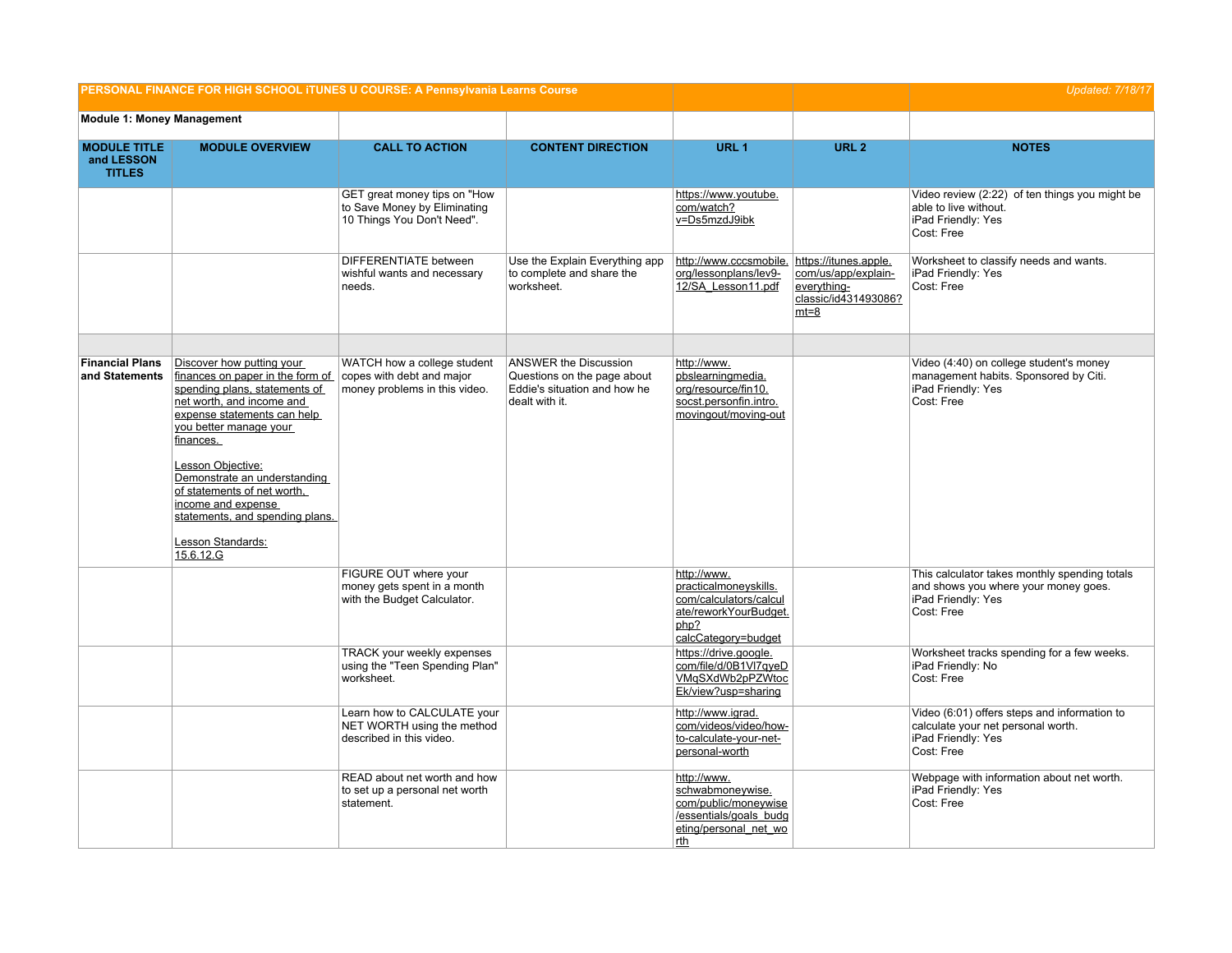| PERSONAL FINANCE FOR HIGH SCHOOL ITUNES U COURSE: A Pennsylvania Learns Course |                                                                                                                                                                                                                                                                                                                                                                                                                                                             |                                                                                             |                                                                                                         | <b>Updated: 7/18/17</b>                                                                                                                                                                                 |                                                                                               |                                                                                                                                       |
|--------------------------------------------------------------------------------|-------------------------------------------------------------------------------------------------------------------------------------------------------------------------------------------------------------------------------------------------------------------------------------------------------------------------------------------------------------------------------------------------------------------------------------------------------------|---------------------------------------------------------------------------------------------|---------------------------------------------------------------------------------------------------------|---------------------------------------------------------------------------------------------------------------------------------------------------------------------------------------------------------|-----------------------------------------------------------------------------------------------|---------------------------------------------------------------------------------------------------------------------------------------|
| <b>Module 1: Money Management</b>                                              |                                                                                                                                                                                                                                                                                                                                                                                                                                                             |                                                                                             |                                                                                                         |                                                                                                                                                                                                         |                                                                                               |                                                                                                                                       |
| <b>MODULE TITLE</b><br>and LESSON<br><b>TITLES</b>                             | <b>MODULE OVERVIEW</b>                                                                                                                                                                                                                                                                                                                                                                                                                                      | <b>CALL TO ACTION</b>                                                                       | <b>CONTENT DIRECTION</b>                                                                                | URL <sub>1</sub>                                                                                                                                                                                        | URL <sub>2</sub>                                                                              | <b>NOTES</b>                                                                                                                          |
|                                                                                |                                                                                                                                                                                                                                                                                                                                                                                                                                                             | COMPLETE your own personal<br>net worth statement using the<br>provided worksheet.          | Use the Explain Everything app<br>to complete and share the<br>worksheet.                               | http://www.<br>schwabmoneywise.<br>com/public/file/P-<br>4038856/Net-Worth-<br>Worksheet.pdf                                                                                                            | https://itunes.apple.<br>com/us/app/explain-<br>everything-<br>classic/id431493086?<br>$mt=8$ | Worksheet to calculate net worth.<br>iPad Friendly: Yes<br>Cost: Free                                                                 |
|                                                                                |                                                                                                                                                                                                                                                                                                                                                                                                                                                             |                                                                                             |                                                                                                         |                                                                                                                                                                                                         |                                                                                               |                                                                                                                                       |
| Saving and<br><b>Spending Plans</b>                                            | Review ways people develop<br>and adjust spending plans to be<br>able to formulate your own plan<br>for income and expenses.<br>Lesson Objective:<br>Calculate fixed and variable<br>expenses and proper allocations<br>of any cash surplus to create an<br>effective savings and spending<br>plan when given a net income.<br>Lesson Standards:<br>11.1.12.C, 11.1.12.F, 15.6.12.A,<br>15.6.12.B, 15.6.12.F, 15.6.12.G,<br>15.6.12.H, 15.9.12.B, 13.3.11.D | PLAY FARM BLITZ - grow<br>crops, pay off loans before your<br>debt multiplies like rabbits. | The game can also be played on https://itunes.apple.<br>browsers that allow Flash at the<br>second link | com/us/app/farm-<br>blitz/id834013284?<br>$mt=8$                                                                                                                                                        | https:<br>//financialentertainme<br>nt.org/node/15?<br>play game=1                            | Game to practice budgeting.<br>iPad Friendly: Yes<br>Cost: Free                                                                       |
|                                                                                |                                                                                                                                                                                                                                                                                                                                                                                                                                                             | LEARN what six-letter word tool<br>can help you get ready for<br>senior year.               | COMPLETE Module 4: "What's<br>the Plan" and learn more about<br>budgeting. (Registration<br>required)   | https://app.<br>pwcfdnearnyourfuture.<br>org/learning modules/<br>module-player.<br>html#level/3/458feb84-<br>9ca2-a496-04d2-<br>1576c16af556/module/<br>4/45900e51-eabb-<br>7f63-5bd4-<br>531522d899fc |                                                                                               | Interactive module.<br>iPad Friendly: Yes<br>Cost: Free with registration                                                             |
|                                                                                |                                                                                                                                                                                                                                                                                                                                                                                                                                                             | WATCH this video on how to set<br>a budget and stay with it.                                |                                                                                                         | https://www.<br>bettermoneyhabits.<br>com/start-out-on-my-<br>own/set-budget-stick-<br>to-it.html                                                                                                       |                                                                                               | Video (5:50) on setting and sticking to a budget.<br>iPad Friendly: Yes<br>Cost: Free                                                 |
|                                                                                |                                                                                                                                                                                                                                                                                                                                                                                                                                                             | SEE if you can live on a 20<br>"bean salary" with this fun<br>budgeting worksheet.          | Use the Explain Everything app<br>to complete the game and share<br>your thinking.                      | http:<br>//financeintheclassroo<br>m.<br>org/downloads/BeanG<br>ameExtension.pdf                                                                                                                        | https://itunes.apple.<br>com/us/app/explain-<br>everything-<br>classic/id431493086?<br>$mt=8$ | Print out worksheet to complete.<br>iPad Friendly: Yes<br>Cost: Free                                                                  |
|                                                                                |                                                                                                                                                                                                                                                                                                                                                                                                                                                             | DEVELOP a budget based on<br>the lifestyle you want to live or a<br>starting salary         | PICK what Pennsylvania county<br>you will live in to get the most<br>accurate estimates.                | http://www.<br>pacareerzone.<br>org/budget/                                                                                                                                                             |                                                                                               | Uses interactive calculator to help you<br>determine a monthly budget based on your<br>lifestyle.<br>iPad Friendly: Yes<br>Cost: Free |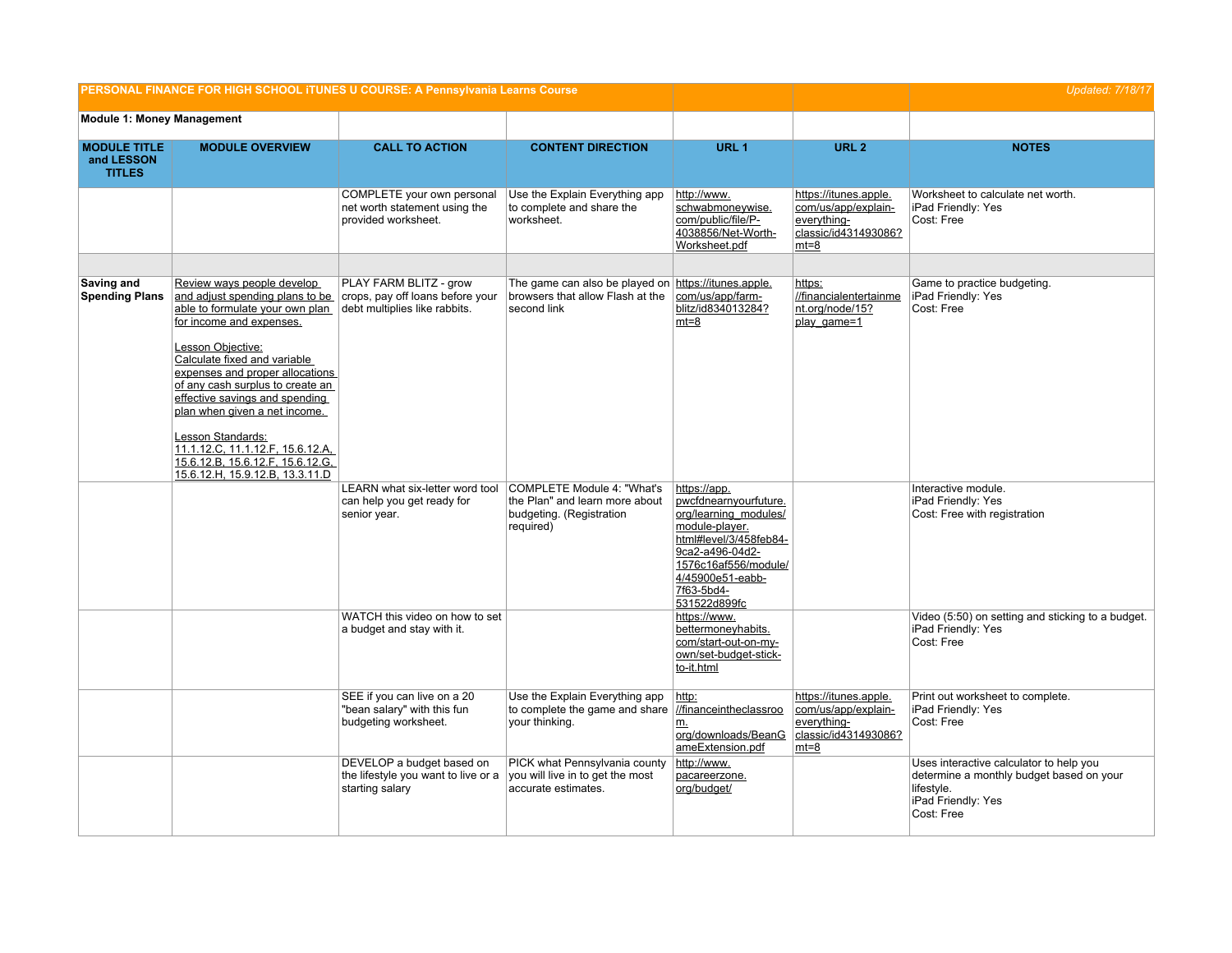| PERSONAL FINANCE FOR HIGH SCHOOL ITUNES U COURSE: A Pennsylvania Learns Course |                        |                                                                                                  |                                                                                                                           | <b>Updated: 7/18/17</b>                                                                                                                                                |                  |                                                                                                                   |
|--------------------------------------------------------------------------------|------------------------|--------------------------------------------------------------------------------------------------|---------------------------------------------------------------------------------------------------------------------------|------------------------------------------------------------------------------------------------------------------------------------------------------------------------|------------------|-------------------------------------------------------------------------------------------------------------------|
| <b>Module 1: Money Management</b>                                              |                        |                                                                                                  |                                                                                                                           |                                                                                                                                                                        |                  |                                                                                                                   |
| <b>MODULE TITLE</b><br>and LESSON<br><b>TITLES</b>                             | <b>MODULE OVERVIEW</b> | <b>CALL TO ACTION</b>                                                                            | <b>CONTENT DIRECTION</b>                                                                                                  | URL <sub>1</sub>                                                                                                                                                       | URL <sub>2</sub> | <b>NOTES</b>                                                                                                      |
|                                                                                |                        | PLAY the "Plan Your Dream<br>Prom" game and see if you can<br>afford it!                         |                                                                                                                           | http://senseanddollars.<br>thinkport.<br>org/games/dreamprom<br>/home.html                                                                                             |                  | Play the game to determine how much you<br>should budget for your dream prom.<br>iPad Friendly: Yes<br>Cost: Free |
|                                                                                |                        | PLAY "Determine Your Budget"<br>and see if you can make it<br>through a month of spending.       |                                                                                                                           | http://www.themint.<br>org/teens/determine-<br>your-budget.html                                                                                                        |                  | Interactive site gives insight on controlling<br>expenses.<br>iPad Friendly: Yes<br>Cost: Free                    |
|                                                                                |                        | LOOK at college costs and<br>expenses using the interactive<br>budget worksheet.                 |                                                                                                                           | https://www.<br>cicmoney101.<br>org/Calculators/Budget<br>Worksheets/Traditional<br>-College-Student.<br>aspx#CollegeStudent<br>18 25                                  |                  | Interactive budget worksheet.<br>iPad Friendly: Yes<br>Cost: Free                                                 |
|                                                                                |                        | REVIEW the infographic on<br>"How American College<br><b>Students Manage Their</b><br>Finances." |                                                                                                                           | https://salliemae.<br>newshq.businesswire.<br>com/sites/salliemae.<br>newshq.businesswire.<br>com/files/doc_library/fil<br>e/Majoring in Money2<br>016 Infographic.pdf |                  | Infographic on how college students use money.<br>iPad Friendly: Yes<br>Cost: Free                                |
|                                                                                |                        | READ the full 2016 report with<br>details behind the infographic.                                |                                                                                                                           | http://news.salliemae.<br>com/research-<br>tools/majoring-in-<br>money                                                                                                 |                  | Article on how college students use money.<br>iPad Friendly: Yes<br>Cost: Free                                    |
|                                                                                |                        | PLAY Mission 4 GeniRevolution<br>to help a family make a good<br>budget plan to buy a home.      | IDENTIFY ways to save \$300 a<br>month for a down payment on a<br>home. (Student log-in required.)                        | http://www.<br>genirevolution.org/join.<br>php                                                                                                                         |                  | Interactive game on personal finance concepts.<br>iPad Friendly: Yes Student log-in required.<br>Cost: Free       |
|                                                                                |                        | USE the Plan'it Prom app to<br>plan and budget your high<br>school prom.                         | TAKE ADVANTAGE of the prom https://itunes.apple.<br>countdown, timeline, budget<br>calculator and budget health<br>meter. | com/us/app/planit-<br>prom/id627702895?<br>$mt=8$                                                                                                                      |                  | VISA app for budgeting a HS prom available on<br>iOS and Android<br>iPad Friendly: Yes<br>Cost: Free              |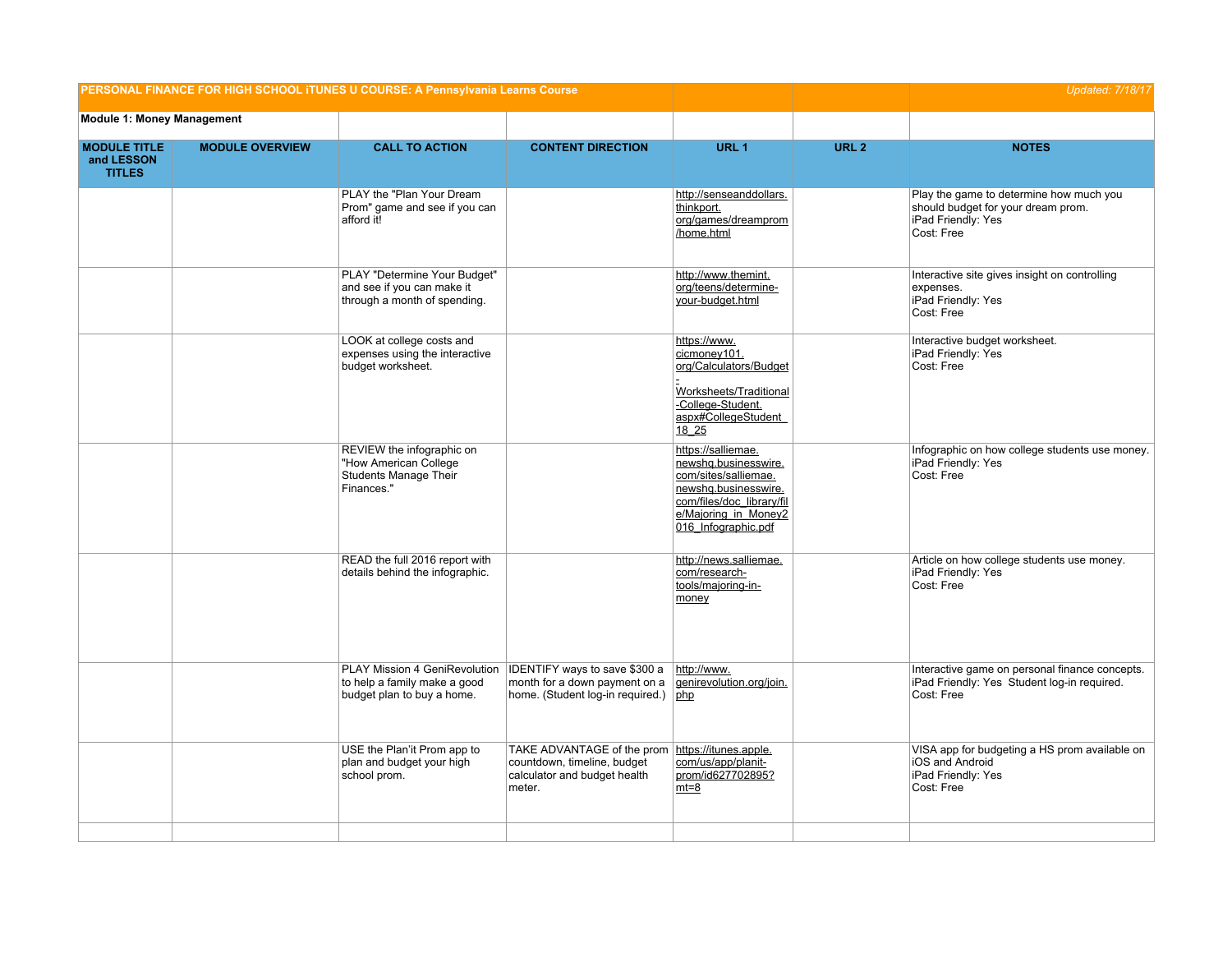| PERSONAL FINANCE FOR HIGH SCHOOL ITUNES U COURSE: A Pennsylvania Learns Course |                                                                                                                                                                                                                                                                                                                    |                                                                                                                                 |                                                                                                                 |                                                                                          |                  | <b>Updated: 7/18/17</b>                                                                                                                                                                                                                                                                                                                                                                                                                                                                           |
|--------------------------------------------------------------------------------|--------------------------------------------------------------------------------------------------------------------------------------------------------------------------------------------------------------------------------------------------------------------------------------------------------------------|---------------------------------------------------------------------------------------------------------------------------------|-----------------------------------------------------------------------------------------------------------------|------------------------------------------------------------------------------------------|------------------|---------------------------------------------------------------------------------------------------------------------------------------------------------------------------------------------------------------------------------------------------------------------------------------------------------------------------------------------------------------------------------------------------------------------------------------------------------------------------------------------------|
| <b>MODULE 2: EARNING INCOME</b>                                                |                                                                                                                                                                                                                                                                                                                    |                                                                                                                                 |                                                                                                                 |                                                                                          |                  |                                                                                                                                                                                                                                                                                                                                                                                                                                                                                                   |
| <b>MODULE TITLE</b><br>and LESSON<br><b>TITLES</b>                             | <b>MODULE OVERVIEW</b>                                                                                                                                                                                                                                                                                             | <b>CALL TO ACTION</b>                                                                                                           | <b>CONTENT DIRECTION</b>                                                                                        | URL <sub>1</sub>                                                                         | URL <sub>2</sub> | <b>NOTES</b>                                                                                                                                                                                                                                                                                                                                                                                                                                                                                      |
| Setting the<br><b>Course for Your</b><br><b>Future</b>                         | Explore career opportunities based<br>on your interests.<br>Lesson Objective:<br>Analyze career opportunities and<br>income potential tied to ones<br>interests, aptitudes, and desired<br>standard of living including<br>entrepreneurship.<br>Lesson Standards:<br>6.5.12.A, 15.6.12.D, 13.3.11.<br>D, 13.4.11.A | <b>COMPLETE Jump\$tart's Reality</b><br>Check to see if you can afford<br>vour dream life.                                      | Then EXPLORE the jobs and<br>occupations that came up on<br>your Reality Check report.                          | http://www.jumpstart.<br>org/reality-check.html                                          |                  | Quick interactive where students answer<br>questions in a few categories about<br>lifestyle choices and related costs and then<br>get a one-page report on wages and job<br>options that could support their desires.<br>iPad Friendly: Yes<br>Cost: Free                                                                                                                                                                                                                                         |
|                                                                                |                                                                                                                                                                                                                                                                                                                    | VIEW an infographic on<br>earnings potential that answers<br>"Why Go to College?"                                               | <b>CALCULATE the difference</b><br>between earnings for Bachelor's<br>Degree vs no HS diploma over<br>20 years. | http://visual.ly/why-<br>go-college                                                      |                  | Infographic prepared by federal agency<br>that depicts higher earning power based<br>on higher education<br>iPad Friendly: Yes<br>Cost: Free                                                                                                                                                                                                                                                                                                                                                      |
|                                                                                |                                                                                                                                                                                                                                                                                                                    | <b>TOUR the Pennsylvania</b><br>CareerZone website to explore<br>your interests and careers.                                    | DO the "Interest Profiler" and<br>see if the suggested jobs would<br>support your desired lifestyle.            | http://www.<br>pacareerzone.<br>org/tour                                                 |                  | Video (6:37) introduction to the<br>Pennsylvania CareerZone website.<br>iPad Friendly: Yes<br>Cost: Free                                                                                                                                                                                                                                                                                                                                                                                          |
|                                                                                |                                                                                                                                                                                                                                                                                                                    | LEARN what to consider when<br>choosing a college and ways to<br>fund higher education.                                         |                                                                                                                 | https://www.youtube.<br>com/watch?<br>v=5ePgFMrSqa4                                      |                  | Video (6:21) Saving for College -<br>Continuing Feducation Video Series,<br>Episode 2 from Federal Reserve Bank of<br>St. Louis<br>iPad Friendly: Yes<br>Cost: Free                                                                                                                                                                                                                                                                                                                               |
|                                                                                |                                                                                                                                                                                                                                                                                                                    | WATCH the Great Job! videos<br>for a behind-the-scenes look at<br>some exciting careers.                                        | FILL OUT the Viewing Guide<br>found under Support Materials<br>that accompanies each video.                     | http://www.<br>pbslearningmedia.<br>org/collection/great-<br>job                         |                  | In the Great Job! video series, Ohio<br>professionals give middle and high school<br>students a behind-the-scenes look at their<br>exciting careers- including careers in<br>STEM fields and the arts, providing fun<br>and relatable role models, and applying<br>fine arts, world languages, science,<br>technology, engineering and math to real-<br>life situations. Each career video is<br>accompanied by an Educator's Guide or<br>student worksheets.<br>iPad Friendly: Yes<br>Cost: Free |
|                                                                                |                                                                                                                                                                                                                                                                                                                    | <b>BROWSE</b> careers and videos<br>on this app to get a realistic view vourself, and learn about jobs,<br>of a day on the job. | TELL "Job Genie" a little about<br>salaries, and places you can<br>study.                                       | https://itunes.apple.<br>com/us/app/job-<br>genie-by-<br>blackboard/id893725<br>371?mt=8 |                  | Students can browse career options in an<br>easy, approachable way: casual videos<br>and realistic pictures of the day-to-day<br>activities at a job; uses simple language to<br>explain ideas like salary.<br>iPad Friendly: Yes<br>Cost: Free                                                                                                                                                                                                                                                   |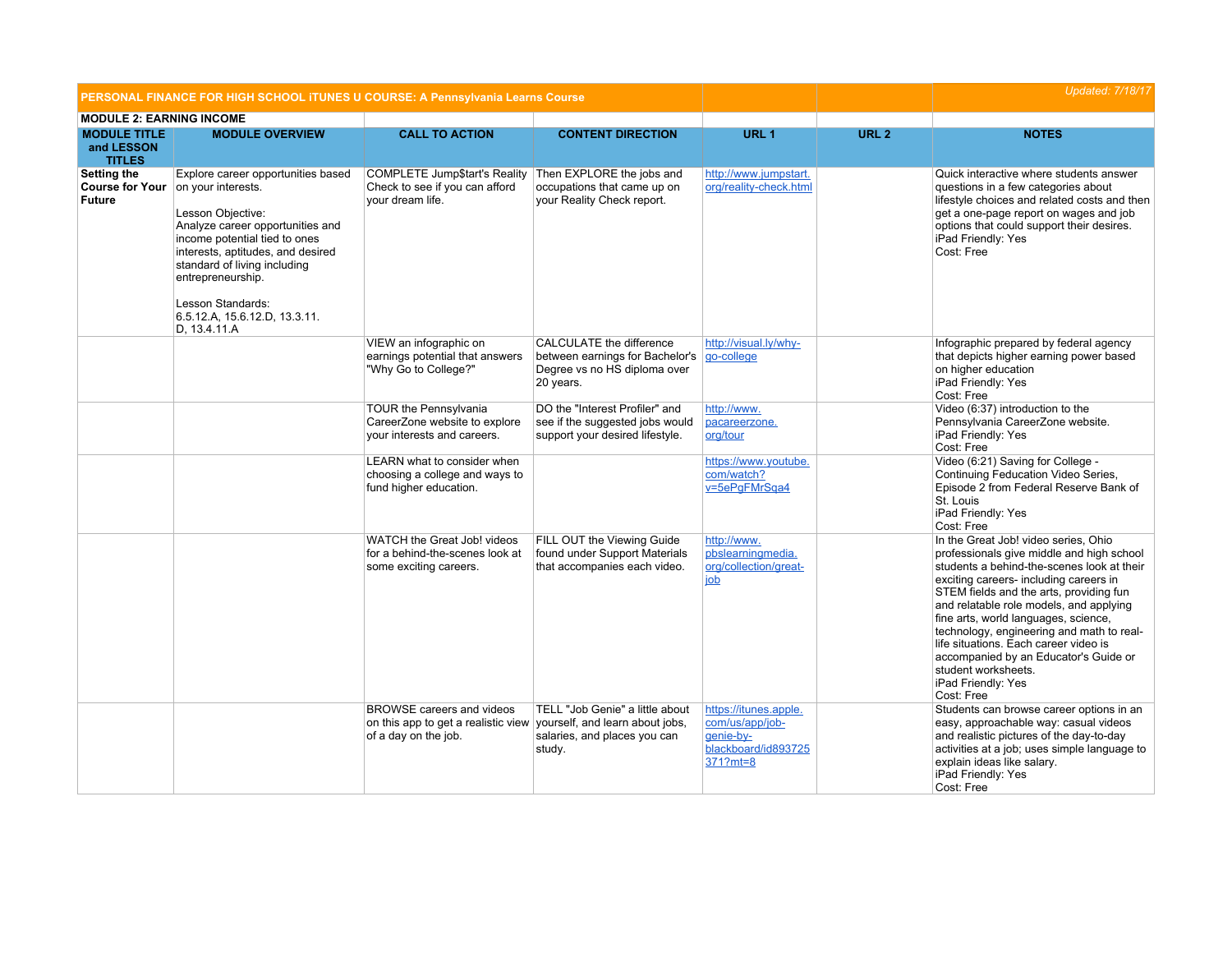| PERSONAL FINANCE FOR HIGH SCHOOL ITUNES U COURSE: A Pennsylvania Learns Course |                        |                                                                                                                                                 |                                                                                                                                   |                                                                                                               | <b>Updated: 7/18/17</b>                                                               |                                                                                                                                                                                                                                                           |
|--------------------------------------------------------------------------------|------------------------|-------------------------------------------------------------------------------------------------------------------------------------------------|-----------------------------------------------------------------------------------------------------------------------------------|---------------------------------------------------------------------------------------------------------------|---------------------------------------------------------------------------------------|-----------------------------------------------------------------------------------------------------------------------------------------------------------------------------------------------------------------------------------------------------------|
| <b>MODULE 2: EARNING INCOME</b>                                                |                        |                                                                                                                                                 |                                                                                                                                   |                                                                                                               |                                                                                       |                                                                                                                                                                                                                                                           |
| <b>MODULE TITLE</b><br>and LESSON<br><b>TITLES</b>                             | <b>MODULE OVERVIEW</b> | <b>CALL TO ACTION</b>                                                                                                                           | <b>CONTENT DIRECTION</b>                                                                                                          | URL <sub>1</sub>                                                                                              | URL <sub>2</sub>                                                                      | <b>NOTES</b>                                                                                                                                                                                                                                              |
|                                                                                |                        | READ how education relates to<br>earning power,<br>entrepreneurship, and finding<br>employment.                                                 |                                                                                                                                   | http://www.<br>handsonbanking.<br>org/financial-<br>education/young adu<br>Its/incomeindepende<br>nce         |                                                                                       | A basic slide overview on earning income<br>directed at students -- how income =<br>independence, more education = more<br>earning power, finding employment &<br>discussion about entrepreneurship.<br>iPad Friendly: Yes<br>Cost: Free                  |
|                                                                                |                        | USE the O*NET Interest Profiler FIND CAREER MATCHES by<br>tool to help decide what kinds of answering 60 questions about<br>careers to explore. | work activities that people do on<br>their jobs.                                                                                  | http://www.<br>mynextmove.<br>org/explore/ip                                                                  |                                                                                       | The O*NET Interest Profiler helps you find<br>out what your interests are, what you like<br>to do and what kinds of careers you might<br>want to explore.<br>iPad Friendly: Yes<br>Cost: Free                                                             |
|                                                                                |                        | <b>EXPLORE</b> career opportunities<br>with this app from Junior<br>Achievement.                                                                | VIEW income potential and what https://itunes.apple.<br>education is needed.<br>CALCULATE costs for the<br>appropriate education. | com/us/app/ja-build-<br>your-future-for-<br>ipad/id710766040?<br>$mt=8$                                       |                                                                                       | The JA Build Your Future app allows<br>students to explore career opportunities.<br>iPad Friendly: Yes<br>Cost: Free                                                                                                                                      |
|                                                                                |                        | LEARN why being passionate<br>about what you do in a career<br>makes all the difference.                                                        | Then use the menu on the page<br>to THINK and DIG DEEPER on<br>the topic of how passion can<br>drive success.                     | http://ed.ted.<br>com/lessons/richard-<br>st-john-the-power-of-<br>passion                                    |                                                                                       | For love or money? Based on hundreds of<br>interviews and his personal experience,<br>Richard St. John in this video (6:54)<br>suggests that passion, not money, is one<br>of the key drivers of success.<br>iPad Friendly: Yes<br>Cost: Free             |
|                                                                                |                        | WATCH VIDEOS from the US<br>Department of Labor on 500+<br>jobs and career options.                                                             | EXPLORE by career, industry,<br>skills and ability, and more.                                                                     | http://www.<br>careeronestop.<br>org/Videos/Careeran<br>dClusterVideos/caree<br>r-and-cluster-videos.<br>aspx |                                                                                       | Collection of 100+ videos on 16 different<br>career clusters per the US Dept of Labor.<br>Available in Spanish at http://www.<br>careeronestop.<br>org/Videos/CareerVideosinSpanish/career-<br>videos-in-spanish.aspx<br>iPad Friendly: Yes<br>Cost: Free |
|                                                                                |                        | CHECK out job opportunities<br>working for the Commonwealth<br>of Pennsylvania.                                                                 |                                                                                                                                   | http://www.scsc.pa.<br>aov/Job-<br>Seekers/Pages/JobO<br>pportunitiesforGradu<br>ates.aspx                    |                                                                                       | Booklets provide an overview of job<br>opportunities for individuals with various<br>education levels through the State Civil<br>Service Commission.<br>iPad Friendly: Yes<br>Cost: Free                                                                  |
|                                                                                |                        | PLAY this game to see what it's<br>like to earn money and support<br>a family in Haiti.                                                         | USE the Puffin Browser app to<br>be able to play the game since it<br>requires Adobe Flash.                                       | https://www.brainpop.<br>com/games/ayitithec<br>ostoflife                                                     | https://itunes.apple.<br>com/us/app/puffin-<br>web-<br>browser/id472937654<br>$?mt=8$ | Use a free online game to explore<br>economics in contemporary Haiti. Learn<br>how poverty is an obstacle and how you<br>can advocate to increase access to<br>education for all.<br>iPad Friendly: No Requires Adobe Flash<br>Player<br>Cost: Free       |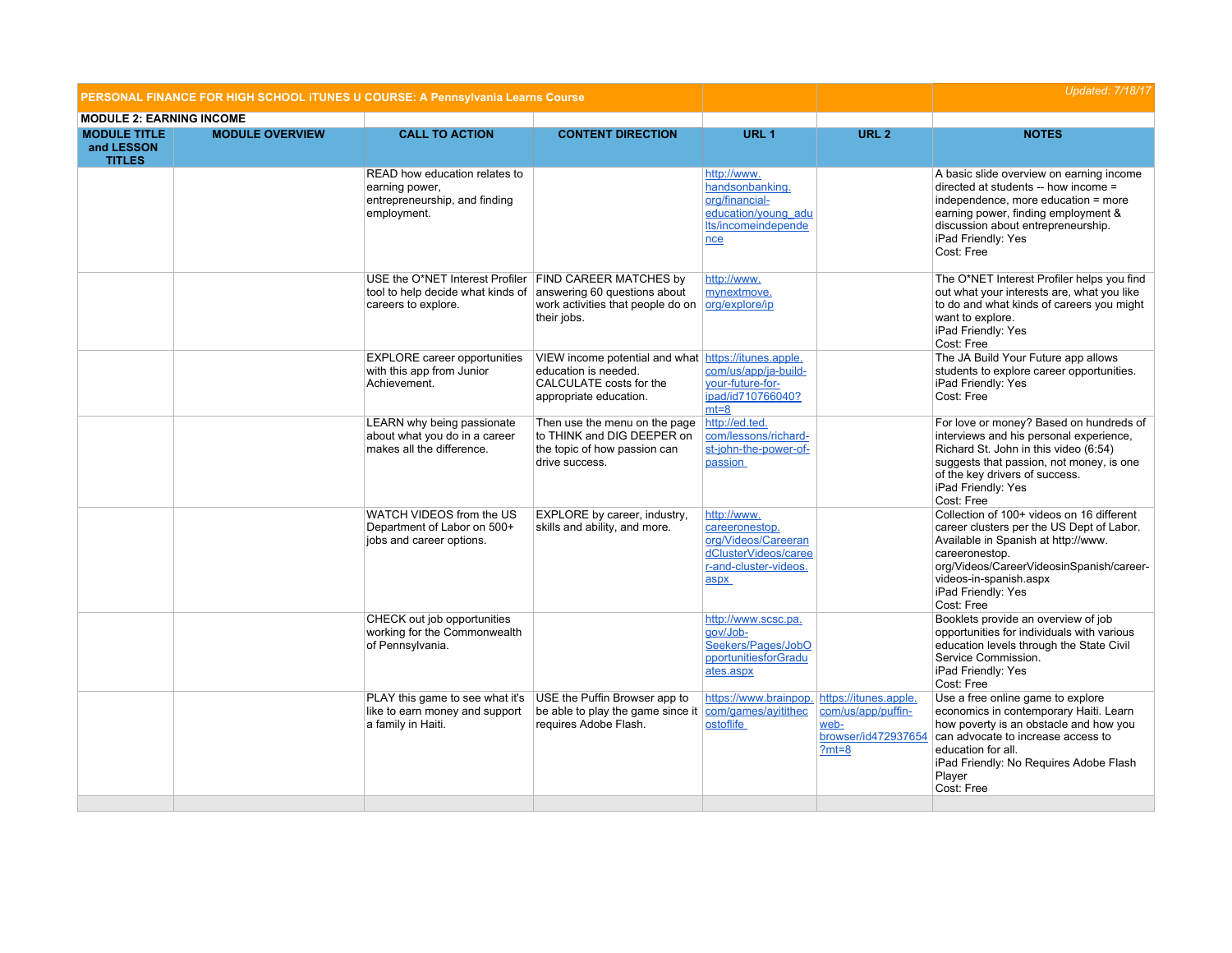|                                                    | PERSONAL FINANCE FOR HIGH SCHOOL ITUNES U COURSE: A Pennsylvania Learns Course                                                                                                                                                                                 |                                                                                            |                                                                                                                      |                                                                                                                                                                                                         |                  | <b>Updated: 7/18/17</b>                                                                                                                                                                                             |
|----------------------------------------------------|----------------------------------------------------------------------------------------------------------------------------------------------------------------------------------------------------------------------------------------------------------------|--------------------------------------------------------------------------------------------|----------------------------------------------------------------------------------------------------------------------|---------------------------------------------------------------------------------------------------------------------------------------------------------------------------------------------------------|------------------|---------------------------------------------------------------------------------------------------------------------------------------------------------------------------------------------------------------------|
| <b>MODULE 2: EARNING INCOME</b>                    |                                                                                                                                                                                                                                                                |                                                                                            |                                                                                                                      |                                                                                                                                                                                                         |                  |                                                                                                                                                                                                                     |
| <b>MODULE TITLE</b><br>and LESSON<br><b>TITLES</b> | <b>MODULE OVERVIEW</b>                                                                                                                                                                                                                                         | <b>CALL TO ACTION</b>                                                                      | <b>CONTENT DIRECTION</b>                                                                                             | URL <sub>1</sub>                                                                                                                                                                                        | URL <sub>2</sub> | <b>NOTES</b>                                                                                                                                                                                                        |
| Developing a<br><b>Career Plan</b>                 | Plan for your future with career<br>research and determine the<br>education needed to reach your<br>goals.<br>Lesson Objective:<br>Develop a career plan with<br>accompanying education<br>requirements.<br>Lesson Standards:<br>15.2.5.F, 15.2.12.F, 15.2.8.F | VISUALIZE the difference<br>education has on what you earn<br>with the career thermometer. | Then EXPLORE the site to learn http://www.<br>more about careers, pay, and<br>the level of education required.       | educationplanner.<br>org/students/career-<br>planning/explore-<br>salary-pay/more-<br>learn-more-earn.<br>shtml                                                                                         |                  | Interactive thermometer graphic showing<br>the connection between learning and<br>earning.<br>iPad Friendly: Yes<br>Cost: Free                                                                                      |
|                                                    |                                                                                                                                                                                                                                                                | DISCOVER how to find your<br>dream job.                                                    | Complete Module 5: "Chart Your https://app.<br>Course" and learn more about<br>budgeting. (Registration<br>required) | pwcfdnearnyourfutur<br>e <sub>1</sub><br>org/learning modules<br>/module-player.<br>html#level/3/458feb8<br>4-9ca2-a496-04d2-<br>1576c16af556/modul<br>e/5/45900ed6-b770-<br>455e-d875-<br>080b813690c9 |                  | Interactive self-paced module.<br>iPad Friendly: Yes<br>Cost: Free                                                                                                                                                  |
|                                                    |                                                                                                                                                                                                                                                                | EXPLORE what you might want<br>to do for a living at this website.                         | FIND work areas in high<br>demand. LIST 3 careers of<br>interest and the education<br>requirements for each.         | http://www.<br>mynextmove.org                                                                                                                                                                           |                  | Student-friendly website to research career<br>options, salaries and educational<br>requirements.<br>Available in Spanish at http://www.<br>miproximopaso.org/<br>iPad Friendly: Yes<br>Cost: Free                  |
|                                                    |                                                                                                                                                                                                                                                                | READ about the top 50 highest<br>paying jobs as ranked by the US<br>Department of Labor.   | SELECT an occupation to learn<br>more about it in the Occupation<br>Profile.                                         | http://www.<br>careerinfonet.<br>org/oview5.asp?<br>Level=Overall                                                                                                                                       |                  | Provides the reader with some of the top<br>income jobs. It can be searched by state<br>and education level; career pages include<br>videos, salary stats, tasks performed etc.<br>iPad Friendly: Yes<br>Cost: Free |
|                                                    |                                                                                                                                                                                                                                                                | READ UP on some basic<br>guidelines on how to do short<br>and long term career planing.    | COMPLETE the exercises to<br>develop a career vision and<br>career plans for the future.                             | https://www.<br>livecareer.<br>com/quintessential/ca<br>reer-plan                                                                                                                                       |                  | This article and exercises provide basic<br>guidelines for both short and long term<br>career planning.<br>iPad Friendly: Yes<br>Cost: Free                                                                         |
|                                                    |                                                                                                                                                                                                                                                                | PLAY missions 2 and 3 in<br>GeniRevolution to see why you<br>need to invest in yourself.   | Requires a free student account                                                                                      | http://www.<br>genirevolution.<br>org/join.php                                                                                                                                                          |                  | Interactive game on personal finance<br>concepts.<br>iPad Friendly: Yes Student log-in required.<br>Cost: Free                                                                                                      |
|                                                    |                                                                                                                                                                                                                                                                | FIND colleges that are just right<br>for you by size, location, major,<br>and more.        |                                                                                                                      | https://bigfuture.<br>collegeboard.<br>org/find-<br>colleges/how-to-find-<br>your-college-<br>fit/college-search-<br>step-by-step                                                                       |                  | Answer questions to determine good-fit<br>colleges.<br>iPad Friendly: Yes<br>Cost: Free                                                                                                                             |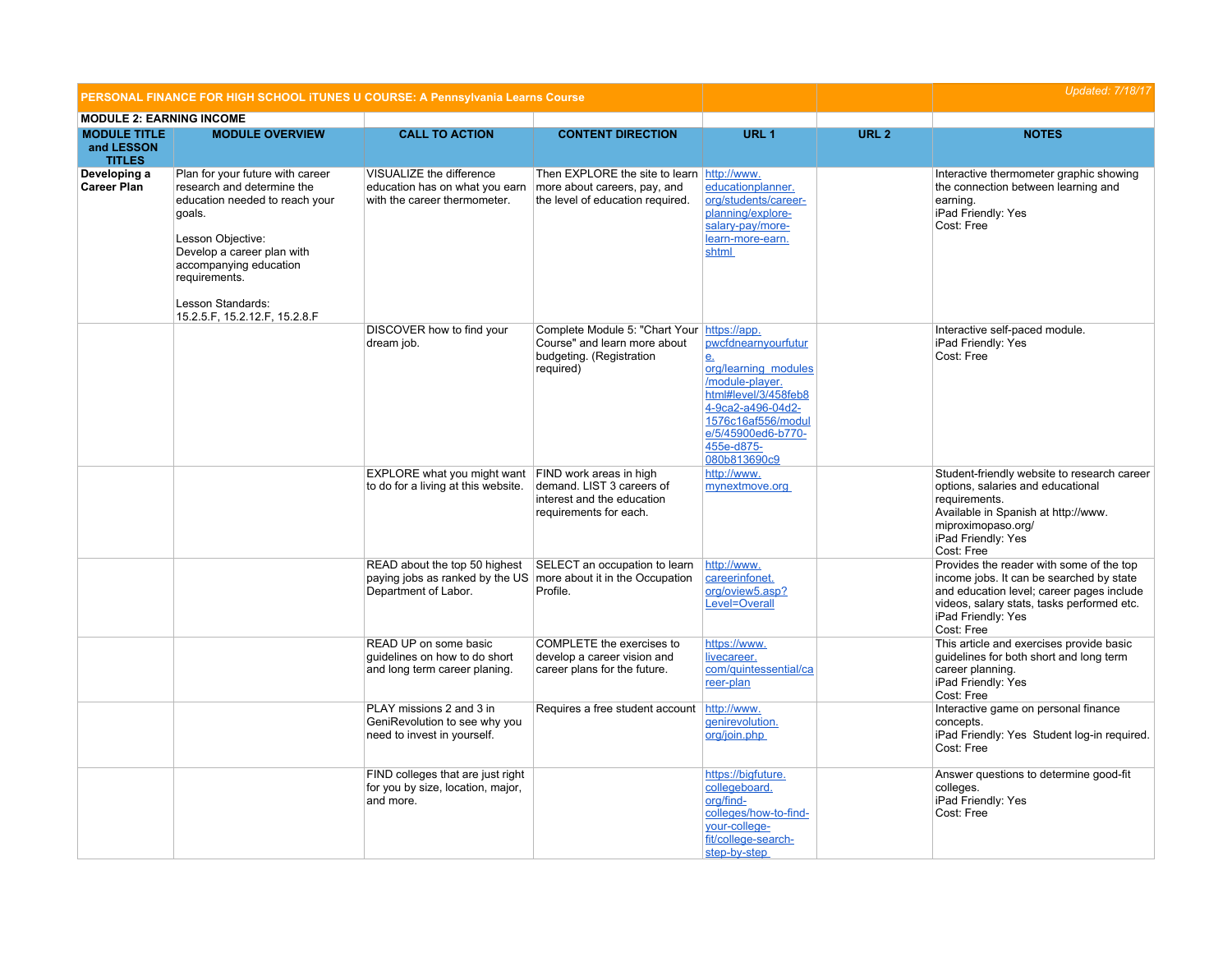| PERSONAL FINANCE FOR HIGH SCHOOL ITUNES U COURSE: A Pennsylvania Learns Course |                                                                                                                                                                                                                                                                                                                                                                  |                                                                                                                         |                                                                                                            |                                                                                                   |                                                                                       | <b>Updated: 7/18/17</b>                                                                                                                                                                                                                        |
|--------------------------------------------------------------------------------|------------------------------------------------------------------------------------------------------------------------------------------------------------------------------------------------------------------------------------------------------------------------------------------------------------------------------------------------------------------|-------------------------------------------------------------------------------------------------------------------------|------------------------------------------------------------------------------------------------------------|---------------------------------------------------------------------------------------------------|---------------------------------------------------------------------------------------|------------------------------------------------------------------------------------------------------------------------------------------------------------------------------------------------------------------------------------------------|
| <b>MODULE 2: EARNING INCOME</b>                                                |                                                                                                                                                                                                                                                                                                                                                                  |                                                                                                                         |                                                                                                            |                                                                                                   |                                                                                       |                                                                                                                                                                                                                                                |
| <b>MODULE TITLE</b><br>and LESSON<br><b>TITLES</b>                             | <b>MODULE OVERVIEW</b>                                                                                                                                                                                                                                                                                                                                           | <b>CALL TO ACTION</b>                                                                                                   | <b>CONTENT DIRECTION</b>                                                                                   | URL 1                                                                                             | <b>URL 2</b>                                                                          | <b>NOTES</b>                                                                                                                                                                                                                                   |
|                                                                                |                                                                                                                                                                                                                                                                                                                                                                  | LEARN from experts everything<br>you need to know about the<br>college admissions process.                              | Registration is required to<br>access a set of 12 lessons plus<br>videos related to college<br>admissions. | https://www.unigo.<br>com/curriculum                                                              |                                                                                       | Set of 12 lessons plus video tutorials<br>related to college admissions.<br>iPad Friendly: Yes Free registration<br>required.<br>Cost: Free                                                                                                    |
|                                                                                |                                                                                                                                                                                                                                                                                                                                                                  | COMPLETE a questionaire and<br>get a report of potential careers<br>and colleges.                                       | Registration is required to<br>access the questionaire.                                                    | http://www.mymajors.<br>com/                                                                      |                                                                                       | Self-Assessment Tool.<br>iPad Friendly: Yes Free registration<br>required.<br>Cost: Free                                                                                                                                                       |
| Getting a Job                                                                  | Practice for your first job by creating<br>a resume, filling out an application,<br>writing a cover letter, and more.<br>Lesson Objective:<br>Demonstrate skills to gain<br>employment (i.e., complete a<br>standard job application; create a<br>resume, cover letter, and follow up<br>letter; demonstrate interview skills).<br>Lesson Standard:<br>15.2.12.G | CREATE your own resume<br>online.                                                                                       | USE the Puffin Browser since<br>the site requires Adobe Flash.                                             | http://www.<br>readwritethink.<br>org/files/resources/int<br>eractives/resume_ge<br>nerator       | https://itunes.apple.<br>com/us/app/puffin-<br>web-<br>browser/id472937654<br>$?mt=8$ | Online tool guides students through the<br>creation of a resume.<br>iPad Friendly: No Requires Adobe Flash<br>Player<br>Cost: Free                                                                                                             |
|                                                                                |                                                                                                                                                                                                                                                                                                                                                                  | WRITE a strong resume using<br>these suggested components,<br>templates, and sample resumes templates to write your own | BROWSE the sample resumes<br>and use one of the resume                                                     | http://www.<br>gcflearnfree.<br>org/resumewriting                                                 |                                                                                       | This slide presentation highlights a<br>resume's main components.<br>iPad Friendly: Yes<br>Cost: Free                                                                                                                                          |
|                                                                                |                                                                                                                                                                                                                                                                                                                                                                  | READ how to fill out a job<br>application and stand out among<br>hundreds of applicants.                                |                                                                                                            | http://www.wikihow.<br>com/Fill-Out-Job-<br><b>Application-Forms</b>                              |                                                                                       | Simple graphics illustrate the 12 steps to<br>prepare for and fill out a job application.<br>iPad Friendly: Yes<br>Cost: Free                                                                                                                  |
|                                                                                |                                                                                                                                                                                                                                                                                                                                                                  | FIND OUT what you'll need to<br>gather to complete a job<br>application form.                                           | REVIEW how to answer job<br>application questions and then<br>TAKE THE QUIZ to test your<br>knowledge.     | http://www.<br>qcflearnfree.<br>org/jobsearch/jobappl<br><b>ications</b>                          |                                                                                       | Tutorial discusses gathering your personal<br>info, getting references plus tips to<br>complete a job application.<br>iPad Friendly: Yes<br>Cost: Free                                                                                         |
|                                                                                |                                                                                                                                                                                                                                                                                                                                                                  | WATCH what goes into writing<br>a great resume cover letter in<br>this video.                                           | DEFINE the four elements of an<br>effective cover letter.                                                  | https://www.youtube.<br>com/watch?<br>v=iHI1NZAmAD4&fea<br>ture=player_embedd<br>ed               |                                                                                       | Video (3:34) explains the essential<br>elements in preparing a resume cover<br>letter. Learn the four parts of a cover letter,<br>as well as a review of an actual cover letter<br>that gets the job done.<br>iPad Friendly: Yes<br>Cost: Free |
|                                                                                |                                                                                                                                                                                                                                                                                                                                                                  | DEVELOP a resume quickly<br>using the tips, pointers, and<br>templates in this app.                                     |                                                                                                            | https://itunes.apple.<br>com/us/app/quick-<br>resume-resumes-<br>builder/id787619884?<br>$mt = 8$ |                                                                                       | App allows users to enter information and<br>create a resume and/or cover letter.<br>iPad Friendly: Yes<br>Cost: Free                                                                                                                          |
|                                                                                |                                                                                                                                                                                                                                                                                                                                                                  | REVIEW an infographic showing<br>helpful tips on the do's and<br>don'ts of interviewing.                                |                                                                                                            | http://theultralinx.<br>com/2012/04/anatom<br>y-job-interview-<br><i>infographic</i>              |                                                                                       | Infographic containing tips on preparing for<br>a job interview.<br>iPad Friendly: Yes<br>Cost: Free                                                                                                                                           |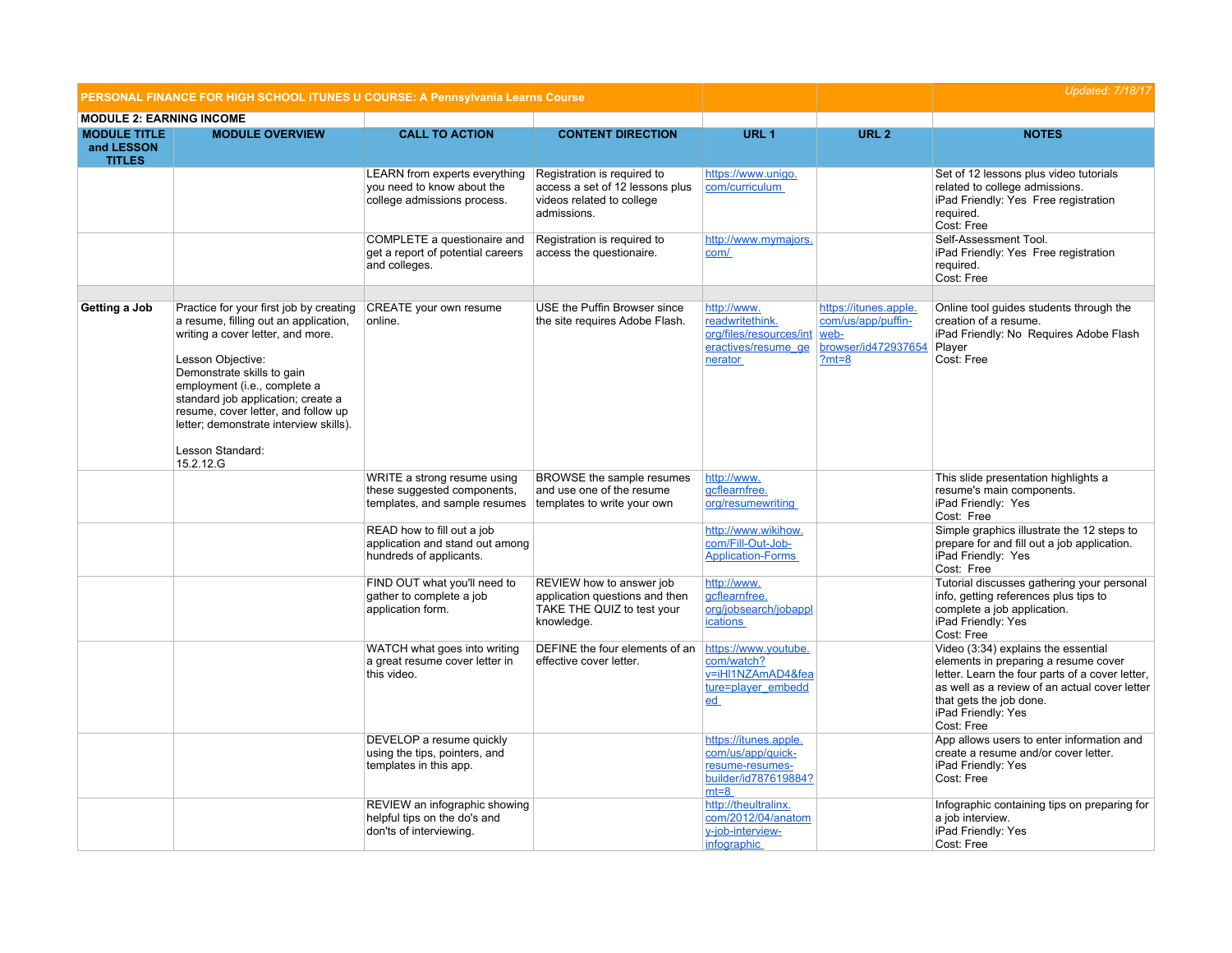| PERSONAL FINANCE FOR HIGH SCHOOL ITUNES U COURSE: A Pennsylvania Learns Course |                                                                                                                                                                                                                                                                                                                                        |                                                                                                       |                                                                                        |                                                                                        |                  | <b>Updated: 7/18/17</b>                                                                                                                                                                   |
|--------------------------------------------------------------------------------|----------------------------------------------------------------------------------------------------------------------------------------------------------------------------------------------------------------------------------------------------------------------------------------------------------------------------------------|-------------------------------------------------------------------------------------------------------|----------------------------------------------------------------------------------------|----------------------------------------------------------------------------------------|------------------|-------------------------------------------------------------------------------------------------------------------------------------------------------------------------------------------|
| <b>MODULE 2: EARNING INCOME</b>                                                |                                                                                                                                                                                                                                                                                                                                        |                                                                                                       |                                                                                        |                                                                                        |                  |                                                                                                                                                                                           |
| <b>MODULE TITLE</b><br>and LESSON<br><b>TITLES</b>                             | <b>MODULE OVERVIEW</b>                                                                                                                                                                                                                                                                                                                 | <b>CALL TO ACTION</b>                                                                                 | <b>CONTENT DIRECTION</b>                                                               | URL <sub>1</sub>                                                                       | URL <sub>2</sub> | <b>NOTES</b>                                                                                                                                                                              |
|                                                                                |                                                                                                                                                                                                                                                                                                                                        | WATCH what NOT TO DO on<br>an interview and how to best<br>prepare for the big day.                   |                                                                                        | https://www.youtube.<br>com/watch?<br>v=xEbNGvE9COw                                    |                  | This video (5:32) looks at interview basics<br>in an entertaining way - good posture,<br>appearance, company knowledge,<br>samples of your work, etc.<br>iPad Friendly: Yes<br>Cost: Free |
|                                                                                |                                                                                                                                                                                                                                                                                                                                        | COMPARE jobs and career<br>opportunities in an area where<br>you would like to work.                  |                                                                                        | https://itunes.apple.<br>com/us/app/jobs-by-<br>careerbuilder/id5241<br>23670?mt=8     |                  | App allows users to search for jobs by<br>location, salary, and key word.<br>iPad Friendly: Yes<br>Cost: Free                                                                             |
|                                                                                |                                                                                                                                                                                                                                                                                                                                        | WATCH a presenter give high<br>schoolers some real-world<br>advice on job interviews.                 | ANSWER the question of "What<br>will an employer learn about you<br>on social media?"  | https://www.youtube.<br>com/watch?<br>v=dN24JZTNuGE                                    |                  | This video (33:50) has lots of great advice<br>directed at HS students on what to do and<br>what not to do in an interview.<br>iPad Friendly: Yes<br>Cost: Free                           |
|                                                                                |                                                                                                                                                                                                                                                                                                                                        | PLAY to solve business<br>problems and keep customers<br>happy at an amusement park.                  | DISCUSS what valuable skills<br>are emphasized in this game for<br>today's job market. | https://itunes.apple.<br>com/us/app/ja-<br>success-<br>park/id686191812?<br>$mt = 8$   |                  | In this app users can be Employee of the<br>Month at JA Success Park™ while learning<br>important job skills to help them succeed in<br>their career.<br>iPad Friendly: Yes<br>Cost: Free |
| Financing<br>Higher<br><b>Education</b>                                        | Find out how much higher education SEARCH for schools based on<br>costs, ways to pay for it, and how to<br>decide if the investment is worth<br>your time and money.<br>Lesson Objective:<br>Evaluate costs and financing options<br>associated with post-secondary<br>education.<br>Lesson Standard:<br>15.2.5.F, 15.2.8.F, 15.2.12.F | the things that matter to you and<br>find out their costs, how much<br>their students earn, and more. |                                                                                        | https:<br>//collegescorecard.<br>ed.gov/                                               |                  | College Scorecard from the U.S.<br>Department of Education<br>iPad Friendly: Yes<br>Cost: Free                                                                                            |
|                                                                                |                                                                                                                                                                                                                                                                                                                                        | LEARN more about paying for<br>higher education including ways<br>to pay and steps to take.           |                                                                                        | http://www.<br>educationplanner.<br>org/students/paying-<br>for-school/index.<br>shtml |                  | Education Planner website from the<br>Pennsylvania Higher Education Assistance<br>Agency<br>iPad Friendly: Yes<br>Cost: Free                                                              |
|                                                                                |                                                                                                                                                                                                                                                                                                                                        | ANSWER the questions and find<br>out if you are a "SMART"<br>borrower.                                |                                                                                        | http://www.<br>mysmartborrowing.<br>org/#intro                                         |                  | My Smart Borrowing tool from the<br>Pennsylvania Higher Education Assistance<br>Agency<br>iPad Friendly: Yes<br>Cost: Free                                                                |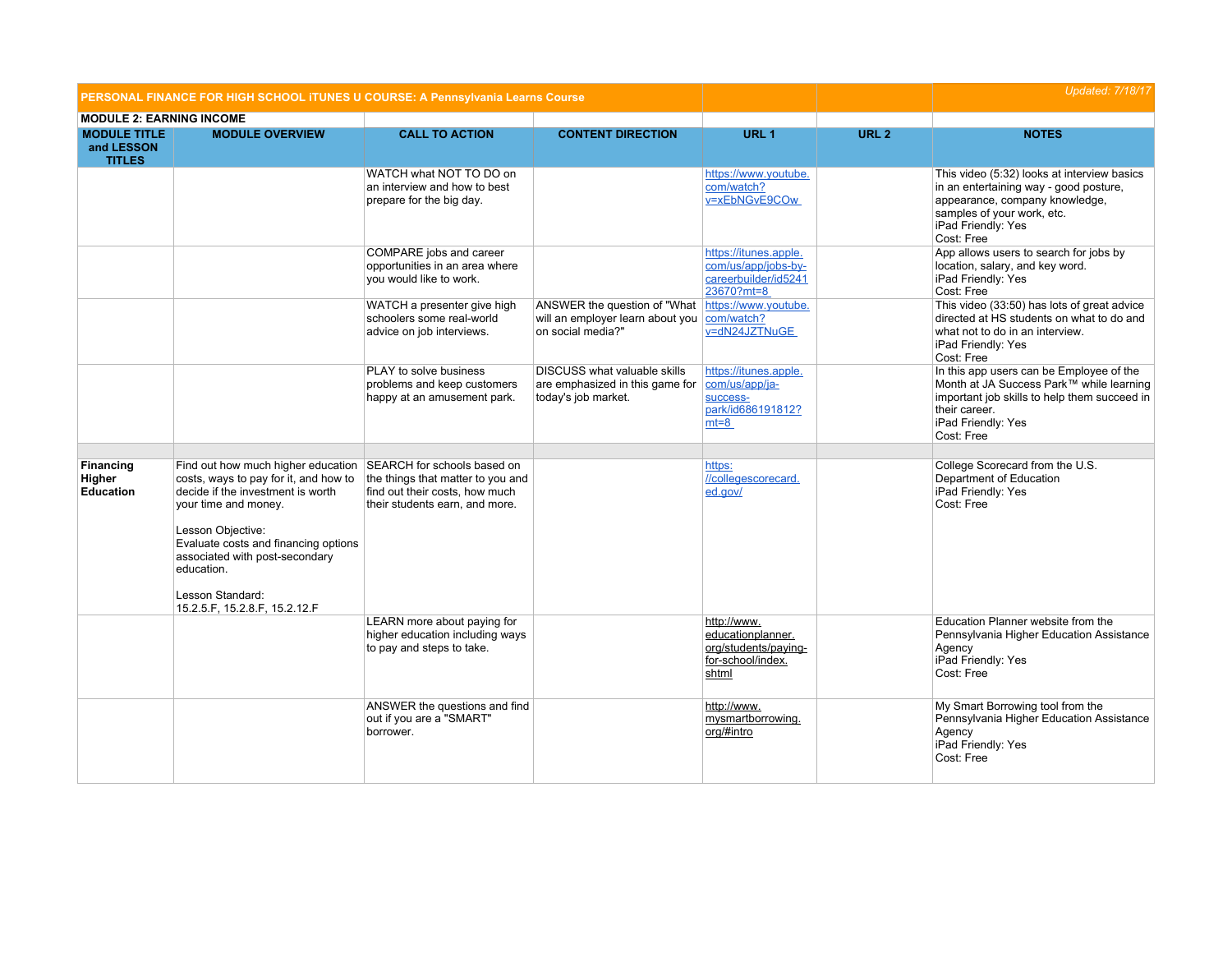|                                                    | PERSONAL FINANCE FOR HIGH SCHOOL ITUNES U COURSE: A Pennsylvania Learns Course                                                                                                                                                |                                                                                                                                                       |                                                                                                                            |                                                                                                | <b>Updated: 7/18/17</b> |                                                                                                                                                                                                                                                                                                                                 |
|----------------------------------------------------|-------------------------------------------------------------------------------------------------------------------------------------------------------------------------------------------------------------------------------|-------------------------------------------------------------------------------------------------------------------------------------------------------|----------------------------------------------------------------------------------------------------------------------------|------------------------------------------------------------------------------------------------|-------------------------|---------------------------------------------------------------------------------------------------------------------------------------------------------------------------------------------------------------------------------------------------------------------------------------------------------------------------------|
| <b>MODULE 2: EARNING INCOME</b>                    |                                                                                                                                                                                                                               |                                                                                                                                                       |                                                                                                                            |                                                                                                |                         |                                                                                                                                                                                                                                                                                                                                 |
| <b>MODULE TITLE</b><br>and LESSON<br><b>TITLES</b> | <b>MODULE OVERVIEW</b>                                                                                                                                                                                                        | <b>CALL TO ACTION</b>                                                                                                                                 | <b>CONTENT DIRECTION</b>                                                                                                   | URL <sub>1</sub>                                                                               | URL <sub>2</sub>        | <b>NOTES</b>                                                                                                                                                                                                                                                                                                                    |
|                                                    |                                                                                                                                                                                                                               | <b>EXPLORE the FAFSA financial</b><br>aid form in this video and get<br>ready for college!                                                            | CLICK on Dig Deeper on the<br>2nd link and EXPLORE<br>resources for college<br>scholarships and grants.                    | http://ed.ted.<br>com/featured/9mMpY<br>Z49                                                    |                         | The first step in the financial aid process is<br>the "Free Application for Federal Student<br>Aid" or "FAFSA." The FAFSA can seem<br>like a very confusing application to<br>complete, but this video lesson (9:47) will<br>take you through everything you need to<br>know, step-by-step.<br>iPad Friendly: Yes<br>Cost: Free |
|                                                    |                                                                                                                                                                                                                               | FIND OUT the differences<br>between federal and private<br>student loans.                                                                             | DOWNLOAD the action guide<br>after reviewing the site.                                                                     | https://www.<br>consumerfinance.<br>qov/paying-for-<br>college/choose-a-<br>student-loan/#o1   |                         | Information and action guide from the<br><b>Consumer Finance Protection Bureau</b><br>iPad Friendly: Yes<br>Cost: Free                                                                                                                                                                                                          |
|                                                    |                                                                                                                                                                                                                               | LEARN about the financial aid<br>process, types of aid available,<br>and how to apply.                                                                |                                                                                                                            | https://studentaid.ed.<br>gov/sa/                                                              |                         | Comprehensive website from the federal<br>government on student aid.<br>iPad Friendly: Yes<br>Cost: Free                                                                                                                                                                                                                        |
|                                                    |                                                                                                                                                                                                                               | COMPARE college cots and<br>financial aid offers from up to<br>three schools.                                                                         | ADD some information about the https://www.<br>schools you're considering to<br>see the financial impact down<br>the road. | consumerfinance.<br>qov/paying-for-<br>college/compare-<br>financial-aid-and-<br>college-cost/ |                         | Tool from the Consumer Finance<br><b>Protection Bureau</b><br>iPad Friendly: Yes<br>Cost: Free                                                                                                                                                                                                                                  |
|                                                    |                                                                                                                                                                                                                               | WATCH and LISTEN to the<br>stories of college students<br>saddled with major debt<br>problems.                                                        |                                                                                                                            | https://www.youtube.<br>com/watch?<br>v=uPcSYrPx3Ao                                            |                         | Video (10:56) explores college debt<br>through the eyes of college students.<br>iPad Friendly: Yes<br>Cost: Free                                                                                                                                                                                                                |
| <b>Taxes</b>                                       | Discover how taxes will affect your<br>take-home pay.<br>Lesson Obiective:<br>Compare factors that affect personal<br>tax liability and take home pay.<br>Lesson Standards:<br>11.1.12.E, 15.1.12.M, 15.1.12.<br>Y, 15.6.12.E | TAKE the "Hows of Taxes Tour," DETERMINE if you are eligible<br>14 IRS tutorials on the basics of to electronically file your tax<br>preparing taxes. | return.                                                                                                                    | http://apps.irs.<br>qov/app/understandin<br>gTaxes/student/hows<br>tour.jsp                    |                         | Tutorial on payroll taxes and federal tax<br>withholdinas.<br>iPad Friendly: Yes Available in Spanish.<br>Cost: Free                                                                                                                                                                                                            |
|                                                    |                                                                                                                                                                                                                               | WATCH to see what a W-4 form<br>is about and how to fill one out<br>properly for your job.                                                            |                                                                                                                            | https://www.<br>bettermonevhabits.<br>com/start-out-on-my-<br>own/how-to-fill-out-<br>w4.html  |                         | Video on completing a W-4 form.<br>iPad Friendly: Yes<br>Cost: Free                                                                                                                                                                                                                                                             |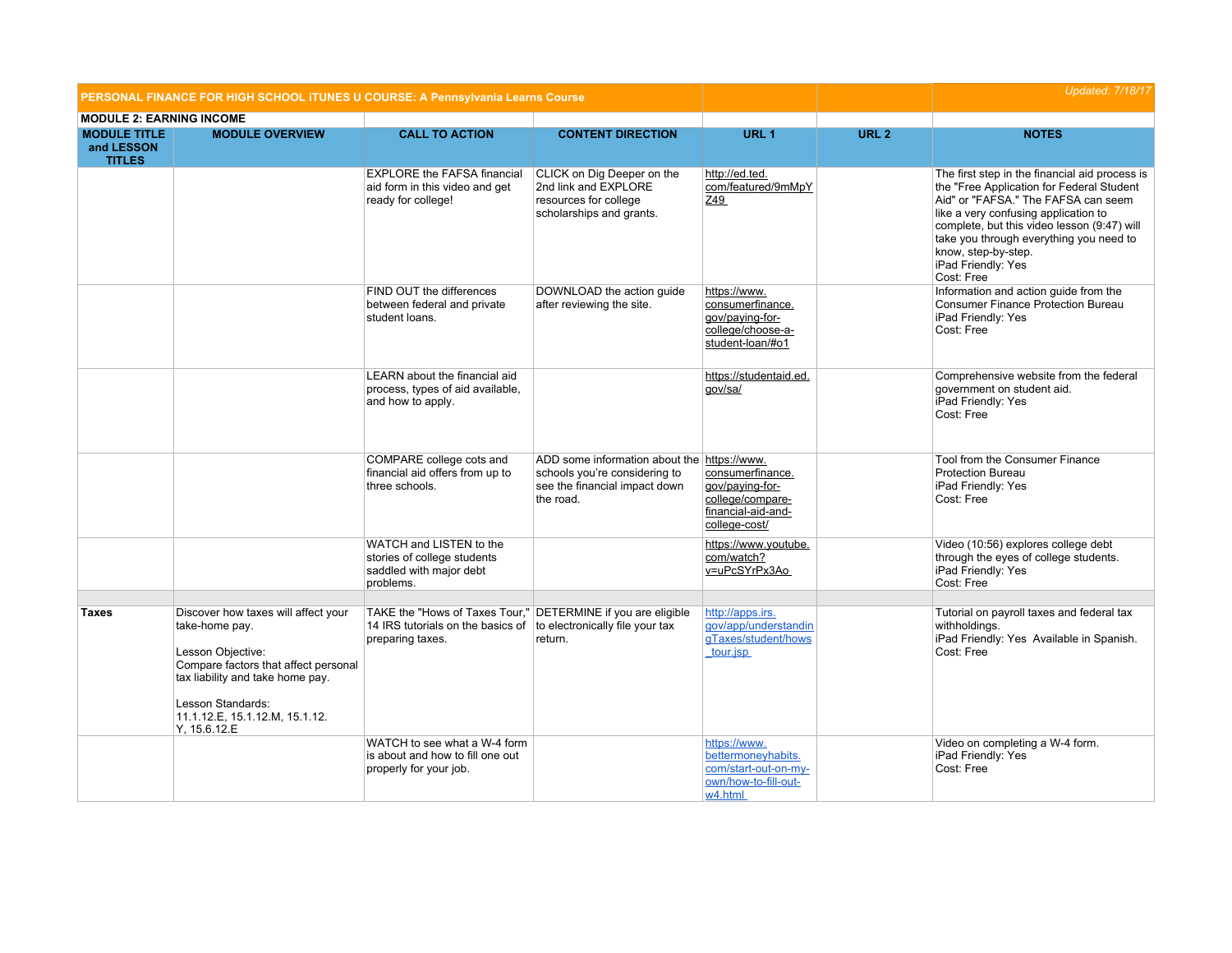|                                                    | PERSONAL FINANCE FOR HIGH SCHOOL ITUNES U COURSE: A Pennsylvania Learns Course                                                                                                                                          |                                                                                             |                                                                                                                |                                                                                                        | <b>Updated: 7/18/17</b>                                                               |                                                                                                                                                                                                                                                                                                           |
|----------------------------------------------------|-------------------------------------------------------------------------------------------------------------------------------------------------------------------------------------------------------------------------|---------------------------------------------------------------------------------------------|----------------------------------------------------------------------------------------------------------------|--------------------------------------------------------------------------------------------------------|---------------------------------------------------------------------------------------|-----------------------------------------------------------------------------------------------------------------------------------------------------------------------------------------------------------------------------------------------------------------------------------------------------------|
| <b>MODULE 2: EARNING INCOME</b>                    |                                                                                                                                                                                                                         |                                                                                             |                                                                                                                |                                                                                                        |                                                                                       |                                                                                                                                                                                                                                                                                                           |
| <b>MODULE TITLE</b><br>and LESSON<br><b>TITLES</b> | <b>MODULE OVERVIEW</b>                                                                                                                                                                                                  | <b>CALL TO ACTION</b>                                                                       | <b>CONTENT DIRECTION</b>                                                                                       | URL <sub>1</sub>                                                                                       | URL <sub>2</sub>                                                                      | <b>NOTES</b>                                                                                                                                                                                                                                                                                              |
|                                                    |                                                                                                                                                                                                                         | PRACTICE filing taxes online<br>with these different taxpayer<br>scenarios                  | COMPLETE a W-4 for Mr. Red<br>Owl, a 1040EZ for Cicely King,<br>and a tax return as Monica<br>Lindo dependent. | http://apps.irs.<br>qov/app/understandin<br>gTaxes/student/simul<br>ations.jsp                         |                                                                                       | Several different scenarios are offered<br>about taxes. Students can answer<br>questions and receive feedback on their<br>responses.<br>iPad Friendly: Yes<br>Cost: Free                                                                                                                                  |
|                                                    |                                                                                                                                                                                                                         | LEARN why the amount you<br>withhold on your income taxes<br>makes a difference.            |                                                                                                                | https://www.youtube.<br>com/watch?<br>v=IBJRcItjmEA                                                    |                                                                                       | Video (1:20) reinforces the benefit of<br>saving the money you are currently having<br>withheld in your paycheck.<br>iPad Friendly: Yes<br>Cost: Free                                                                                                                                                     |
|                                                    |                                                                                                                                                                                                                         | CALCULATE the proper dollar<br>amount to be withheld for<br>federal income tax on your W-4. |                                                                                                                | http://www.irs.<br>qov/Individuals/IRS-<br>Withholding-<br>Calculator                                  |                                                                                       | This site provides information and a<br>calculator to help fill out the Employee's<br>Withholding Allowance Certificate (W-4<br>form).<br>iPad Friendly: Yes<br>Cost: Yes                                                                                                                                 |
|                                                    |                                                                                                                                                                                                                         | ENTER your gross pay and<br>CALCULATE your net pay<br>based on real-world factors.          |                                                                                                                | https://itunes.apple.<br>com/us/app/paychec<br>kfree/id434363501?<br>$mt=8$                            |                                                                                       | Paycheck Free calculates approximate<br>payroll check from Gross payroll amount,<br>and shows the net paycheck amount.<br>federal withholding tax, social security,<br>medicare, state withholding, state<br>unemployment and state disability (where<br>applicable).<br>iPad Friendly: Yes<br>Cost: Free |
|                                                    |                                                                                                                                                                                                                         | LEARN how more than just<br>taxes come out of a paycheck.                                   | ANALYZE one of your own<br>paychecks and CALCULATE<br>what percentages are withheld.                           | https://www.<br>bettermoneyhabits.<br>com/start-out-on-my-<br>own/understanding-<br>your-paycheck.html |                                                                                       | Video (5:39) on the components of a<br>paycheck.<br>iPad Friendly: Yes<br>Cost: Free                                                                                                                                                                                                                      |
|                                                    |                                                                                                                                                                                                                         | PLAY "Refund Rush" to help<br>your clients make the best use<br>of their tax refund.        | USE the Puffin Browser app to<br>be able to play the game since it<br>requires Adobe Flash.                    | http:<br>//financialentertainme<br>nt.<br>org/play/refundrush.<br>html                                 | https://itunes.apple.<br>com/us/app/puffin-<br>web-<br>browser/id472937654<br>$?mt=8$ | Help clients determine how to split their<br>refunds in this game.<br>iPad Friendly: No Requires Adobe Flash<br>player<br>Cost: Free                                                                                                                                                                      |
| <b>Employee</b><br><b>Benefits</b>                 | Research ways that employees<br>benefit from their jobs in addition to<br>being paid.<br>Lesson objective:<br>Compare compensation plans<br>including benefits offered by<br>employers.<br>Lesson standard:<br>15.8.8.Q | LEARN how to compare job<br>offers.                                                         | EXPLAIN why picking the job<br>that pays the most money may<br>not always be the best choice.                  | http://www.<br>observernews.<br>net/artman/publish/ar<br>ticle 001861.shtml                            |                                                                                       | Basic description of what's in a<br>compensation package.<br>iPad Friendly: Yes<br>Cost: Free                                                                                                                                                                                                             |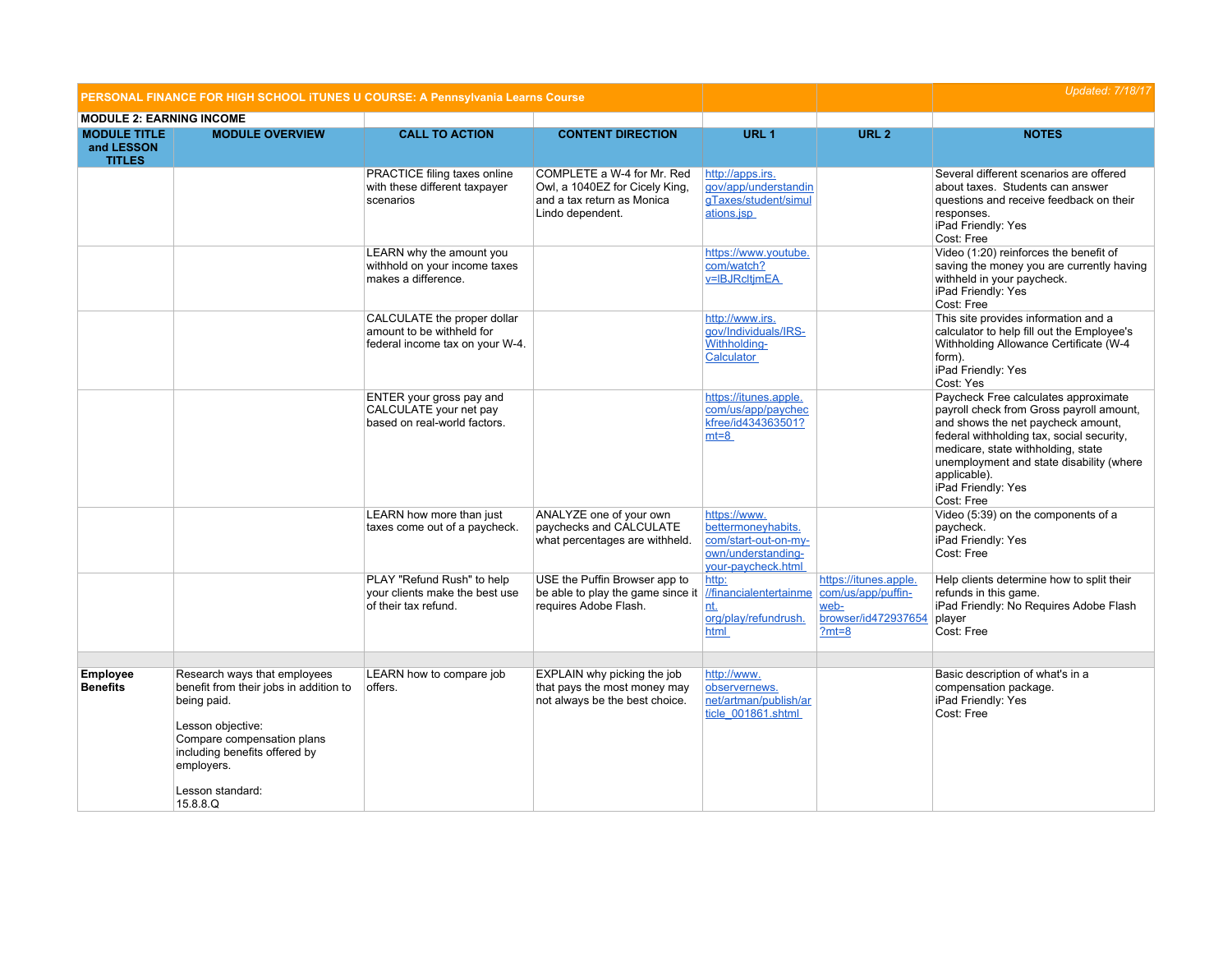|                                                    | PERSONAL FINANCE FOR HIGH SCHOOL ITUNES U COURSE: A Pennsylvania Learns Course |                                                                                              |                                                                                                                     |                                                                                                                           | <b>Updated: 7/18/17</b> |                                                                                                                                                                                                                |
|----------------------------------------------------|--------------------------------------------------------------------------------|----------------------------------------------------------------------------------------------|---------------------------------------------------------------------------------------------------------------------|---------------------------------------------------------------------------------------------------------------------------|-------------------------|----------------------------------------------------------------------------------------------------------------------------------------------------------------------------------------------------------------|
| <b>MODULE 2: EARNING INCOME</b>                    |                                                                                |                                                                                              |                                                                                                                     |                                                                                                                           |                         |                                                                                                                                                                                                                |
| <b>MODULE TITLE</b><br>and LESSON<br><b>TITLES</b> | <b>MODULE OVERVIEW</b>                                                         | <b>CALL TO ACTION</b>                                                                        | <b>CONTENT DIRECTION</b>                                                                                            | URL <sub>1</sub>                                                                                                          | URL <sub>2</sub>        | <b>NOTES</b>                                                                                                                                                                                                   |
|                                                    |                                                                                | READ about take-home vs.<br>gross pay, paycheck deductions,<br>direct deposit, and more.     |                                                                                                                     | http://www.<br>gcflearnfree.<br>org/workplacebasics/<br>understanding-your-<br>pay-benefits-and-<br>paycheck/1/           |                         | These slides explain net vs. gross pay,<br>benefits, deductions on a paycheck, parts<br>of a detachable paycheck, and advice on<br>using direct deposit.<br>iPad Friendly: Yes<br>Cost: Free                   |
|                                                    |                                                                                | <b>CALCULATE</b> total<br>compensation value to see how<br>much a job offer is really worth. |                                                                                                                     | https://www.calcxml.<br>com/calculators/total-<br>compensation                                                            |                         | The compensation calculator helps to<br>illustrate the total compensation package<br>for an employee.<br>iPad Friendly: Yes<br>Cost: Free                                                                      |
|                                                    |                                                                                | WATCH an expert explain why<br>employee benefits matter when<br>you're choosing a job.       |                                                                                                                     | https://www.youtube.<br>com/watch?<br>$t = 540$ &v=e24LTy6qD<br>Ok                                                        |                         | Video (19:55) provides a detailed<br>descriptions of benefits.<br>iPad Friendly: Yes<br>Cost: Free                                                                                                             |
|                                                    |                                                                                | READ about the "real-world"<br>benefits Washington state<br>government employees enjoy.      | <b>EXAMINE the "Non-Traditional</b><br>Benefits," and then decide how<br>you would personally rank them<br>and why. | http://www.dop.wa.<br>gov/CompClass/Job<br><b>ClassesSalaries/Pag</b><br>es/Benefits.<br>aspx#flexableSpendi<br><u>ng</u> |                         | Webpage has lengthy list of traditional<br>benefits and non-traditional benefits with<br>links to drill-down for additional<br>explanations and info on specific benefits.<br>iPad Friendly: Yes<br>Cost: Free |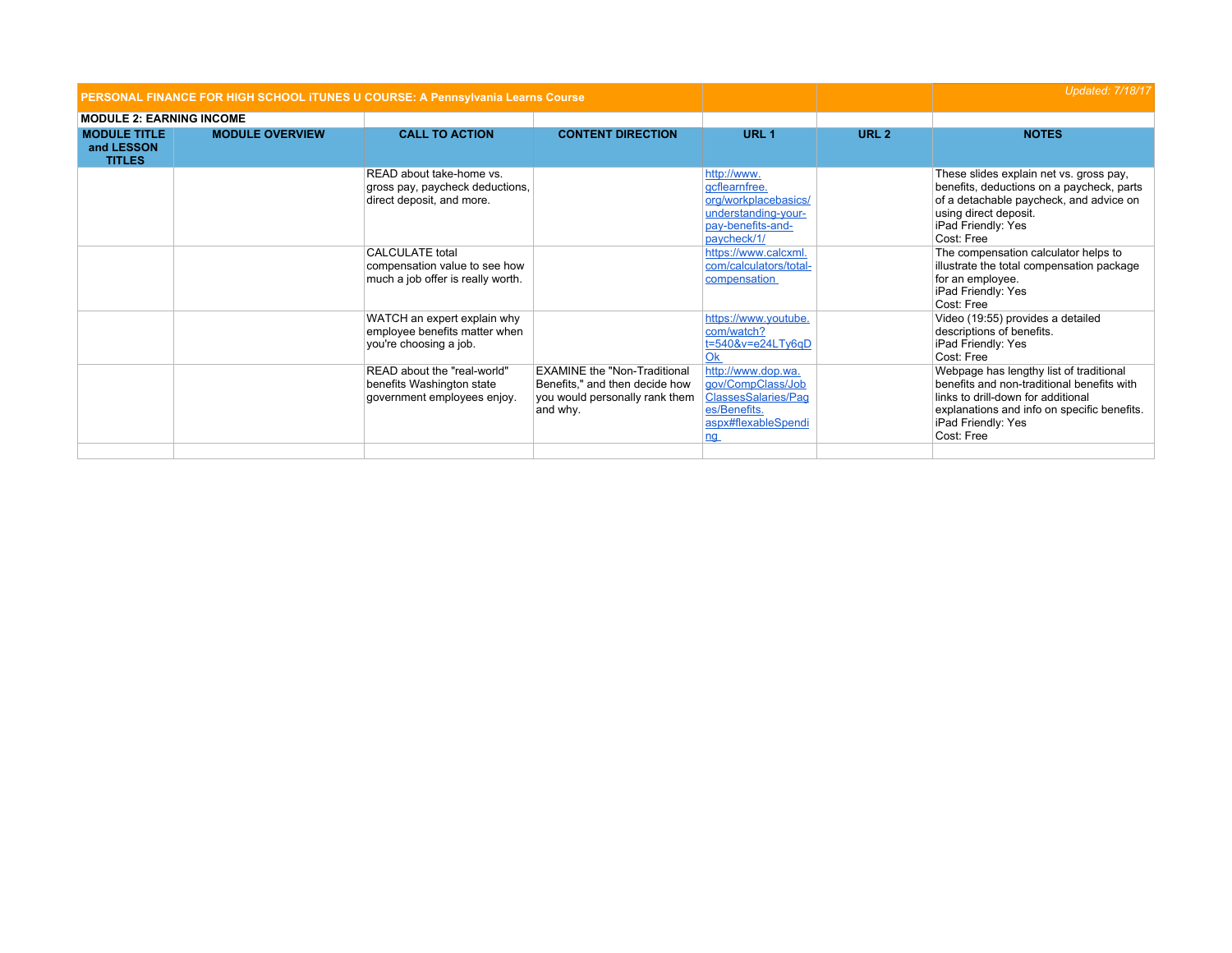|                                                    |                                                                                                                                                                                                                                                                                            | PERSONAL FINANCE FOR HIGH SCHOOL ITUNES U COURSE: A Pennsylvania Learns Course              |                                                                                                                   |                                                                                                                           | <b>Updated: 7/18/17</b>                                                                       |                                                                                                                                                                    |
|----------------------------------------------------|--------------------------------------------------------------------------------------------------------------------------------------------------------------------------------------------------------------------------------------------------------------------------------------------|---------------------------------------------------------------------------------------------|-------------------------------------------------------------------------------------------------------------------|---------------------------------------------------------------------------------------------------------------------------|-----------------------------------------------------------------------------------------------|--------------------------------------------------------------------------------------------------------------------------------------------------------------------|
| MODULE 3: BORROWING MONEY                          |                                                                                                                                                                                                                                                                                            |                                                                                             |                                                                                                                   |                                                                                                                           |                                                                                               |                                                                                                                                                                    |
| <b>MODULE TITLE</b><br>and LESSON<br><b>TITLES</b> | <b>MODULE OVERVIEW</b>                                                                                                                                                                                                                                                                     | <b>CALL TO ACTION</b>                                                                       | <b>CONTENT DIRECTIONS</b><br>$(max cc = 100)$                                                                     | URL <sub>1</sub>                                                                                                          | URL <sub>2</sub>                                                                              | <b>NOTES</b>                                                                                                                                                       |
| <b>Credit and Its</b><br><b>Uses</b>               | Explore the pros and cons of<br>using credit for different<br>purchases. When is it a good<br>time to use credit?<br>Lesson Objective:<br>Draw conclusions about the<br>advantages and disadvantages<br>of using credit.<br>Lesson Standard:<br>15.6.12.H                                  | WATCH this video to learn the<br>differences between debit and<br>credit cards.             | LIST the pros and cons of debit<br>and credit cards and when it's<br>best to use one or the other.                | https://www.<br>bettermoneyhabits.<br>com/personal-<br>banking/bank-<br>account-<br>information/credit-<br>debit.html     |                                                                                               | Differences between debit and credit cards and their<br>pros and cons.<br>Video (8:10) compares credit cards with debit cards.<br>iPad Friendly: Yes<br>Cost: Free |
|                                                    |                                                                                                                                                                                                                                                                                            | READ "What is a Credit Card"<br>with in-depth info on choosing a<br>card and using it.      |                                                                                                                   | https://www.<br>nerdwallet.<br>com/blog/nerdscholar/<br>credit-card/                                                      |                                                                                               | Basic overview of credit cards.<br>iPad Friendly: Yes<br>Cost: Free                                                                                                |
|                                                    |                                                                                                                                                                                                                                                                                            | READ "Can I Get a Car Loan If I<br>Have No Credit" and learn about<br>financing options.    |                                                                                                                   | http://www.<br>huffingtonpost.<br>com/steve-rhode/can-<br>i-get-a-car-loan-if-i-<br>have-no-<br>credit_b_7025198.<br>html |                                                                                               | Article highlights why one would use credit.<br>iPad Friendly: Yes<br>Cost: Free                                                                                   |
|                                                    |                                                                                                                                                                                                                                                                                            | COMPLETE the "Buy a Car"<br>activity to see if you can afford<br>the car of your dreams.    | Use the Explain Everything app<br>to complete and share the<br>worksheet.                                         | Uploaded document<br>available in iTunes U                                                                                | https://itunes.apple.<br>com/us/app/explain-<br>everything-<br>classic/id431493086?<br>$mt=8$ | iPad Friendly: Yes<br>Cost: Free                                                                                                                                   |
|                                                    |                                                                                                                                                                                                                                                                                            | USE the worksheet to compare<br>auto loans.                                                 | Use the Explain Everything app<br>to complete and share the<br>worksheet.                                         | http://www.<br>consumerfinance.<br>gov/consumer-<br>tools/auto-loans/                                                     | https://itunes.apple.<br>com/us/app/explain-<br>everything-<br>classic/id431493086?<br>mt=8   | Resources from the federal government to help you<br>avoid common pitfalls and understand the total cost<br>of an auto loan.<br>iPad Friendly: Yes<br>Cost: Free   |
| <b>Types of Credit</b>                             | Compare the types of credit that WATCH this teen discuss her<br>are available and how to<br>responsibly use each kind.<br>Lesson Objective:<br>Compare types of credit and<br>ways to responsibly use each.<br>Lesson Standards:<br>11.1.9.B, 15.6.12.H, 15.6.12.J,<br>15.6.8.K, 15.6.12.K | "starter" credit card experience<br>with prepaid cards.                                     | <b>DESCRIBE</b> situations where<br>prepaid cards would be a good<br>fit and where they'd have some<br>drawbacks. | https://www.youtube.<br>com/watch?<br>v=RlolvOpdNpQ                                                                       |                                                                                               | Video (1:38) in which a high school student discusses<br>a "starter" credit card experience with prepaid cards.<br>iPad Friendly: Yes<br>Cost: Free                |
|                                                    |                                                                                                                                                                                                                                                                                            | WATCH "Giving Credit Cards to<br>Teens" to see if you're ready for<br>such a "life lesson." |                                                                                                                   | https://www.youtube.<br>com/watch?v=-<br>yBiUQ4z bY                                                                       |                                                                                               | Prepaid cards described in more detail in this video<br>$(1:27)$ .<br>iPad Friendly: Yes<br>Cost: Free                                                             |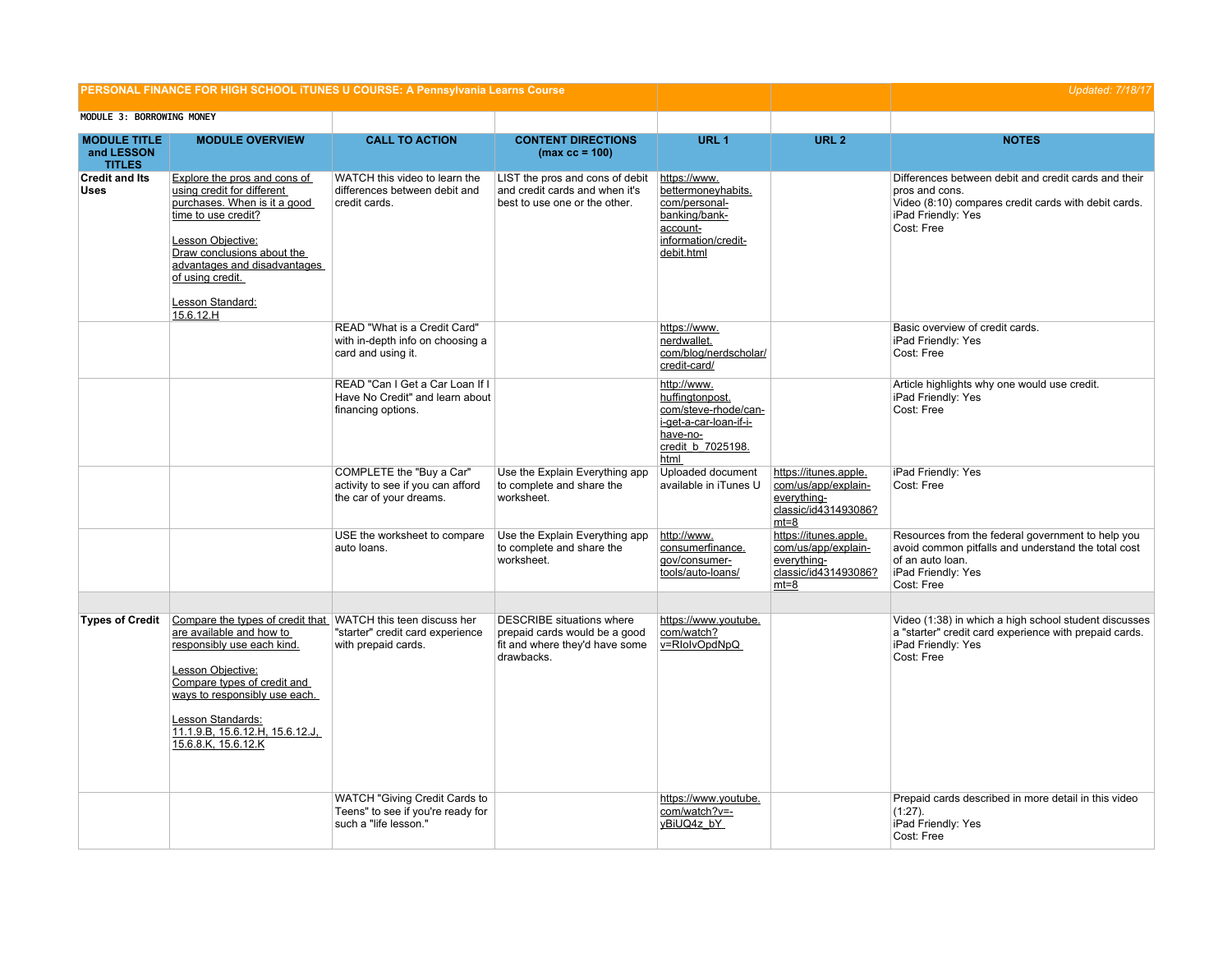|                                                        |                                                                                                                                                                                                                                 | PERSONAL FINANCE FOR HIGH SCHOOL ITUNES U COURSE: A Pennsylvania Learns Course              |                                                                                                              |                                                                                                                                                       |                                                                                                       | <b>Updated: 7/18/17</b>                                                                                                                                                                                         |
|--------------------------------------------------------|---------------------------------------------------------------------------------------------------------------------------------------------------------------------------------------------------------------------------------|---------------------------------------------------------------------------------------------|--------------------------------------------------------------------------------------------------------------|-------------------------------------------------------------------------------------------------------------------------------------------------------|-------------------------------------------------------------------------------------------------------|-----------------------------------------------------------------------------------------------------------------------------------------------------------------------------------------------------------------|
| MODULE 3: BORROWING MONEY                              |                                                                                                                                                                                                                                 |                                                                                             |                                                                                                              |                                                                                                                                                       |                                                                                                       |                                                                                                                                                                                                                 |
| <b>MODULE TITLE</b><br>and LESSON<br><b>TITLES</b>     | <b>MODULE OVERVIEW</b>                                                                                                                                                                                                          | <b>CALL TO ACTION</b>                                                                       | <b>CONTENT DIRECTIONS</b><br>$(max cc = 100)$                                                                | URL <sub>1</sub>                                                                                                                                      | URL <sub>2</sub>                                                                                      | <b>NOTES</b>                                                                                                                                                                                                    |
|                                                        |                                                                                                                                                                                                                                 | FIND OUT what to look for when<br>considering a prepaid card.                               |                                                                                                              | http://www.<br>responsiblelending.<br>org/sites/default/files/u<br>ploads/crl-prepaid-<br>card-tips-infographic.<br>png                               |                                                                                                       | Infographic explaining what to look for in a prepaid<br>card.<br>iPad Friendly: Yes<br>Cost: Free                                                                                                               |
|                                                        |                                                                                                                                                                                                                                 | UNDERSTAND the major<br>differences between debit cards<br>and credit cards in this video.  |                                                                                                              | https://www.<br>bettermoneyhabits.<br>com/start-out-on-my-<br>own/credit-debit.html                                                                   |                                                                                                       | Which do you choose: debit or credit? Let Better<br>Money Habits video (8:10) helps you understand the<br>difference between debit cards and credit cards in<br>this video.<br>iPad Friendly: Yes<br>Cost: Free |
|                                                        |                                                                                                                                                                                                                                 | COMPARE and CONTRAST the<br>differences between credit and<br>debit cards.                  |                                                                                                              | https://www.<br>bettermoneyhabits.<br>com/assets/images/v.<br>2.0<br>/tiles/infographics/pdf/<br>difference-between-<br>debit-and-credit.pdf          |                                                                                                       | Infrographic explaining the difference between credit<br>and debit cards.<br>iPad Friendly: Yes<br>Cost: Free                                                                                                   |
|                                                        |                                                                                                                                                                                                                                 | FOLLOW the steps that take<br>place once a credit card is<br>swiped for payment.            |                                                                                                              | http://www.igrad.<br>com/articles/anatomy-<br>of-credit-card-<br>transaction                                                                          |                                                                                                       | Infrographic explaining what happens when a credit<br>card is used.<br>iPad Friendly: Yes<br>Cost: Free                                                                                                         |
| <b>Credit Rights</b><br>and<br><b>Responsibilities</b> | Learn about borrowers' rights<br>and responsibilities.<br>Lesson Objective:<br>Analyze the impact of credit<br>legislation on borrowers' rights<br>and responsibilities.<br>Lesson Standards:<br>11.1.9.D, 11.1.12.D, 15.6.12.L | READ the government pamphlet<br>"Credit and Your Consumer<br>Rights" courtesy of the FTC.   |                                                                                                              | https://www.<br>consumer.ftc.<br>gov/articles/pdf-0070-<br>credit-and-your-<br>consumer-rights.pdf                                                    |                                                                                                       | Pamphlet from the Federal Trade Commission<br>explaining consumer credit rights.<br>iPad Friendly: Yes<br>Cost: Free                                                                                            |
|                                                        |                                                                                                                                                                                                                                 | REVIEW the 2010 CARD Act<br>that protects consumers from<br>credit card abuses by lenders.  | DISCUSS what the major<br>benefits have been from the<br>CARD Act and what more might<br>need to be done.    | http://www.<br>consumerfinance.<br>gov/credit-<br>cards/credit-card-<br>act/feb2011-factsheet                                                         |                                                                                                       | This CARD Act fact sheet offers a highlight of<br>regulations before and after the passage of the law.<br>iPad Friendly: Yes<br>Cost: Free                                                                      |
|                                                        |                                                                                                                                                                                                                                 | WATCH or read the revealing<br>PBS documentary, "The Secret<br>History of the Credit Card." | EXPLAIN why credit card<br>companies like low minimum<br>monthly payments and why they<br>should be avoided. | http://www.pbs.                                                                                                                                       | http://www.pbs.<br>org/video/1340904268 org/wgbh/pages/frontlin<br>e/shows/credit/etc/scrip<br>t.html | The surprising history and clever tactics of an industry<br>few Americans fully understand.<br>iPad Friendly: No<br>Cost: Free                                                                                  |
|                                                        |                                                                                                                                                                                                                                 | READ how the new National<br>Credit Assistance Plan benefits<br>consumers using credit.     | Then GO TO the 2nd link and<br>LIST the main reasons that such<br>a plan was needed to protect<br>consumers. | http://www.aq.ny.<br>gov/press-release/ag-<br>schneiderman-<br>announces-<br>groundbreaking-<br>consumer-protection-<br>settlement-three-<br>national | http://www.<br>creditinfocenter.<br>com/repair/national-<br>consumer-assistance-<br>plan.shtml        | 3/9/15 news on new credit rules.<br>iPad Friendly: Yes<br>Cost: Free                                                                                                                                            |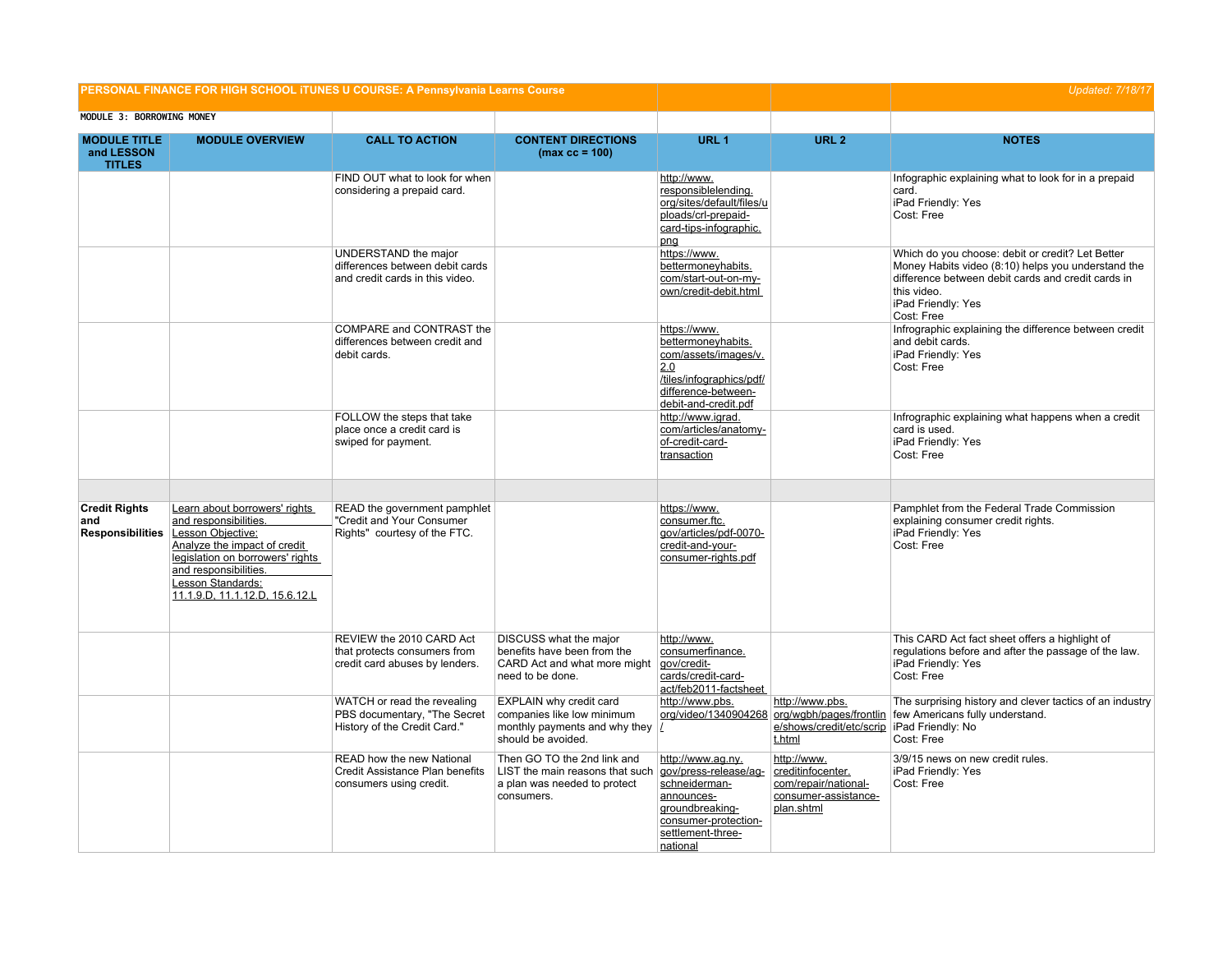| PERSONAL FINANCE FOR HIGH SCHOOL ITUNES U COURSE: A Pennsylvania Learns Course |                                                                                                                                                              |                                                                                                             |                                                                                                            |                                                                                                                                                                                                         |                  | <b>Updated: 7/18/17</b>                                                                                                                                                                                                             |
|--------------------------------------------------------------------------------|--------------------------------------------------------------------------------------------------------------------------------------------------------------|-------------------------------------------------------------------------------------------------------------|------------------------------------------------------------------------------------------------------------|---------------------------------------------------------------------------------------------------------------------------------------------------------------------------------------------------------|------------------|-------------------------------------------------------------------------------------------------------------------------------------------------------------------------------------------------------------------------------------|
| MODULE 3: BORROWING MONEY                                                      |                                                                                                                                                              |                                                                                                             |                                                                                                            |                                                                                                                                                                                                         |                  |                                                                                                                                                                                                                                     |
| <b>MODULE TITLE</b><br>and LESSON<br><b>TITLES</b>                             | <b>MODULE OVERVIEW</b>                                                                                                                                       | <b>CALL TO ACTION</b>                                                                                       | <b>CONTENT DIRECTIONS</b><br>$(max cc = 100)$                                                              | URL <sub>1</sub>                                                                                                                                                                                        | URL <sub>2</sub> | <b>NOTES</b>                                                                                                                                                                                                                        |
|                                                                                |                                                                                                                                                              | <b>EXAMINE a Schumer Box</b><br>designed to help consumers<br>understand credit card<br>agreements.         | FIND other Schumer boxes from<br>local banks or the web; how<br>could these be used to<br>comparison shop? | http://www.credit.<br>com/credit-law/what-<br>is-a-schumer-box                                                                                                                                          |                  | Schumer Box is required on all credit card statements<br>explaining rates, fees and terms in easy-to-read<br>language.<br>iPad Friendly: Yes<br>Cost: Free                                                                          |
|                                                                                |                                                                                                                                                              | EXPLORE this infographic to<br>understand the credit-related<br>terms on a Schumer Box.                     |                                                                                                            | http://www.nerdwallet.<br>com/blog/nerdscholar/<br>read-schumer-box                                                                                                                                     |                  | Infographic explaining how to read the Schumer Box.<br>iPad Friendly: Yes<br>Cost: No                                                                                                                                               |
| <b>Building Credit</b>                                                         | Investigate how you can obtain<br>and build credit.<br>Lesson Objective:<br>Investigate ways to obtain and<br>build credit.<br>Lesson Standard:<br>15.2.12.G | READ about the different<br>ingredients that go into the<br>recipe for a top credit score.                  |                                                                                                            | https://www.<br>creditkarma.<br>com/article/types-of-<br>credit                                                                                                                                         |                  | Article explaining different types of credit.<br>iPad Friendly: Yes<br>Cost: Free                                                                                                                                                   |
|                                                                                |                                                                                                                                                              | MEET Nadia and find out what<br>happens when she applied for a Some Credit!" and learn more<br>credit card. | Complete Module 1: "Give Me<br>about credit. (Registration<br>required)                                    | https://app.<br>pwcfdnearnyourfuture.<br>org/learning_modules/<br>module-player.<br>html#level/3/458feb84<br>-9ca2-a496-04d2-<br>1576c16af556/module<br>/1/458fef02-0643-<br>4133-b1da-<br>b8ff2af7ab8a |                  | Interactive self-paced module.<br>iPad Friendly: Yes<br>Cost: Free                                                                                                                                                                  |
|                                                                                |                                                                                                                                                              | LEARN what "co-signing a loan"<br>means and how it can impact<br>you and your co-signer.                    |                                                                                                            | https://www.<br>bettermoneyhabits.<br>com/credit/keeping-<br>credit-<br>healthy/cosigner-<br>responsibilities.html                                                                                      |                  | Video (2:16) answers these questions: What does co-<br>signing mean? What are a cosigners responsibilities?<br>If these are questions you have, let Better Money<br>Habits help you understand.<br>iPad Friendly: Yes<br>Cost: Free |
|                                                                                |                                                                                                                                                              | READ "The Best and Worst<br>Ways to Give Your Teen Credit"<br>to consider risks of credit.                  |                                                                                                            | http://www.<br>thefiscaltimes.<br>com/2015/03/19/What<br>-Know-Your-Teen-<br>Gets-Credit-Card                                                                                                           |                  | Article highlighting options to give teens access to<br>credit and cites the pros and cons of each.<br>iPad Friendly: Yes<br>Cost: Free                                                                                             |
|                                                                                |                                                                                                                                                              | READ "Is Your Teen Ready For<br>A Credit Card?" and DISCUSS<br>what it means to be ready.                   |                                                                                                            | http://www.<br>investopedia.<br>com/articles/pf/08/cre<br>dit-card-teen.asp                                                                                                                             |                  | List of factor to consider when deciding whether teens<br>should have access to credit.<br>iPad Friendly: Yes<br>Cost: Free                                                                                                         |
|                                                                                |                                                                                                                                                              | IDENTIFY three simple things to<br>do to improve your credit score<br>in this video.                        |                                                                                                            | https://www.youtube.<br>com/watch?<br>v=EGnIbI94Idw                                                                                                                                                     |                  | Video (2:04) explains three things that can be done to<br>improve your credit score.<br>iPad Friendly: Yes<br>Cost: Free                                                                                                            |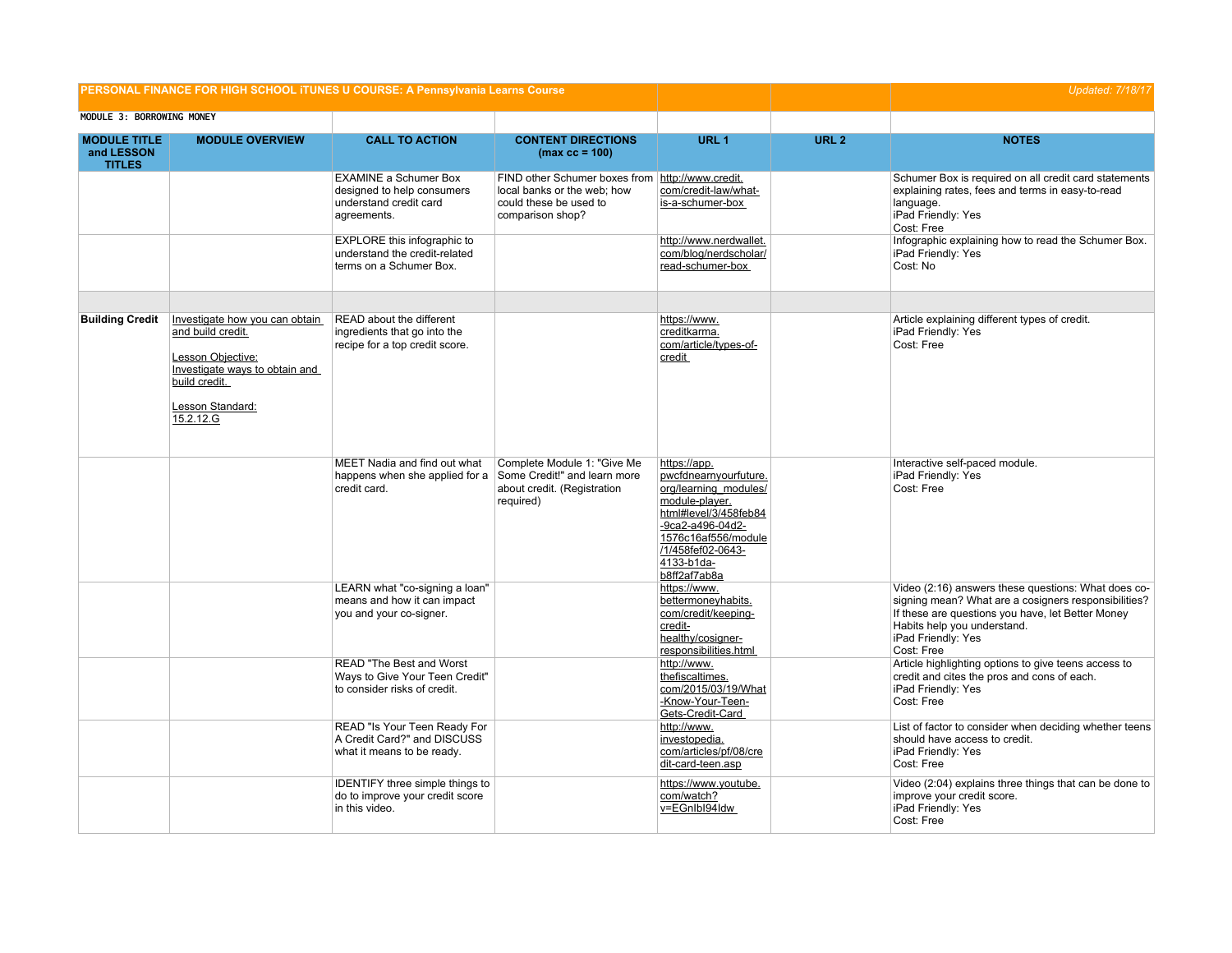|                                                    |                                                                                                                                                                                                                                                                                                                                     | PERSONAL FINANCE FOR HIGH SCHOOL ITUNES U COURSE: A Pennsylvania Learns Course              |                                                                                                                   |                                                                                                                                                                                                                                       |                                                                                                                               | <b>Updated: 7/18/17</b>                                                                                                                                                                                                                                                     |
|----------------------------------------------------|-------------------------------------------------------------------------------------------------------------------------------------------------------------------------------------------------------------------------------------------------------------------------------------------------------------------------------------|---------------------------------------------------------------------------------------------|-------------------------------------------------------------------------------------------------------------------|---------------------------------------------------------------------------------------------------------------------------------------------------------------------------------------------------------------------------------------|-------------------------------------------------------------------------------------------------------------------------------|-----------------------------------------------------------------------------------------------------------------------------------------------------------------------------------------------------------------------------------------------------------------------------|
| MODULE 3: BORROWING MONEY                          |                                                                                                                                                                                                                                                                                                                                     |                                                                                             |                                                                                                                   |                                                                                                                                                                                                                                       |                                                                                                                               |                                                                                                                                                                                                                                                                             |
| <b>MODULE TITLE</b><br>and LESSON<br><b>TITLES</b> | <b>MODULE OVERVIEW</b>                                                                                                                                                                                                                                                                                                              | <b>CALL TO ACTION</b>                                                                       | <b>CONTENT DIRECTIONS</b><br>$(max cc = 100)$                                                                     | URL <sub>1</sub>                                                                                                                                                                                                                      | URL <sub>2</sub>                                                                                                              | <b>NOTES</b>                                                                                                                                                                                                                                                                |
|                                                    |                                                                                                                                                                                                                                                                                                                                     | WATCH this video on<br>"Understanding How a FICO<br>Credit Score is Determined".            |                                                                                                                   | https://www.youtube.<br>com/watch?<br>v=Hf4BqvN5f E                                                                                                                                                                                   |                                                                                                                               | Video (6:00) explains what goes into calculating a<br>credit score.<br>iPad Friendly: Yes<br>Cost: Free                                                                                                                                                                     |
|                                                    |                                                                                                                                                                                                                                                                                                                                     |                                                                                             |                                                                                                                   |                                                                                                                                                                                                                                       |                                                                                                                               |                                                                                                                                                                                                                                                                             |
| <b>Using Credit in</b><br>the Real World           | Calculate the cost of using<br>different types of credit and<br>loans to make small and large<br>purchases.<br>Lesson Objective:<br>Apply concepts of responsible<br>credit use to the purchase of<br>goods and services, including<br>the calculation of the total cost<br>of credit.<br>Lesson Standards:<br>15.6.12.H, 15.6.12.J | GET the fast facts you need to<br>know about credit cards.                                  |                                                                                                                   | http://www.themint.<br>org/teens/credit-card-<br>facts.html                                                                                                                                                                           |                                                                                                                               | Brief explanations of key credit card facts.<br>iPad Friendly: Yes<br>Cost: Free                                                                                                                                                                                            |
|                                                    |                                                                                                                                                                                                                                                                                                                                     | WATCH teens discuss the true<br>cost of credit cards without<br>knowing all the facts.      |                                                                                                                   |                                                                                                                                                                                                                                       |                                                                                                                               | Video (3:08) in which high school students discuss<br>the costs of using a credit card with a classmate who<br>wants to buy an expensive phone and doesn't know<br>all the facts about limits, interest rates, minimum<br>payments etc.<br>iPad Friendly: Yes<br>Cost: Free |
|                                                    |                                                                                                                                                                                                                                                                                                                                     | <b>UNDERSTAND vehicle</b><br>financing if you're planning to<br>buy and own a car or truck. | READ the various sections to<br>understand your options and the<br>process to buy or lease a<br>vehicle.          |                                                                                                                                                                                                                                       |                                                                                                                               | An FTC website with several sections on vehicle<br>financing - buy versus lease, budgeting for a<br>purchase, having a good credit report, insurance,<br>shopping for the best deal, etc.<br>iPad Friendly: Yes<br>Cost: Free                                               |
|                                                    |                                                                                                                                                                                                                                                                                                                                     | CALCULATE how long to pay<br>off a debt with the Credit Card<br>Repayment Calculator.       | SEE HOW MANY MONTHS to<br>pay off a credit card with a<br>\$1000 balance, 15% interest<br>rate, and \$50 payment. | http://www.bankrate.<br>com/calculators/credit<br>-cards/credit-card-                                                                                                                                                                 | http://www.<br>myarmyonesource.<br>com/data/Calculators/D Cost: Free<br>payoff-calculator.aspx ebt Payoff/DebtPayoff.<br>html | Credit Card Repayment Calculator<br>iPad Friendly: Yes                                                                                                                                                                                                                      |
|                                                    |                                                                                                                                                                                                                                                                                                                                     | USE amortization tables to<br>calculate loan payments and<br>when a loan is paid off        | Be sure to click SHOW<br>AMORTIZATION SCHEDULE to see<br>the entire table of payments,<br>interest, and balances. | http://www.bankrate.<br>com/calculators/mortg<br>ages/amortization-<br>calculator.aspx?<br>s kwcid=AL!1325!3!<br>105246003008!e!!g!!<br>bankrate+amortization<br>&ef id=V5JzlgAABDT<br>ZOkcQ%<br>3a20160824140614%<br>3a <sub>S</sub> |                                                                                                                               | Online loan payoff calculator with amoretization table.<br>iPad Friendly: Yes<br>Cost: Free                                                                                                                                                                                 |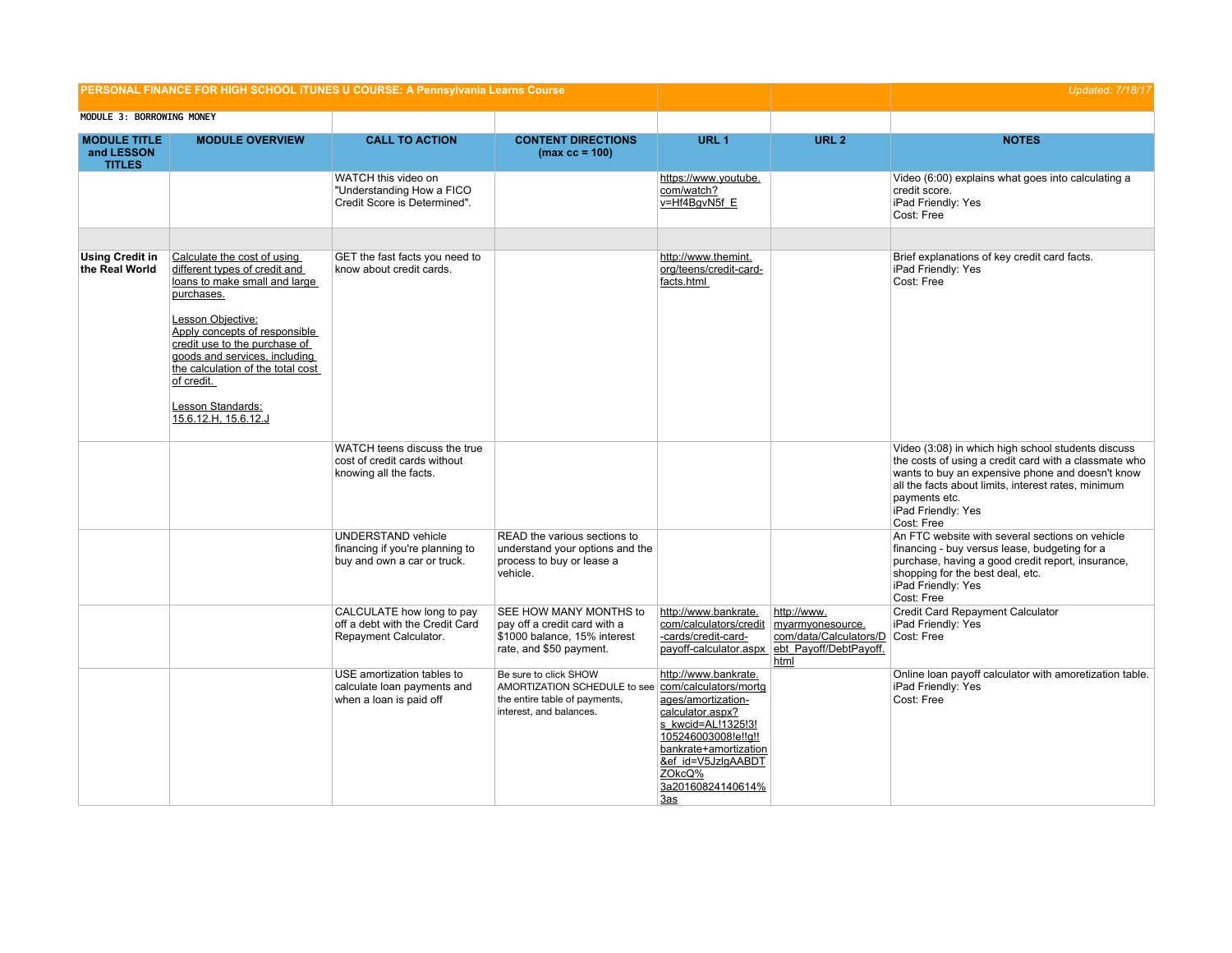| PERSONAL FINANCE FOR HIGH SCHOOL ITUNES U COURSE: A Pennsylvania Learns Course |                                                                                                                                                                                                                                                 |                                                                                                   |                                                                                                                         |                                                                                                                                                                                                         | <b>Updated: 7/18/17</b>                                                             |                                                                                                                        |
|--------------------------------------------------------------------------------|-------------------------------------------------------------------------------------------------------------------------------------------------------------------------------------------------------------------------------------------------|---------------------------------------------------------------------------------------------------|-------------------------------------------------------------------------------------------------------------------------|---------------------------------------------------------------------------------------------------------------------------------------------------------------------------------------------------------|-------------------------------------------------------------------------------------|------------------------------------------------------------------------------------------------------------------------|
| MODULE 3: BORROWING MONEY                                                      |                                                                                                                                                                                                                                                 |                                                                                                   |                                                                                                                         |                                                                                                                                                                                                         |                                                                                     |                                                                                                                        |
| <b>MODULE TITLE</b><br>and LESSON<br><b>TITLES</b>                             | <b>MODULE OVERVIEW</b>                                                                                                                                                                                                                          | <b>CALL TO ACTION</b>                                                                             | <b>CONTENT DIRECTIONS</b><br>$(max cc = 100)$                                                                           | URL <sub>1</sub>                                                                                                                                                                                        | URL <sub>2</sub>                                                                    | <b>NOTES</b>                                                                                                           |
|                                                                                |                                                                                                                                                                                                                                                 | PLAY the "Charge!" shopping<br>game and find out the real cost<br>to buy an item on credit.       | Note the option in step 1 to enter http:<br>vour own item and price. Find<br>current APR rates at www.<br>bankrate.com. | //senseanddollars.<br>thinkport.<br>org/games/charge/ho<br>me.html                                                                                                                                      |                                                                                     | Use this calculator to determine the cost of items<br>purchased with credit.<br>iPad Friendly: Yes<br>Cost: Free       |
|                                                                                |                                                                                                                                                                                                                                                 | ANSWER seven short questions USE the Puffin Browser app<br>to check out your "Credit Card<br>IO." | since the site requires Adobe<br>Flash.                                                                                 | http://www.themint.<br>org/teens/what-is-<br>your-credit-card-ig.<br>html                                                                                                                               | https://itunes.apple.<br>com/us/app/puffin-web-<br>browser/id472937654?<br>$mt = 8$ | Short, self-paced online quiz about credit card basics.<br>iPad Friendly: No Requires Adobe Flash Player<br>Cost: Free |
|                                                                                |                                                                                                                                                                                                                                                 | BE PREPARED before you<br>apply for a loan or credit with<br>this handy checklist.                |                                                                                                                         | http://www.<br>handsonbanking.<br>org/library/en/Credit%<br>20Application%<br>20Checklist.pdf                                                                                                           |                                                                                     | Checklis of items lenders typically require of those<br>applying for a loan.<br>iPad Friendly: Yes<br>Cost: Free       |
|                                                                                |                                                                                                                                                                                                                                                 | LEARN about the decisions you<br>must make to reach your "home<br>sweet home."                    | Complete Module 3: "Home<br>Sweet Home" and learn more<br>about home ownership.<br>(Registration required)              | https://app.<br>pwcfdnearnyourfuture.<br>org/learning modules/<br>module-player.<br>html#level/3/458feb84<br>-9ca2-a496-04d2-<br>1576c16af556/module<br>/3/45900dbe-a88d-<br>1691-6703-<br>a49eb3e34acf |                                                                                     | Interactive self-paced module.<br>iPad Friendly: Yes<br>Cost: Free                                                     |
| <b>Credit Reports</b><br>and Credit<br><b>Scores</b>                           | Learn how credit reports and<br>credit scores are developed and   matter and how to get one for<br>used.<br>Lesson Objective:<br>Analyze the parts of a credit<br>report, the factors which<br>influence credit scores, and the<br>use of each. | <b>LEARN</b> why credit reports<br>free.                                                          |                                                                                                                         | http://www.consumer.<br>ftc.<br>gov/sites/default/files/<br>videos/downloads/vid<br>eo-0060_check-your-<br>credit-report 480p.<br>mp4                                                                   |                                                                                     | Explains Annual Credit Report.com.<br>iPad Friendly: Yes Available in Spanish<br>Cost: Free                            |
|                                                                                | Lesson Standards:<br>11.1.9.D, 11.1.12.D, 15.6.8.K,<br>15.6.12.K, 15.6.12.M                                                                                                                                                                     |                                                                                                   |                                                                                                                         |                                                                                                                                                                                                         |                                                                                     |                                                                                                                        |
|                                                                                |                                                                                                                                                                                                                                                 | READ answers to some of the<br>most common and important<br>questions about credit scorces.       |                                                                                                                         | http://www.<br>federalreserve.<br>gov/creditreports                                                                                                                                                     |                                                                                     | Answers questions about credit reports and credit<br>scores.<br>iPad Friendly: Yes<br>Cost: Free                       |
|                                                                                |                                                                                                                                                                                                                                                 | WATCH a music video on<br>AnnualCreditReport.com - the<br>only OFFICIAL free credit report.       |                                                                                                                         | http://www.consumer.<br>ftc.<br>gov/sites/default/files/<br>videos/downloads/vid<br>eo-0029 acr-<br>apartment 480p.mp4                                                                                  |                                                                                     | Rock jingle (0:45) about Annual Credit Report.com.<br>iPad Friendly: Yes<br>Cost: Free                                 |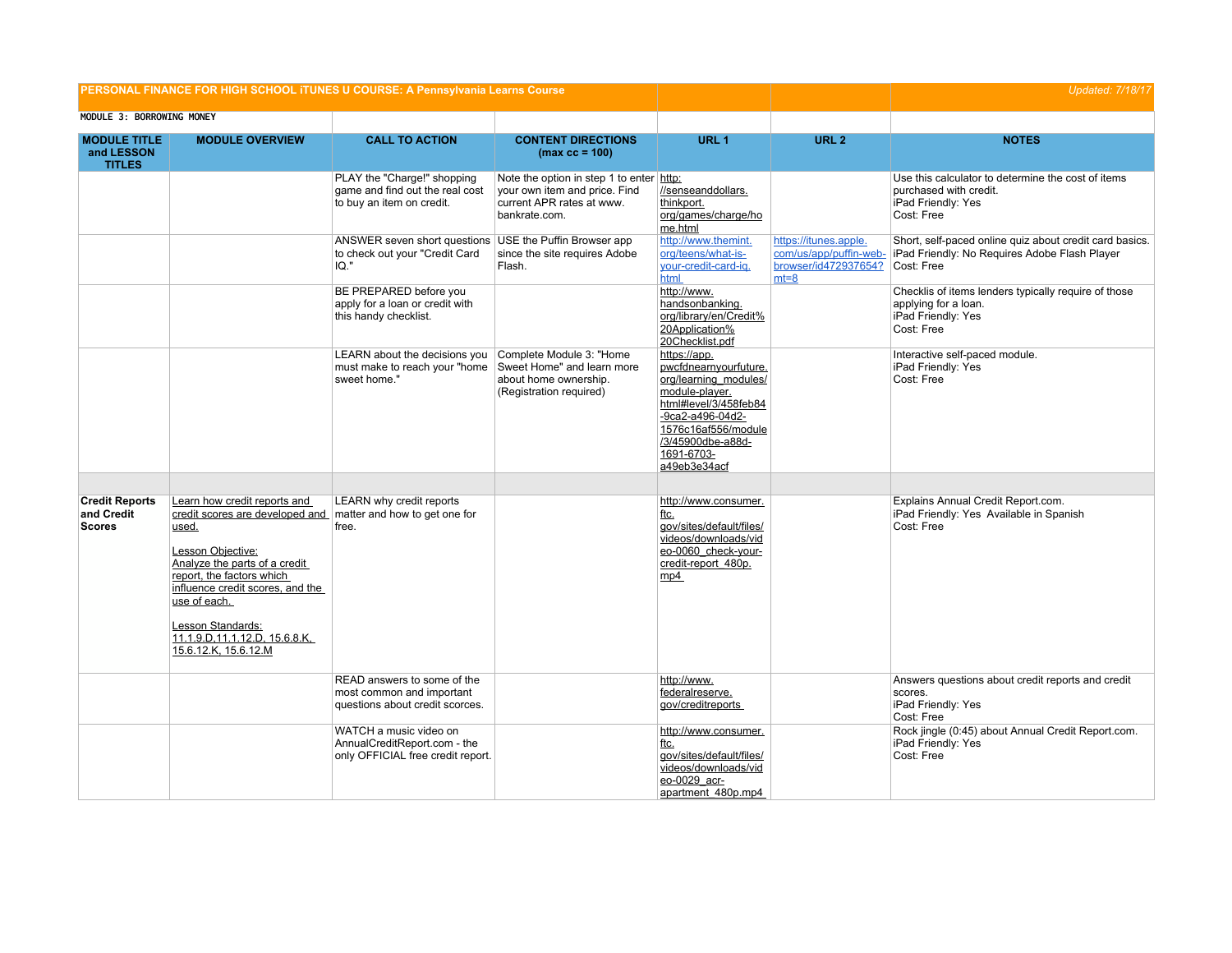| PERSONAL FINANCE FOR HIGH SCHOOL ITUNES U COURSE: A Pennsylvania Learns Course |                                                                                                                                                                                                                                                                                                                               |                                                                                             |                                                                                              |                                                                                                                                    |                                                                                   | Updated: 7/18/17                                                                                                                                                   |
|--------------------------------------------------------------------------------|-------------------------------------------------------------------------------------------------------------------------------------------------------------------------------------------------------------------------------------------------------------------------------------------------------------------------------|---------------------------------------------------------------------------------------------|----------------------------------------------------------------------------------------------|------------------------------------------------------------------------------------------------------------------------------------|-----------------------------------------------------------------------------------|--------------------------------------------------------------------------------------------------------------------------------------------------------------------|
| MODULE 3: BORROWING MONEY                                                      |                                                                                                                                                                                                                                                                                                                               |                                                                                             |                                                                                              |                                                                                                                                    |                                                                                   |                                                                                                                                                                    |
| <b>MODULE TITLE</b><br>and LESSON<br><b>TITLES</b>                             | <b>MODULE OVERVIEW</b>                                                                                                                                                                                                                                                                                                        | <b>CALL TO ACTION</b>                                                                       | <b>CONTENT DIRECTIONS</b><br>$(max cc = 100)$                                                | URL <sub>1</sub>                                                                                                                   | URL <sub>2</sub>                                                                  | <b>NOTES</b>                                                                                                                                                       |
|                                                                                |                                                                                                                                                                                                                                                                                                                               | <b>EXAMINE</b> this infographic to see<br>what goes into a credit score.                    |                                                                                              | https://www.<br>bettermoneyhabits.<br>com/credit/what-is-a-<br>credit-score/how-<br>credit-score-is-<br>calculated.html            |                                                                                   | Infographic on the components of a credit score.<br>iPad Friendly: Yes<br>Cost: Free                                                                               |
|                                                                                |                                                                                                                                                                                                                                                                                                                               | WATCH this video to find out the<br>difference between a credit<br>score and credit report. |                                                                                              | https://www.<br>bettermoneyhabits.<br>com/credit/what-is-a-<br>credit-<br>score/difference-<br>credit-report-credit-<br>score.html |                                                                                   | Video (2:46) on difference between credit reports and<br>credit scores.<br>iPad Friendly: Yes<br>Cost: Free                                                        |
|                                                                                |                                                                                                                                                                                                                                                                                                                               | DISCOVER what is considered<br>a good credit score in this video.                           |                                                                                              | https://www.<br>bettermoneyhabits.<br>com/credit/what-is-a-<br>credit-score/good-<br>credit-score.html                             |                                                                                   | Video (1:33) on what constitutes a "good" score.<br>iPad Friendly: Yes<br>Cost: Free                                                                               |
|                                                                                |                                                                                                                                                                                                                                                                                                                               | REVIEW what makes up a credit<br>score and the easy steps you<br>can take to improve it.    |                                                                                              | https://www.<br>nerdwallet.<br>com/blog/nerdscholar/<br>building-credit-score/                                                     |                                                                                   | Video (3:33) explains parts of a credit report and how<br>to improve your credit score.<br>iPad Friendly: Yes<br>Cost: Free                                        |
|                                                                                |                                                                                                                                                                                                                                                                                                                               | WATCH these videos to see<br>how certain behaviors can hurt<br>your credit score.           |                                                                                              | https://www.<br>bettermoneyhabits.<br>com/credit/keeping-<br>credit-<br>healthy/carrying-a-<br>balance-on-card.html                |                                                                                   | Set of videos (11:41) on credit scores and what<br>impacts them.<br>iPad Friendly: Yes<br>Cost: Free                                                               |
|                                                                                |                                                                                                                                                                                                                                                                                                                               |                                                                                             |                                                                                              |                                                                                                                                    |                                                                                   |                                                                                                                                                                    |
| <b>Impact of Poor</b><br><b>Credit Use</b>                                     | Discover the impact credit<br>decisions can have on a<br>person's finances.<br>Lesson Objective:<br>Analyze and synthesize the<br>effect of positive and negative<br>credit behavior (e.g.,<br>bankruptcy, credit counseling,<br>and cost of credit and<br>insurance).<br>Lesson Standards:<br>15.6.8.K, 15.6.12.K, 15.6.12.M | READ "Getting Out of Credit<br>Card Debt" written for young<br>adults in debt trouble.      |                                                                                              | http://www.<br>theabcsofcredit.<br>com/images/CSCCE<br>2010 Website Conte<br>nt Getting-out-of-<br>Debt.pdf                        |                                                                                   | Suggestions on how to deal with credit card debt.<br>iPad Friendly: Yes<br>Cost: Free                                                                              |
|                                                                                |                                                                                                                                                                                                                                                                                                                               | LEARN about the drawbacks of<br>personal bankruptcy and<br>outstanding educational loans.   | USE the Puffin Browser app to<br>be able to view the video since it<br>requires Adobe Flash. | http://www.cbsnews.<br>com/videos/bankruptc<br>y-no-option-for-<br>student-loans                                                   | https://itunes.apple.<br>com/us/app/puffin-web-<br>browser/id472937654?<br>$mt=8$ | College graduate speaks about her school loan debt<br>and things that she wished she knew (3:02).<br>iPad Friendly: No - Requires Adobe Flash Player<br>Cost: Free |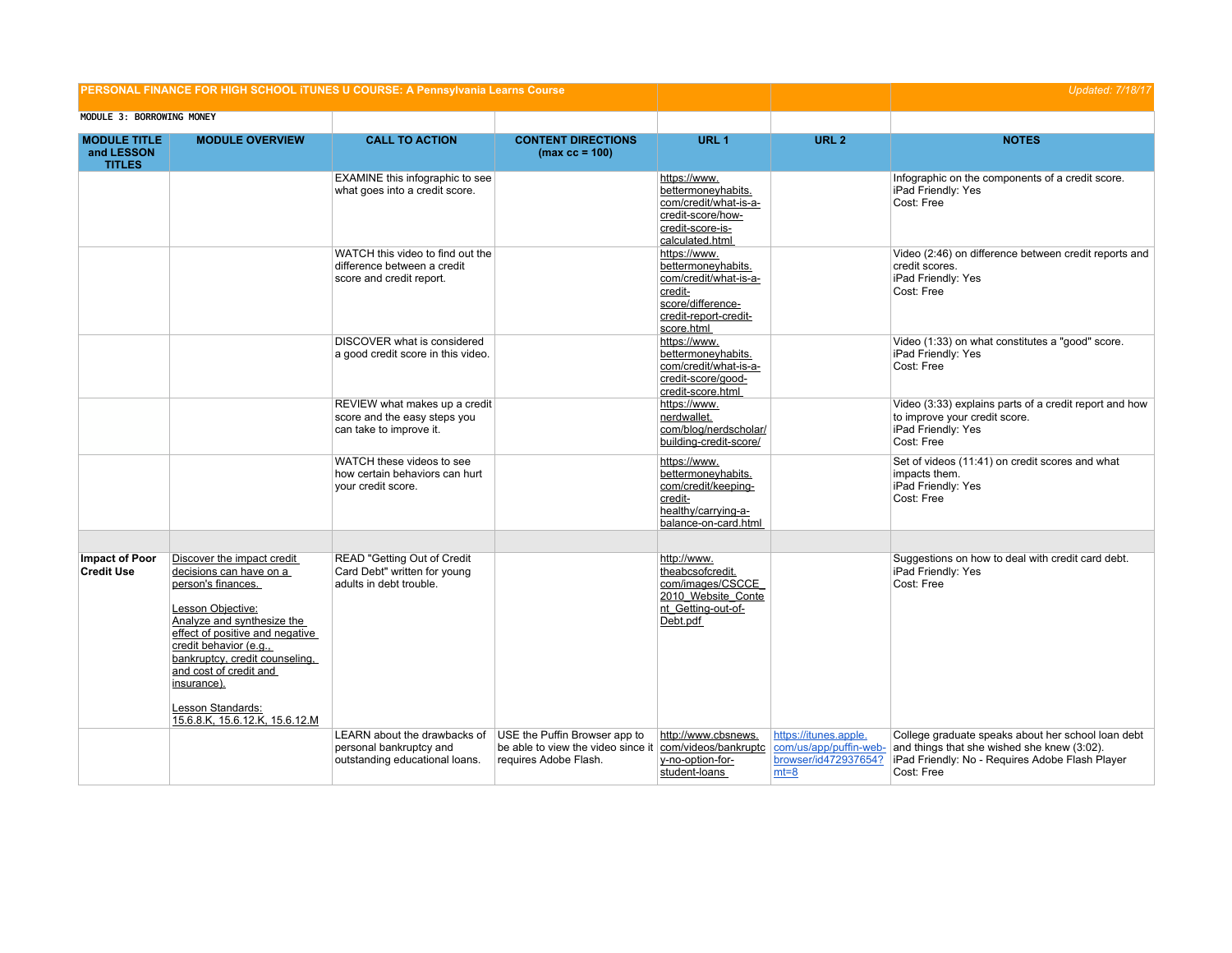| PERSONAL FINANCE FOR HIGH SCHOOL ITUNES U COURSE: A Pennsylvania Learns Course |                        |                                                                                                |                                                                                                                     |                                                                                                                                            |                                                                          | <b>Updated: 7/18/17</b>                                                                                                                                                                                                                                                                                                                                                                                                                                                                                                                                                                                                                                                                                                |
|--------------------------------------------------------------------------------|------------------------|------------------------------------------------------------------------------------------------|---------------------------------------------------------------------------------------------------------------------|--------------------------------------------------------------------------------------------------------------------------------------------|--------------------------------------------------------------------------|------------------------------------------------------------------------------------------------------------------------------------------------------------------------------------------------------------------------------------------------------------------------------------------------------------------------------------------------------------------------------------------------------------------------------------------------------------------------------------------------------------------------------------------------------------------------------------------------------------------------------------------------------------------------------------------------------------------------|
| MODULE 3: BORROWING MONEY                                                      |                        |                                                                                                |                                                                                                                     |                                                                                                                                            |                                                                          |                                                                                                                                                                                                                                                                                                                                                                                                                                                                                                                                                                                                                                                                                                                        |
| <b>MODULE TITLE</b><br>and LESSON<br><b>TITLES</b>                             | <b>MODULE OVERVIEW</b> | <b>CALL TO ACTION</b>                                                                          | <b>CONTENT DIRECTIONS</b><br>$(max cc = 100)$                                                                       | URL <sub>1</sub>                                                                                                                           | URL <sub>2</sub>                                                         | <b>NOTES</b>                                                                                                                                                                                                                                                                                                                                                                                                                                                                                                                                                                                                                                                                                                           |
|                                                                                |                        | FIND OUT how to get help<br>repaying federal student loans<br>for higher education.            |                                                                                                                     | http://blog.ed.<br>qov/2015/04/student-<br>loan-forgiveness-and-<br>other-ways-the-<br>qovernment-can-help-<br>you-repay-your-loans-<br>3/ |                                                                          | Federal government blog post on ways to get help<br>with loan repayment.<br>iPad Friendly: Yes<br>Cost: Free                                                                                                                                                                                                                                                                                                                                                                                                                                                                                                                                                                                                           |
|                                                                                |                        | CALCULATE how many months<br>or years it will take to pay off<br>credit card debt.             |                                                                                                                     | https://www.<br>smartaboutmoney.<br>org/Tools/Calculators/<br>Time-to-Take-to-Pay-<br>Off-Credit-Cards                                     |                                                                          | Calculator helps to figure out how extra credit card or<br>loan payments can save on interest payments.<br>iPad Friendly: Yes<br>Cost: Free                                                                                                                                                                                                                                                                                                                                                                                                                                                                                                                                                                            |
|                                                                                |                        | SEE how a college student,<br>Amanda, amasses \$30,000<br>credit card debt.                    | Watch the video and then<br><b>ANSWER the Discussion</b><br>Questions found under the<br>Support Materials section. | http://www.<br>pbslearningmedia.<br>org/resource/fin10.<br>socst.econ.mon.cred.<br>diggdebt/digging-out-<br>of-debt                        |                                                                          | In this video (10:19) from Your Life, Your Money,<br>learn about Amanda McCormick, a college student in<br>Tallahassee, Florida, who went into debt for \$30,000<br>after getting a few credit cards and using them for her<br>college expenses. Amanda discovers that credit<br>cards are essentially very expensive loans, and if<br>they can not be paid off immediately they should be<br>avoided. She meets with a credit counselor, whose<br>job it is to provide quidance in alleviating debt and<br>repairing credit scores. The video also discusses how<br>credit scores provide a snapshot of a person's credit<br>history and can impact the terms of their borrowing.<br>iPad Friendly: Yes<br>Cost: Free |
|                                                                                |                        | PLAY Mission 5 in<br>GeniRevolution to see for<br>yourself if credit is good, bad, or<br>both. | Note: Requires a free student<br>account                                                                            | http://www.<br>genirevolution.<br>org/join.php                                                                                             |                                                                          | Interactive game on personal finance concepts.<br>iPad Friendly: Yes Student log-in required.<br>Cost: Free                                                                                                                                                                                                                                                                                                                                                                                                                                                                                                                                                                                                            |
|                                                                                |                        | PLAY Celebrity Calamaity and<br>manage a celebrity's cash and<br>credit.                       | Second link is a web-based<br>version of the game that<br>requires Adobe Flash Player to<br>use.                    | https://itunes.apple.<br>com/us/app/celebrity-<br>calamity/id420836581<br>$?mt=8$                                                          | http:<br>//financialentertainment<br>org/play/celebritycalami<br>ty.html | Manage celebrity credit cards and spending in this<br>entertaining game.<br>iPad Friendly: Yes<br>Cost: Free                                                                                                                                                                                                                                                                                                                                                                                                                                                                                                                                                                                                           |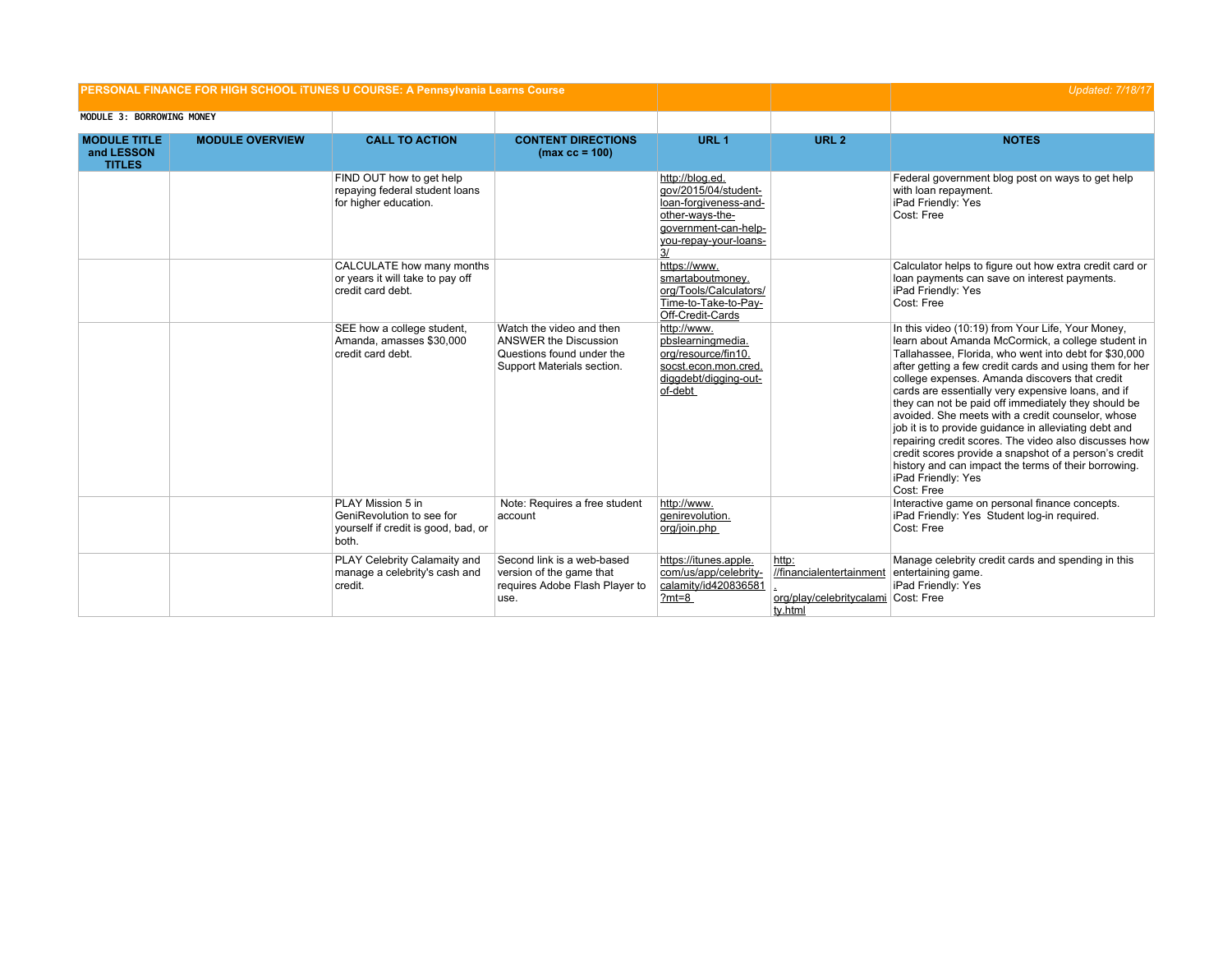|                                                                           | PERSONAL FINANCE FOR HIGH SCHOOL ITUNES U COURSE: A Pennsylvania Learns Course                                                                                                                                                                                                                                                                                                                                                                                 |                                                                                        |                                                                                                                                                               |                                                                                                  | <b>Updated: 7/18/17</b>                                         |                                                                                                                                                                                                                                                                                                                                      |
|---------------------------------------------------------------------------|----------------------------------------------------------------------------------------------------------------------------------------------------------------------------------------------------------------------------------------------------------------------------------------------------------------------------------------------------------------------------------------------------------------------------------------------------------------|----------------------------------------------------------------------------------------|---------------------------------------------------------------------------------------------------------------------------------------------------------------|--------------------------------------------------------------------------------------------------|-----------------------------------------------------------------|--------------------------------------------------------------------------------------------------------------------------------------------------------------------------------------------------------------------------------------------------------------------------------------------------------------------------------------|
|                                                                           | <b>MODULE 4: FINANCIAL SERVICES</b>                                                                                                                                                                                                                                                                                                                                                                                                                            |                                                                                        |                                                                                                                                                               |                                                                                                  |                                                                 |                                                                                                                                                                                                                                                                                                                                      |
| <b>MODULE TITLE</b><br>and LESSON<br><b>TITLES</b>                        | <b>MODULE OVERVIEW</b>                                                                                                                                                                                                                                                                                                                                                                                                                                         | <b>CALL TO ACTION</b>                                                                  | <b>CONTENT DIRECTIONS</b><br>$(max cc = 100)$                                                                                                                 | URL <sub>1</sub>                                                                                 | URL <sub>2</sub>                                                | <b>NOTES</b>                                                                                                                                                                                                                                                                                                                         |
| <b>Financial</b><br><b>Institution</b><br>Services and<br><b>Features</b> | Learn about the types of<br>products and services offered by before deciding if an account is<br>banks and credit unions such as right for you.<br>checking and saving accounts<br>and online banking.<br>Lesson Objective:<br>Investigate financial institution<br>services and the associated<br>features (e.g., checking<br>accounts, loans, interest rates,<br>saving accounts, FDIC<br>insurance).<br>Lesson Standards:<br>11.1.9.B, 15.2.12.G, 15.6.12.I | KNOW the ten questions to ask                                                          | RESEARCH account offerings in https://www.<br>your area and COMPARE how<br>they answer these ten<br>questions.                                                | bettermoneyhabits.<br>com/start-out-on-my-<br>own/choosing-bank-<br>account-questions.html       |                                                                 | 10 Questions to ask before opening an account.<br>iPad Friendly: Yes<br>Cost: Free                                                                                                                                                                                                                                                   |
|                                                                           |                                                                                                                                                                                                                                                                                                                                                                                                                                                                | through online banking in these<br>nine short videos.                                  | EXPLORE the options available DISCUSS the features you think https://www.dollar.<br>people would use most often<br>and would help in sticking to a<br>budget. | bank/Personal/Banking<br>/Online-<br>Services/Online-<br>Banking/Demo.aspx                       |                                                                 | 9 Videos that demonstrate the features of Dollar<br>Bank's online banking service.<br>iPad Friendly: Yes<br>Cost: Free                                                                                                                                                                                                               |
|                                                                           |                                                                                                                                                                                                                                                                                                                                                                                                                                                                | DISCOVER what features to<br>consider when choosing a<br>checking account.             |                                                                                                                                                               | http://guides.wsj.<br>com/personal-<br>finance/banking/how-<br>to-select-a-checking-<br>account  |                                                                 | A guide to finding and selecting the best<br>checking account for you. iPad Friendly: Yes<br>Cost: Free                                                                                                                                                                                                                              |
|                                                                           |                                                                                                                                                                                                                                                                                                                                                                                                                                                                | LEARN from this tutorial how to<br>open and manage a checking<br>account.              |                                                                                                                                                               | http://www.<br>gcflearnfree.<br>org/moneybasics/mana<br>ging-a-checking-<br>$\frac{account/1}{}$ |                                                                 | Explanation of opening account, write checks,<br>filling out deposit and withdrawal slips.<br>iPad Friendly: Yes<br>Cost: Free                                                                                                                                                                                                       |
|                                                                           |                                                                                                                                                                                                                                                                                                                                                                                                                                                                | GET COACHED through the<br>entire process of selecting and<br>using a checking account | USE the Puffin Browser app to<br>be able to complete the tutorial<br>since it requires Adobe Flash.                                                           | http://anytime.cuna.<br>org/12508/checking/00 com/us/app/puffin-<br>1 005 002.html               | https://itunes.apple.<br>web-<br>browser/id472937654<br>$?mt=8$ | This quick quide coaches you to open a<br>checking account, write checks, watch balances<br>and track withdrawals to avoid bouncing checks.<br>iPad Friendly: No Requires Flash; loses some<br>functionality on an iPad; find tutorial transcript at<br>http://anytime.cuna.<br>org/12508/checking/pdf/transcript.pdf<br>Cost: Free" |
|                                                                           |                                                                                                                                                                                                                                                                                                                                                                                                                                                                | PRACTICE using an ATM in this WRITE DOWN the safe ATM<br>realistic simulation.         | practices covered and EXPLAIN<br>why they are important.                                                                                                      | http://www.<br>gcflearnfree.<br>org/ediall/atm/1/                                                |                                                                 | Interactive steps from inserting an ATM card<br>and entering your PIN to checking your balance<br>and withdrawing cash. Safe ATM practices are<br>also covered.<br>iPad Friendly: No - Requires Flash Player<br>Cost: Free                                                                                                           |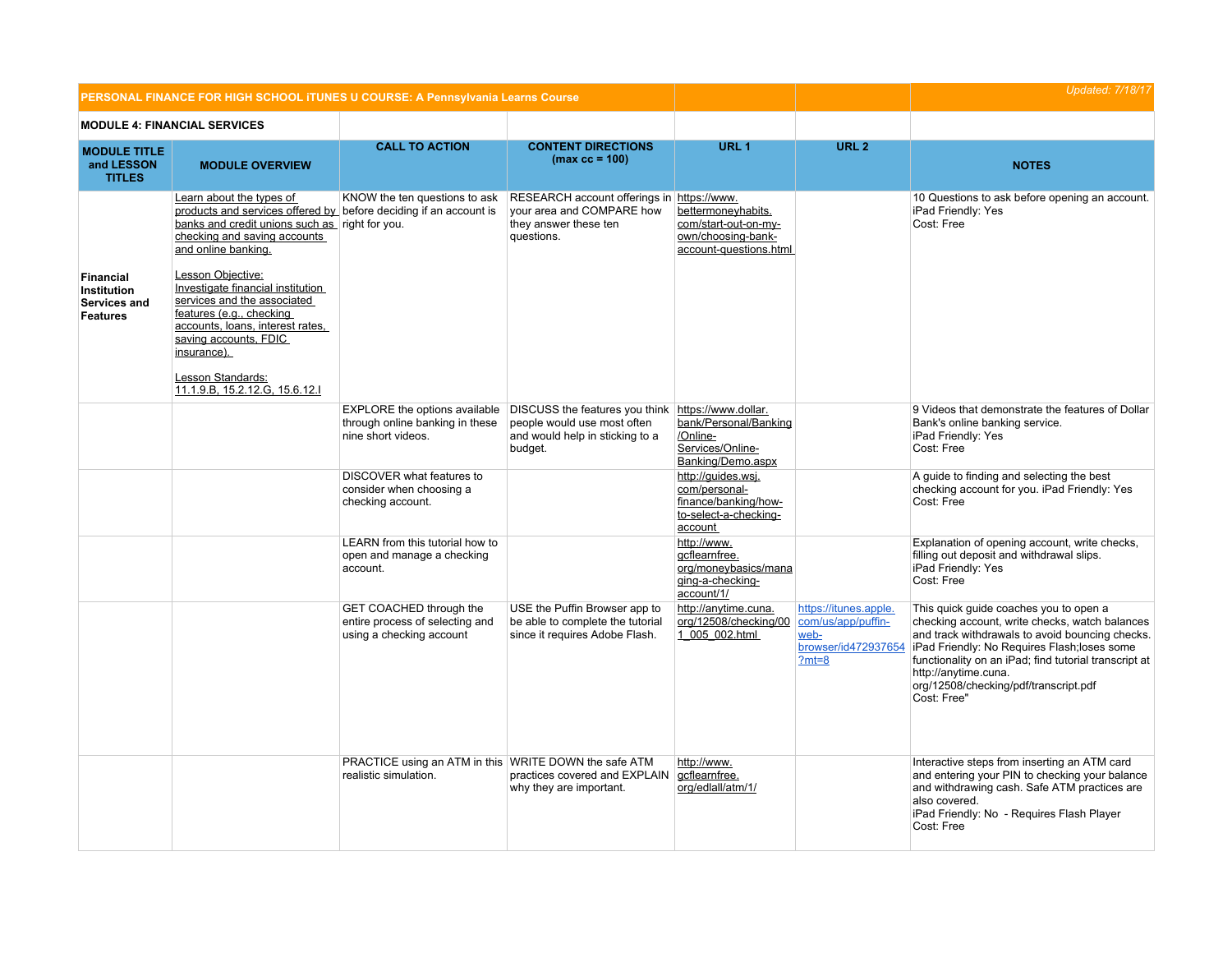| PERSONAL FINANCE FOR HIGH SCHOOL ITUNES U COURSE: A Pennsylvania Learns Course |                                     |                                                                                                             |                                                                                                     |                                                                                         |                                                                                       | <b>Updated: 7/18/17</b>                                                                                                                                                               |
|--------------------------------------------------------------------------------|-------------------------------------|-------------------------------------------------------------------------------------------------------------|-----------------------------------------------------------------------------------------------------|-----------------------------------------------------------------------------------------|---------------------------------------------------------------------------------------|---------------------------------------------------------------------------------------------------------------------------------------------------------------------------------------|
|                                                                                | <b>MODULE 4: FINANCIAL SERVICES</b> |                                                                                                             |                                                                                                     |                                                                                         |                                                                                       |                                                                                                                                                                                       |
| <b>MODULE TITLE</b><br>and LESSON<br><b>TITLES</b>                             | <b>MODULE OVERVIEW</b>              | <b>CALL TO ACTION</b>                                                                                       | <b>CONTENT DIRECTIONS</b><br>$(max cc = 100)$                                                       | URL <sub>1</sub>                                                                        | URL <sub>2</sub>                                                                      | <b>NOTES</b>                                                                                                                                                                          |
|                                                                                |                                     | <b>LEARN how FDIC insurance</b><br>works to protect your deposits.                                          |                                                                                                     | https://www.youtube.<br>com/watch?<br>v=i27z3VluaUo                                     |                                                                                       | Video (3:30) overview of the FDIC system,<br>\$250K insurance coverage and what type of<br>accounts qualify for such coverage.<br>iPad Friendly: Yes<br>Cost: Free                    |
|                                                                                |                                     | SEE how the FDIC protects<br>people from losing their deposits<br>at a failed Chicago bank.                 |                                                                                                     | https://www.youtube.<br>com/watch?<br>v=TAE8i40A5ul                                     |                                                                                       | Video (13:19) brings concept of FDIC insurance<br>to life as "60 Minutes" reports on how the FDIC<br>moves in to take over a failed Chicago bank.<br>iPad Friendly: Yes<br>Cost: Free |
|                                                                                |                                     | LEARN how to balance a<br>checkbook using a register.                                                       |                                                                                                     | http://www.themint.<br>org/kids/tracking-your-<br>checking-account.html                 |                                                                                       | Information about tracking expenses in a<br>checkbook register.<br>iPad Friendly: Yes<br>Cost: Free                                                                                   |
|                                                                                |                                     | PRACTICE balancing a<br>checkbook with this online<br>activity.                                             | USE the Puffin Browser app to<br>be able to complete the activity<br>since it requires Adobe Flash. | http://www.themint.<br>org/kids/get-some-<br>practice.html                              | https://itunes.apple.<br>com/us/app/puffin-<br>web-<br>browser/id472937654<br>$?mt=8$ | Practice entering 10 transactions into a<br>checkbook register.<br>iPad Friendly: No Requires Adobe Flash Player<br>Cost: Free                                                        |
|                                                                                |                                     | USE this link to print out the<br>previous activity "Balancing Your<br>Checkbook".                          |                                                                                                     | http://www.themint.<br>org/pdf/activity Balanci<br>ng Your Checking Ac<br>count.pdf     |                                                                                       | PDF version of checkbook practice activity<br>iPad Friendly: Yes<br>Cost: Free                                                                                                        |
|                                                                                |                                     | PRINT and FILL OUT a worksheet<br>version of the WRITE A CHECK<br>activity.                                 |                                                                                                     | http://www.themint.<br>org/pdf/activity Writing<br>A Check.pdf                          |                                                                                       | PDF version of check writing activity                                                                                                                                                 |
|                                                                                |                                     | WRITE A CHECK to buy a pair<br>of jeans in this online simulation. correctly write a check.                 | LIST the six simple steps to                                                                        | http://www.themint.<br>org/kids/writing-a-<br>check.html                                |                                                                                       | Practice writing a check to buy a pair of jeans.<br>iPad Friendly: No Requires Adobe Flash Player<br>Cost: Free                                                                       |
|                                                                                |                                     | REVIEW this app's individual<br>lessons on credit cards,<br>checking, and savings accounts. financial guru. | Then TAKE THE SHORT<br>QUIZZES to see if you're a                                                   | https://itunes.apple.<br>com/us/app/boof-<br>college-<br>edition/id905470965?<br>$mt=8$ |                                                                                       | App with lessons on checking accounts, savings<br>accounts, and credit cards. Includes short<br>quizzes.<br>iPad Friendly: Yes<br>Cost: Free                                          |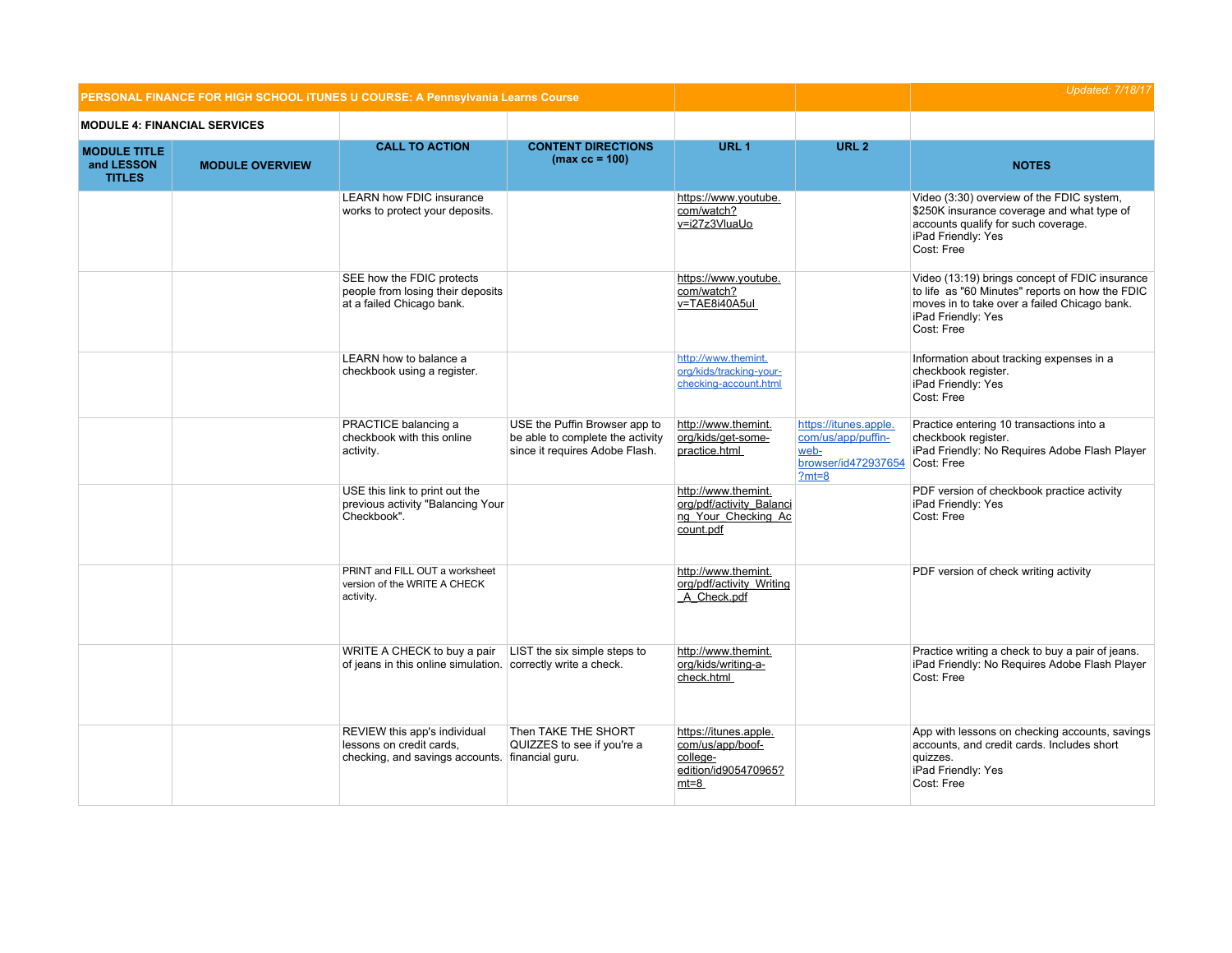|                                                                         | PERSONAL FINANCE FOR HIGH SCHOOL ITUNES U COURSE: A Pennsylvania Learns Course                                                                                                                                                                                                                               |                                                                                                                                                                                                                   |                                                                                      |                                                                                                                                                                                                                                         | <b>Updated: 7/18/17</b>                                                               |                                                                                                                                                                                                                                                                                                                                                                                        |
|-------------------------------------------------------------------------|--------------------------------------------------------------------------------------------------------------------------------------------------------------------------------------------------------------------------------------------------------------------------------------------------------------|-------------------------------------------------------------------------------------------------------------------------------------------------------------------------------------------------------------------|--------------------------------------------------------------------------------------|-----------------------------------------------------------------------------------------------------------------------------------------------------------------------------------------------------------------------------------------|---------------------------------------------------------------------------------------|----------------------------------------------------------------------------------------------------------------------------------------------------------------------------------------------------------------------------------------------------------------------------------------------------------------------------------------------------------------------------------------|
|                                                                         | <b>MODULE 4: FINANCIAL SERVICES</b>                                                                                                                                                                                                                                                                          |                                                                                                                                                                                                                   |                                                                                      |                                                                                                                                                                                                                                         |                                                                                       |                                                                                                                                                                                                                                                                                                                                                                                        |
| <b>MODULE TITLE</b><br>and LESSON<br><b>TITLES</b>                      | <b>MODULE OVERVIEW</b>                                                                                                                                                                                                                                                                                       | <b>CALL TO ACTION</b>                                                                                                                                                                                             | <b>CONTENT DIRECTIONS</b><br>$(max cc = 100)$                                        | URL <sub>1</sub>                                                                                                                                                                                                                        | URL <sub>2</sub>                                                                      | <b>NOTES</b>                                                                                                                                                                                                                                                                                                                                                                           |
|                                                                         |                                                                                                                                                                                                                                                                                                              | WATCH the online banking<br>demonstration and get<br>PRACTICE PAYING BILLS<br>online.                                                                                                                             | USE the Puffin Browser app to<br>complete the demo since it<br>requires Adobe Flash. | http://content.pncmc.<br>com/live/pnc/personal/<br>OLBDemo/sqtour.html                                                                                                                                                                  | https://itunes.apple.<br>com/us/app/puffin-<br>web-<br>browser/id472937654<br>$?mt=8$ | Demonstrates the major features of using an<br>online bank - creating an online account,<br>accessing accounts, paying bills and<br>transferring monies.<br>iPad Friendly: No Requires Adobe Flash Player<br>Cost: Free                                                                                                                                                                |
| <b>Banks, Credit</b><br>Unions, and<br><b>Federal Reserve</b><br>System | Find out how depository<br>financial institutions operate and<br>the differences between them.<br>Lesson Objective:<br>Compare advantages and<br>disadvantages of using various<br>depository financial institutions<br>and the electronic handling of<br>money.<br>Lesson Standards:<br>11.1.9.B, 11.1.12.F | LEARN the inner workings of<br>banks and see how they put<br>your savings account to work.                                                                                                                        |                                                                                      | https://www.<br>bettermoneyhabits.<br>com/personal-<br>banking/basics-of-<br>banking-<br>industry/understanding<br>-basics-of-banking.html                                                                                              |                                                                                       | What happens to your money after you put it in<br>the bank? Join Sal Khan inside a bank's<br>balance sheet to see how your savings goes to<br>work and how you may benefit.<br>iPad Friendly: Yes<br>Cost: Free                                                                                                                                                                        |
|                                                                         |                                                                                                                                                                                                                                                                                                              | READ "Choose the Best Bank<br>for You" citing the pros and cons how they went about choosing<br>of four major options.<br>LISTEN to the Money Girl help<br>you decide between choosing a<br>bank or credit union. | <b>INTERVIEW relatives to find out</b><br>their current bank or credit<br>union.     | http://www.<br>consumerreports.<br>org/banks-credit-<br>unions/choose-the-<br>best-bank-for-you/<br>http://www.<br>quickanddirtytips.<br>com/money-<br>finance/saving-<br>spending/bank-or-<br>credit-union%E2%80%<br>94which-is-better |                                                                                       | Consumer Reports article "Choose the Best<br>Bank for You" (dated 12/4/2015) highlights the<br>pros/cons of various banking options including<br>"Mega-Banks," credit unions, online banks, and<br>small regional/community banks.<br>iPad Friendly: Yes<br>Cost: Free<br>Podcast (8:32) with information on choosing<br>between banks and credit unions.                              |
|                                                                         |                                                                                                                                                                                                                                                                                                              | WATCH the music video about<br>banks and credit unions set to a compares and contrasts the<br>rap beat.                                                                                                           | <b>MAKE A POSTER that</b><br>features of banks, credit unions,<br>and check cashers. | https://youtu.<br>be/lhrD4ITtMWQ                                                                                                                                                                                                        |                                                                                       | This video explores the different banking<br>scenarios by comparing the features of banks,<br>credit unions and check cashers. Students will<br>learn the formula for calculating interest based<br>on a given set of factors. Find the lyrics and a<br>printable work packet at:<br>https://www.flocabulary.com/unit/banking/ (login<br>required)<br>iPad Friendly: Yes<br>Cost: Free |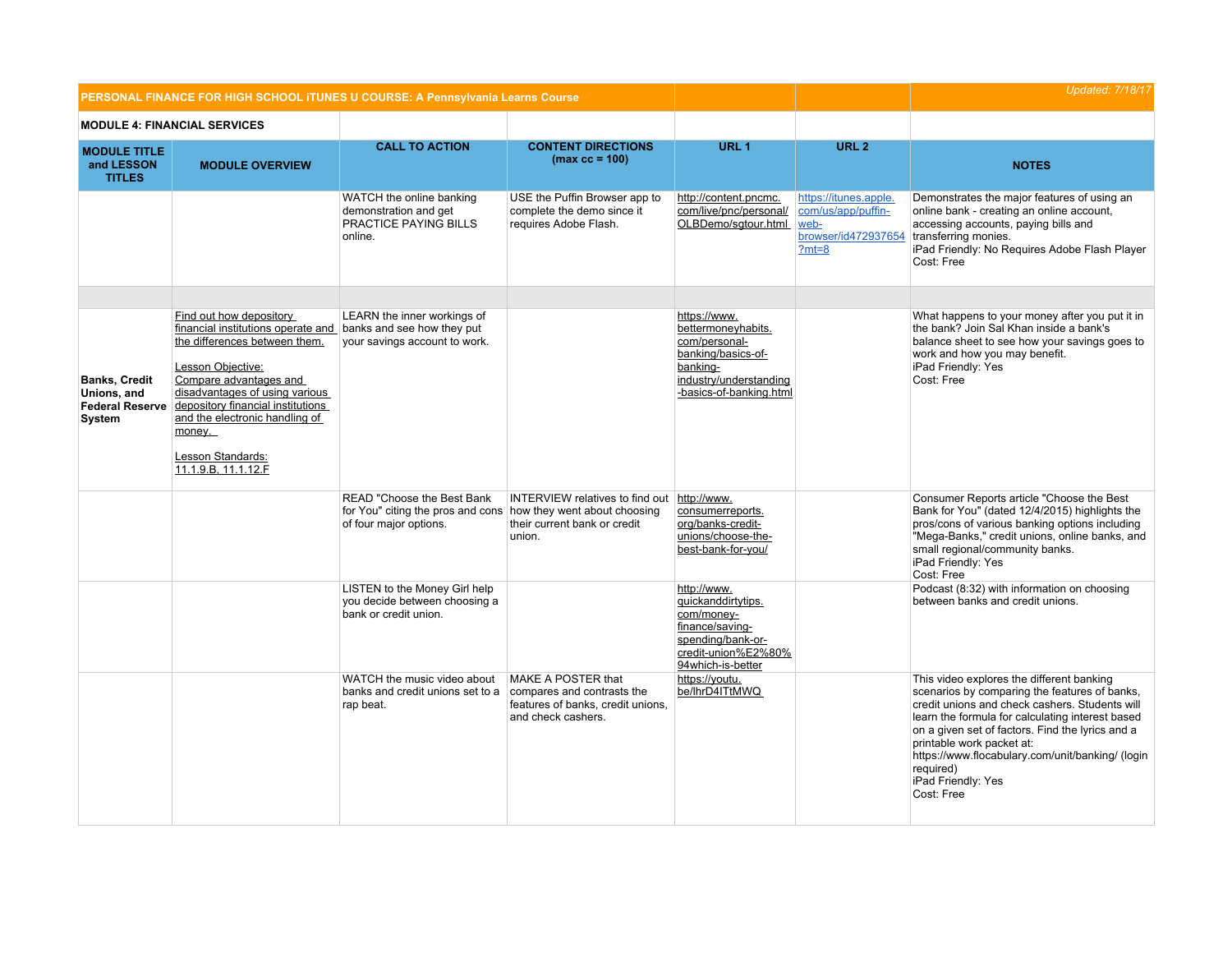|                                                    | PERSONAL FINANCE FOR HIGH SCHOOL ITUNES U COURSE: A Pennsylvania Learns Course |                                                                                                                           |                                                                                                          |                                                                                                                                       |                                                                                                                    | <b>Updated: 7/18/17</b>                                                                                                                                               |
|----------------------------------------------------|--------------------------------------------------------------------------------|---------------------------------------------------------------------------------------------------------------------------|----------------------------------------------------------------------------------------------------------|---------------------------------------------------------------------------------------------------------------------------------------|--------------------------------------------------------------------------------------------------------------------|-----------------------------------------------------------------------------------------------------------------------------------------------------------------------|
| <b>MODULE 4: FINANCIAL SERVICES</b>                |                                                                                |                                                                                                                           |                                                                                                          |                                                                                                                                       |                                                                                                                    |                                                                                                                                                                       |
| <b>MODULE TITLE</b><br>and LESSON<br><b>TITLES</b> | <b>MODULE OVERVIEW</b>                                                         | <b>CALL TO ACTION</b>                                                                                                     | <b>CONTENT DIRECTIONS</b><br>$(max cc = 100)$                                                            | URL <sub>1</sub>                                                                                                                      | URL <sub>2</sub>                                                                                                   | <b>NOTES</b>                                                                                                                                                          |
|                                                    |                                                                                | COMPARE banks and credit<br>unions before you decide where<br>to open an account.                                         |                                                                                                          | https://www.<br>thebalance.com/bank-<br>vs-credit-union-315399                                                                        |                                                                                                                    | Article explaining the difference between banks<br>and credit unions.<br>iPad Friendly: Yes<br>Cost: Free                                                             |
|                                                    |                                                                                | COMPLETE a worksheet to<br>select a bank or credit union that use the info on their websites to<br>best meets your needs. | FIND two places to bank and<br>compare six key selection<br>criteria.                                    | http://www.econedlink.<br>org/lessons/docs_less<br>ons/691 bankcriteria1.<br>pdf                                                      |                                                                                                                    | A step by step worksheet with criteria for<br>selecting the best financial institution. Print out<br>worksheet to complete.<br>iPad Friendly: Yes<br>Cost: Free       |
|                                                    |                                                                                | HEAR the Money Girl explain<br>Internet-only banks plus tips to<br>prevent identity theft.                                |                                                                                                          | http://www.<br>quickanddirtytips.<br>com/money-<br>finance/saving-<br>spending/3-top-online-<br>banks-and-8-banking-<br>security-tips |                                                                                                                    | Podcast and article on internet banking and<br>preventing identity theft when banking online.<br>iPad Friendly: Yes<br>Cost: Free                                     |
|                                                    |                                                                                | <b>REVIEW the Online Bank</b><br>Comparison Chart referred to in<br>the Money Girl podcast.                               | Use the Explain Everything app<br>to complete and share the<br>worksheet.                                | http://www.econedlink.<br>org/lessons/docs_less<br>ons/691 bankcriteria1.<br>pdf                                                      | https://itunes.apple.<br>com/us/app/explain-<br>everything-<br>classic/id431493086?   iPad Friendly: Yes<br>$mt=8$ | A step by step worksheet with criteria for<br>selecting the best financial institution. Print out<br>worksheet to complete.<br>Cost: Free                             |
|                                                    |                                                                                | WATCH debit and credit cards<br>battle it out in the financial fight<br>of the century.                                   | EXPLAIN the pros and cons of<br>each type of card. Which builds<br>credit? Which avoids<br>overspending? | https://www.youtube.<br>com/watch?<br>v=B9WZyWaGa50                                                                                   |                                                                                                                    | Short video (2:20) of the debit and credit card<br>differences told in a lighthearted way.<br>iPad Friendly: yes<br>Cost: Free                                        |
|                                                    |                                                                                | LISTEN to how a teacher got<br>into big debt with credit cards<br>and poor shopping habits.                               |                                                                                                          | https://moneysmart.<br>fdic.gov/wp-<br>content/uploads/2013/<br>06/FDIC_MSPN_4-4.<br>mp3                                              |                                                                                                                    | Podcast (17:46) explains problems with poor<br>spending habits, too many cards, paying only<br>the monthly minimum, etc.<br>iPad Friendly: Yes<br>Cost: Free          |
|                                                    |                                                                                | MAKE SMART DECISIONS on<br>when to use debit or credit cards<br>and spend money wisely.                                   |                                                                                                          | https://www.<br>bettermoneyhabits.<br>com/personal-<br>banking/bank-account-<br>information/credit-<br>debit.html                     |                                                                                                                    | Differences between debit and credit cards and<br>their pros and cons.<br>Video (8:10) compares credit cards with debit<br>cards.<br>iPad Friendly: Yes<br>Cost: Free |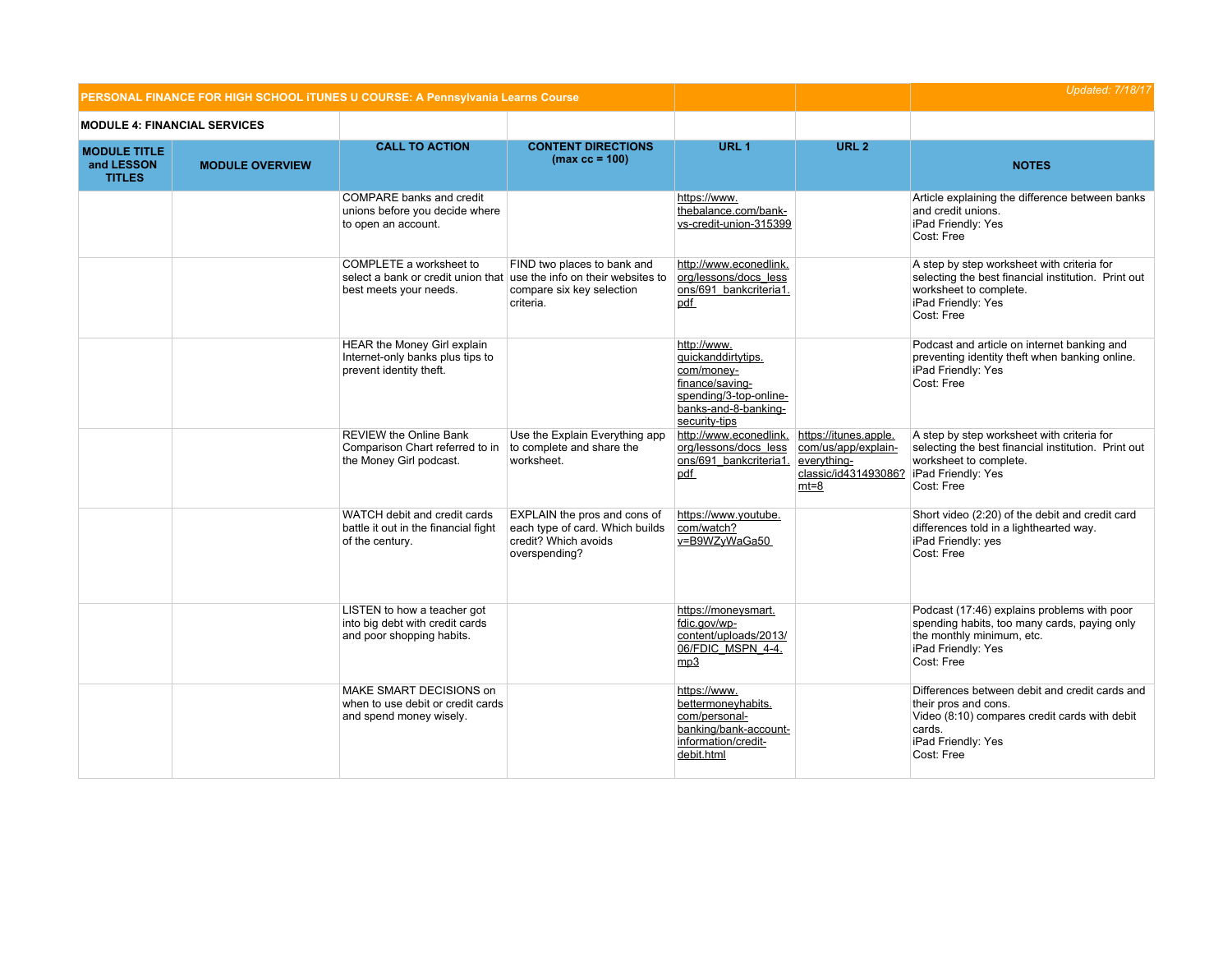|                                                                                                                 |                                                                                                                                                                                                                           | PERSONAL FINANCE FOR HIGH SCHOOL ITUNES U COURSE: A Pennsylvania Learns Course                                 |                                                                                                           |                                                                                                               | <b>Updated: 7/18/17</b> |                                                                                                                                                                                                                          |
|-----------------------------------------------------------------------------------------------------------------|---------------------------------------------------------------------------------------------------------------------------------------------------------------------------------------------------------------------------|----------------------------------------------------------------------------------------------------------------|-----------------------------------------------------------------------------------------------------------|---------------------------------------------------------------------------------------------------------------|-------------------------|--------------------------------------------------------------------------------------------------------------------------------------------------------------------------------------------------------------------------|
|                                                                                                                 | <b>MODULE 4: FINANCIAL SERVICES</b>                                                                                                                                                                                       |                                                                                                                |                                                                                                           |                                                                                                               |                         |                                                                                                                                                                                                                          |
| <b>MODULE TITLE</b><br>and LESSON<br><b>TITLES</b>                                                              | <b>MODULE OVERVIEW</b>                                                                                                                                                                                                    | <b>CALL TO ACTION</b>                                                                                          | <b>CONTENT DIRECTIONS</b><br>$(max cc = 100)$                                                             | URL <sub>1</sub>                                                                                              | URL <sub>2</sub>        | <b>NOTES</b>                                                                                                                                                                                                             |
|                                                                                                                 |                                                                                                                                                                                                                           | LEARN why you should shop<br>around for a financial institution<br>and what fees to avoid.                     |                                                                                                           | http://www.<br>consumerreports.<br>org/cro/magazine/2012<br>/02/bank-<br>accounts/index.htm                   |                         | A video (1:45) and article on shopping around<br>for a financial institution that fits your needs.<br>iPad Friendly: Yes<br>Cost: Free                                                                                   |
|                                                                                                                 |                                                                                                                                                                                                                           |                                                                                                                |                                                                                                           |                                                                                                               |                         |                                                                                                                                                                                                                          |
|                                                                                                                 | Research what makes some<br>financial services more<br>expensive than others including fees and interest charges.<br>payday loans, check cashing<br>services, and rent-to-own.                                            | WATCH this video to see how<br>payday loans can lead to high                                                   |                                                                                                           | http://www.consumer.<br>ftc.gov/media/video-<br>0078-payday-lending                                           |                         | Video (1:16) explains how a \$500 payday loan<br>keeps adding more and more fees to become a<br>really expensive loan. Available in Spanish.<br>iPad Friendly: Yes<br>Cost: Free                                         |
| <b>Non-Depository</b><br><b>Financial</b><br>Services (i.e.,<br>payday loans,<br>check cashing,<br>rent-to-own) | Lesson Objective:<br>Assess the impact of using high-<br>cost, non-depository financial<br>service providers (e.g., payday<br>lenders, money transmitters,<br>rent-to-own, pawnshops).<br>Lesson Standards:<br>11.1.12.F. |                                                                                                                |                                                                                                           |                                                                                                               |                         |                                                                                                                                                                                                                          |
|                                                                                                                 |                                                                                                                                                                                                                           | WATCH how payday lenders,<br>pawn shops, check cashers, and and cons of payday lenders,<br>prepaid cards work. | CREATE a chart listing the pros<br>pawn shops, and check cashers. v=EgBeHrDOOn8                           | https://www.youtube.<br>com/watch?                                                                            |                         | Video (5:24) from Federal Reserve Bank of St.<br>Louis examines the costs and benefits of using<br>alternative financial services, as well as of going<br>to a bank or credit union.<br>iPad Friendly: Yes<br>Cost: Free |
|                                                                                                                 |                                                                                                                                                                                                                           | LEARN about small dollar loans<br>from banking alternatives and<br>their pros and cons.                        | LIST the advantages of<br>installment loans over the other<br>types of loans discussed in this<br>report. | http://www.moneyskill.<br>org/Portals/0/Resource<br>s/Understanding Small<br>Dollar Loans-8PGS.<br><b>PDF</b> |                         | 8 page pamphlet (PDF file format) from AFSA<br>Education Foundation that explains how small<br>dollar loans from banking alternative works<br>iPad Friendly: Yes<br>Cost: Free                                           |
|                                                                                                                 |                                                                                                                                                                                                                           | READ an article on high fees of<br>check cashing outlets versus<br>banks and credit unions.                    |                                                                                                           | http://consumerfed.<br>org/pdfs/CFA 2006 C<br>heck Cashing Study1<br>11506.pdf                                |                         | Lengthy detailed report on how consumers pay<br>over 380% interest charges for cash checking<br>outlets.<br>iPad Friendly: yes<br>Cost: Free                                                                             |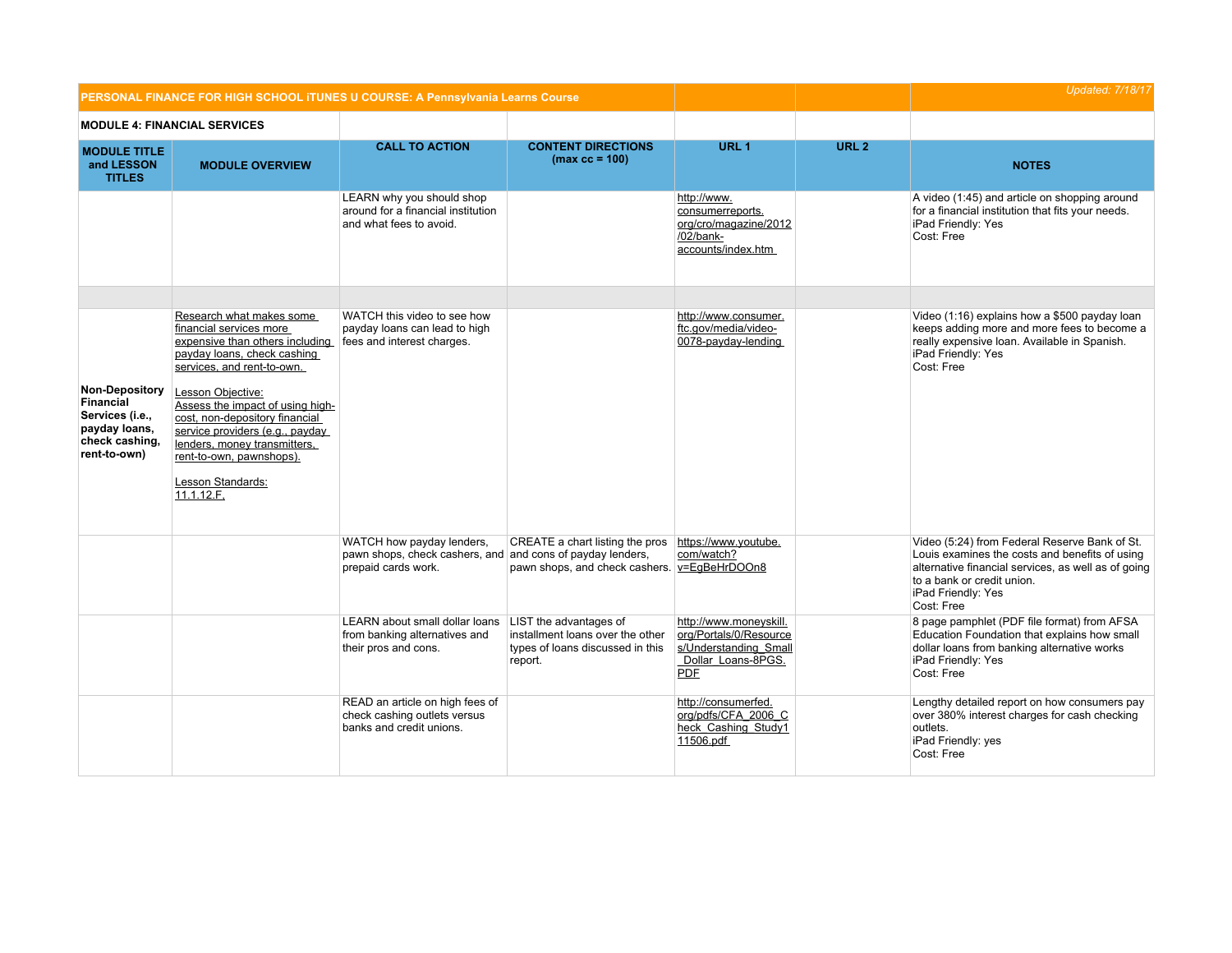|                                                    |                                     | PERSONAL FINANCE FOR HIGH SCHOOL ITUNES U COURSE: A Pennsylvania Learns Course                     |                                                                                                |                                                                                                                                  | <b>Updated: 7/18/17</b>                                                                                               |                                                                                                                                                                                                            |
|----------------------------------------------------|-------------------------------------|----------------------------------------------------------------------------------------------------|------------------------------------------------------------------------------------------------|----------------------------------------------------------------------------------------------------------------------------------|-----------------------------------------------------------------------------------------------------------------------|------------------------------------------------------------------------------------------------------------------------------------------------------------------------------------------------------------|
|                                                    | <b>MODULE 4: FINANCIAL SERVICES</b> |                                                                                                    |                                                                                                |                                                                                                                                  |                                                                                                                       |                                                                                                                                                                                                            |
| <b>MODULE TITLE</b><br>and LESSON<br><b>TITLES</b> | <b>MODULE OVERVIEW</b>              | <b>CALL TO ACTION</b>                                                                              | <b>CONTENT DIRECTIONS</b><br>$(max cc = 100)$                                                  | URL <sub>1</sub>                                                                                                                 | URL <sub>2</sub>                                                                                                      | <b>NOTES</b>                                                                                                                                                                                               |
|                                                    |                                     | WATCH teens discuss the key<br>benefits of a bank over a check<br>cashing service.                 |                                                                                                | https://www.youtube.<br>com/watch?<br>v=ApFXYZqE004                                                                              |                                                                                                                       | Video (3:14) in which young people discuss<br>advantages of banks over other check cashing<br>services.<br>iPad Friendly: Yes<br>Cost: Free                                                                |
|                                                    |                                     | <b>PLAY Mission7 GeniRevolution</b><br>so our heros learn the value of<br>banks and credit unions. | Note: Requires a free student<br>account                                                       | http://www.<br>genirevolution.org/join.<br>php                                                                                   |                                                                                                                       | Interactive game on personal finance concepts.<br>iPad Friendly: Yes Student log-in required.<br>Cost: Free                                                                                                |
|                                                    |                                     | HEAR a podcast on payday loan<br>costs and better less expensive<br>options to consider.           |                                                                                                | http://www.consumer.<br>ftc.<br>gov/sites/default/files/a<br>udio/downloads/audio-<br>0057 payday-<br>loans hq.mp3               |                                                                                                                       | Podcast (1:00) on payday loans.<br>Use this download version as a Flash<br>alternative: audio-0057_payday-loans_hq.mp3.<br>Also available in Spanish.<br>iPad Friendly: Yes<br>Cost: Free                  |
|                                                    |                                     | WATCH a report on how payday<br>loans work and less costly<br>alternatives to consider.            |                                                                                                | https://www.youtube.<br>com/watch?v=ZVWvd-<br>2wCtM                                                                              |                                                                                                                       | Video (6:29) from NCAU explains how payday<br>loans work, highlights important features<br>consumers should be aware of and alternatives<br>consumers should consider.<br>iPad Friendly: Yes<br>Cost: Free |
|                                                    |                                     | HEAR Miranda's story on how<br>payday loans can lead to getting<br>stuck in high-cost debt.        |                                                                                                | http://www.npr.<br>org/2015/03/26/395421<br>117/payday-loans-and-<br>endless-cycles-of-debt-<br>targeted-by-federal-<br>watchdog |                                                                                                                       | March 2015 audio (3:40) report on payday<br>lenders.<br>iPad Friendly: Yes<br>Cost: Free                                                                                                                   |
|                                                    |                                     | SEE why Consumer Reports<br>says to "be cautious of rent-to-<br>own deals."                        | <b>GET BEHIND THE NUMBERS</b><br>and understand why it's a costly<br>option with the 2nd link. | http://www.<br>consumerreports.<br>org/cro/news/2015/07/<br>be-cautious-of-rent-to-<br>own-deals/index.htm                       | http://www.<br>consumerreports.<br>org/cro/money/shoppi   iPad Friendly: Yes<br>ng/rentacenter/overvi<br>ew/index.htm | Video (2:09) and article from Consumer Reports<br>on being cautious of rent-to-own deals.<br>Cost: Free                                                                                                    |
|                                                    |                                     | WATCH how rent-to-own<br>shoppers pay over 3 times the<br>regular sales price for an item.         |                                                                                                | https://www.youtube.<br>com/watch?<br>v=ObzdrjhEk-M                                                                              |                                                                                                                       | Video (8:15) explores pricing with 300% interest<br>rates.<br>iPad Friendly: Yes<br>Cost: Free                                                                                                             |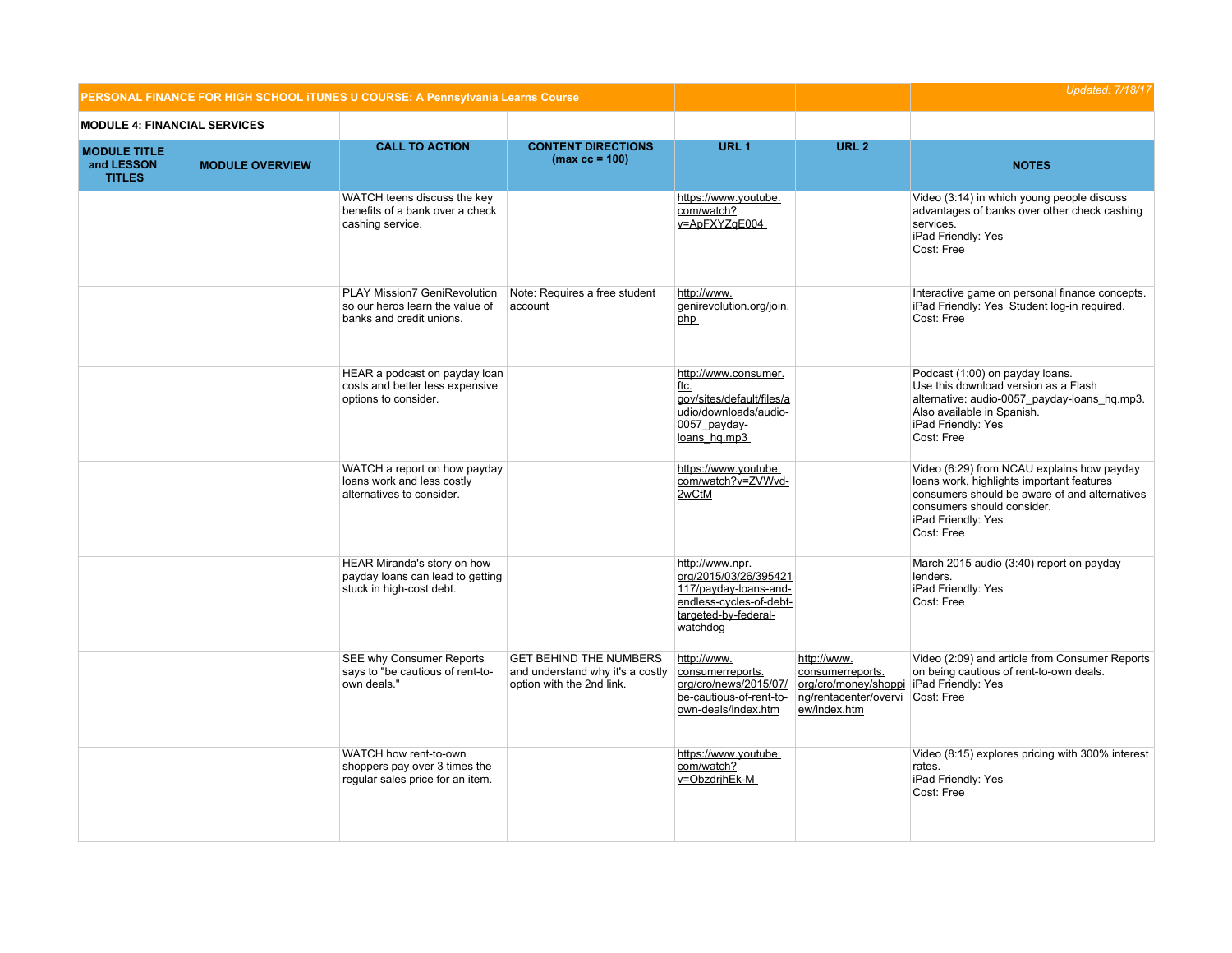|                                                    | PERSONAL FINANCE FOR HIGH SCHOOL ITUNES U COURSE: A Pennsylvania Learns Course                                                                                                                                                                                                                                                                   |                                                                                                |                                               |                                                                                                                                             |                  | <b>Updated: 7/18/17</b>                                                                                                                                                                                                     |
|----------------------------------------------------|--------------------------------------------------------------------------------------------------------------------------------------------------------------------------------------------------------------------------------------------------------------------------------------------------------------------------------------------------|------------------------------------------------------------------------------------------------|-----------------------------------------------|---------------------------------------------------------------------------------------------------------------------------------------------|------------------|-----------------------------------------------------------------------------------------------------------------------------------------------------------------------------------------------------------------------------|
|                                                    | <b>MODULE 4: FINANCIAL SERVICES</b>                                                                                                                                                                                                                                                                                                              |                                                                                                |                                               |                                                                                                                                             |                  |                                                                                                                                                                                                                             |
| <b>MODULE TITLE</b><br>and LESSON<br><b>TITLES</b> | <b>MODULE OVERVIEW</b>                                                                                                                                                                                                                                                                                                                           | <b>CALL TO ACTION</b>                                                                          | <b>CONTENT DIRECTIONS</b><br>$(max cc = 100)$ | URL <sub>1</sub>                                                                                                                            | URL <sub>2</sub> | <b>NOTES</b>                                                                                                                                                                                                                |
|                                                    |                                                                                                                                                                                                                                                                                                                                                  | GET THE MATH on why rent-to-<br>own can mean a bad deal like a<br>\$200 TV costing over \$700. |                                               | https://www.wisc-<br>online.<br>com/learn/formal-<br>science/mathematics/a<br>bm3702/what-i-want-<br>nowthe-hidden-costs-<br>of-rent-to-own |                  | Slides explain how rent-to-own works and the<br>math behind a \$200 TV costing over \$700.<br>iPad Friendly: No Requires Adobe Flash Player<br>Cost: Free                                                                   |
|                                                    |                                                                                                                                                                                                                                                                                                                                                  | WATCH the video to see why<br>those tax refund anticipation<br>loans can cost you dearly!      |                                               | https://www.youtube.<br>com/watch?<br>v=9PohyhQ0VxA                                                                                         |                  | Video (9:26) explains how rapid refund loans<br>target lower income people.<br>iPad Friendly: Yes<br>Cost: Free                                                                                                             |
|                                                    |                                                                                                                                                                                                                                                                                                                                                  | READ a first-person account on<br>pawning a wedding ring and<br>fees paid to get it back.      |                                               | http://money.<br>howstuffworks.<br>com/pawnshop.htm                                                                                         |                  | Good math example on effective interest rates.<br>iPad Friendly: Yes<br>Cost: Free                                                                                                                                          |
|                                                    |                                                                                                                                                                                                                                                                                                                                                  | UNDERSTAND how pawn<br>shops charge high interest rates<br>and are a poor way to get cash.     |                                               | http://www.nolo.<br>com/legal-<br>encyclopedia/disadvan<br>tages-pawnshop-loans.<br>html                                                    |                  | Brief article on how pawn shops work and the<br>cons of pawnshop loans.<br>iPad Friendly: Yes<br>Cost: Free                                                                                                                 |
|                                                    |                                                                                                                                                                                                                                                                                                                                                  | LEARN how to detect and avoid<br>various predatory loan practices.                             |                                               | http://www.dobs.pa.<br>gov/Documents/Public<br>ations/Brochures/Easy<br>%20Money%<br>20Handout.pdf                                          |                  | PA Dept of Banking and Securities handout on<br>how consumers can recognize and avoid<br>various predatory loan practices, including so-<br>called "payday loans" and auto title loans.<br>iPad Friendly: Yes<br>Cost: Free |
| <b>Financial Scams</b><br>and Identity<br>Theft    | Explore ways to prevent identity VIEW this video on "ATM<br>theft and keep from becoming a Skimming" crimes and what you<br>victim of a financial scam.<br>Lesson Objective:<br><b>Employ strategies to minimize</b><br>susceptibility to and recover<br>from financial scams and identity<br>theft.<br>Lesson Standards:<br>15.6.8.M, 15.6.12.M | can do to protect yourself.                                                                    |                                               | https://www.youtube.<br>com/watch?<br>v=N5IXANgr6Co                                                                                         |                  | News report video (3:25) explains skimming and<br>the ways to avoid being a victim.<br>iPad Friendly: Yes<br>Cost: Free                                                                                                     |
|                                                    |                                                                                                                                                                                                                                                                                                                                                  | GET safety tips on how to use<br>your ATM card securely and<br>avoid getting ripped off.       |                                               | https://www.ussfcu.<br>org/pdf/NAFCU/SF58<br>ATM Safety Tips.pdf                                                                            |                  | Flyer on what to do when you're at an ATM.<br>iPad Friendly: Yes<br>Cost: Free                                                                                                                                              |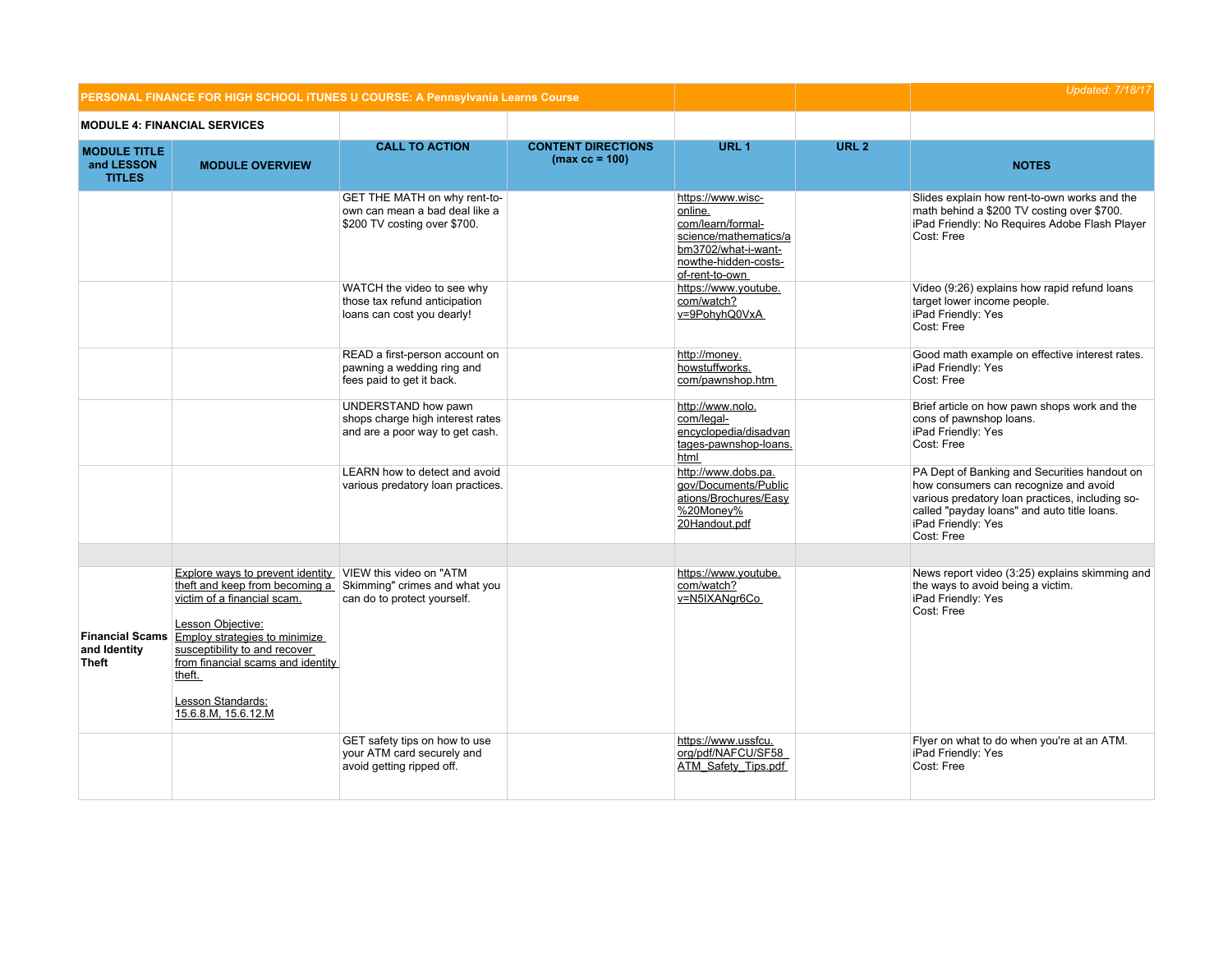|                                                    |                                     | PERSONAL FINANCE FOR HIGH SCHOOL ITUNES U COURSE: A Pennsylvania Learns Course                    |                                                                                                                                                                  |                                                                                                                                                       | <b>Updated: 7/18/17</b> |                                                                                                                                                                                      |
|----------------------------------------------------|-------------------------------------|---------------------------------------------------------------------------------------------------|------------------------------------------------------------------------------------------------------------------------------------------------------------------|-------------------------------------------------------------------------------------------------------------------------------------------------------|-------------------------|--------------------------------------------------------------------------------------------------------------------------------------------------------------------------------------|
|                                                    | <b>MODULE 4: FINANCIAL SERVICES</b> |                                                                                                   |                                                                                                                                                                  |                                                                                                                                                       |                         |                                                                                                                                                                                      |
| <b>MODULE TITLE</b><br>and LESSON<br><b>TITLES</b> | <b>MODULE OVERVIEW</b>              | <b>CALL TO ACTION</b>                                                                             | <b>CONTENT DIRECTIONS</b><br>$(max cc = 100)$                                                                                                                    | URL <sub>1</sub>                                                                                                                                      | URL <sub>2</sub>        | <b>NOTES</b>                                                                                                                                                                         |
|                                                    |                                     | BUILD UP protection points to<br>keep you and your most<br>valuable possessions safe.             | <b>COMPLETE Module 8 "Build</b><br>Your Defenses" to learn more on pwcfdnearnyourfuture.<br>saving & investing. (Registration org/learning modules/<br>required) | https://app.<br>module-player.<br>html#level/3/458feb84-<br>9ca2-a496-04d2-<br>1576c16af556/module/<br>8/4590131b-cab9-<br>31e7-23de-<br>864ddb3f4d86 |                         | Interactive self-paced module.<br>iPad Friendly: Yes<br>Cost: Free                                                                                                                   |
|                                                    |                                     | READ how folks got scammed<br>giving their checking account<br>info over the phone.               | LIST what can be done to detect<br>and prevent such scams.                                                                                                       | http://www.consumer.<br>ftc.gov/articles/0196-<br>automatic-debit-scams                                                                               |                         | Shows how some bad telemarketers are adding<br>fake charges and debiting your bank account;<br>strategies on how to handle them.<br>iPad Friendly: yes<br>Cost: Free                 |
|                                                    |                                     | wiring scams and how to keep<br>your guard up!                                                    | WATCH this video about money EXPLAIN how you would handle https://www.youtube.<br>a caller who said you needed to<br>wire cash to claim your special<br>prize.   | com/watch?<br>v=c7PEPWo9b58                                                                                                                           |                         | Five different wiring scams are discussed in this<br>video (1:30) along with short advice to do some<br>investigation before falling for a scam.<br>iPad Friendly: Yes<br>Cost: Free |
|                                                    |                                     | APPLY these five easy<br>suggestions in your everyday<br>routine to avoid ID theft.               |                                                                                                                                                                  | https://www.youtube.<br>com/watch?<br>v=lp 8cvNm vE&featu<br>re=youtu.be                                                                              |                         | Video (1:25) in which five ways to protect your<br>personal information are described.<br>iPad Friendly: Yes<br>Cost: Free                                                           |
|                                                    |                                     | LEARN the five signs that a teen ENSURE that you don't show<br>may be a victim of identity theft. | any of these signs. DISCUSS<br>what can be done to better<br>protect youth.                                                                                      | https://www.<br>bettermoneyhabits.<br>com/teaching-high-<br>school-kids-money/5-<br>signs-your-teen-is-<br>victim-of-identity-theft.<br>html          |                         | Find if your teen has been a victim of identity<br>theft by learning the five red flags to watch in<br>this article from Better Money Habits.<br>iPad Friendly: Yes<br>Cost: Free    |
|                                                    |                                     | WATCH this video on ways to<br>REPORT and RECOVER from<br>ID theft.                               |                                                                                                                                                                  | https://www.youtube.<br>com/watch?<br>v=z9vfcCmh7Qk                                                                                                   |                         | Video (1:13) in which the three steps to take if<br>you're an ID theft victim are outlined.<br>iPad Friendly: Yes<br>Cost: Free                                                      |
|                                                    |                                     | DISCOVER tips on avoiding<br>fraud, scams, and cyber-threats.                                     |                                                                                                                                                                  | https://www.youtube.<br>com/watch?<br>v=3Zlfy7 97Vc                                                                                                   |                         | Video (3:01) in which tips to avoid fraud, scams<br>and cyber-threats are explained.<br>iPad Friendly: Yes<br>Cost: Free                                                             |
|                                                    |                                     | LEARN how to report frauds and<br>scams by filing a complaint with<br>the FTC.                    |                                                                                                                                                                  | https://www.consumer.<br>ftc.gov/media/video-<br>0054-how-file-<br>complaint                                                                          |                         | Video (1:36) about reporting frauds and scams.<br>iPad Friendly: Yes<br>Cost: Free                                                                                                   |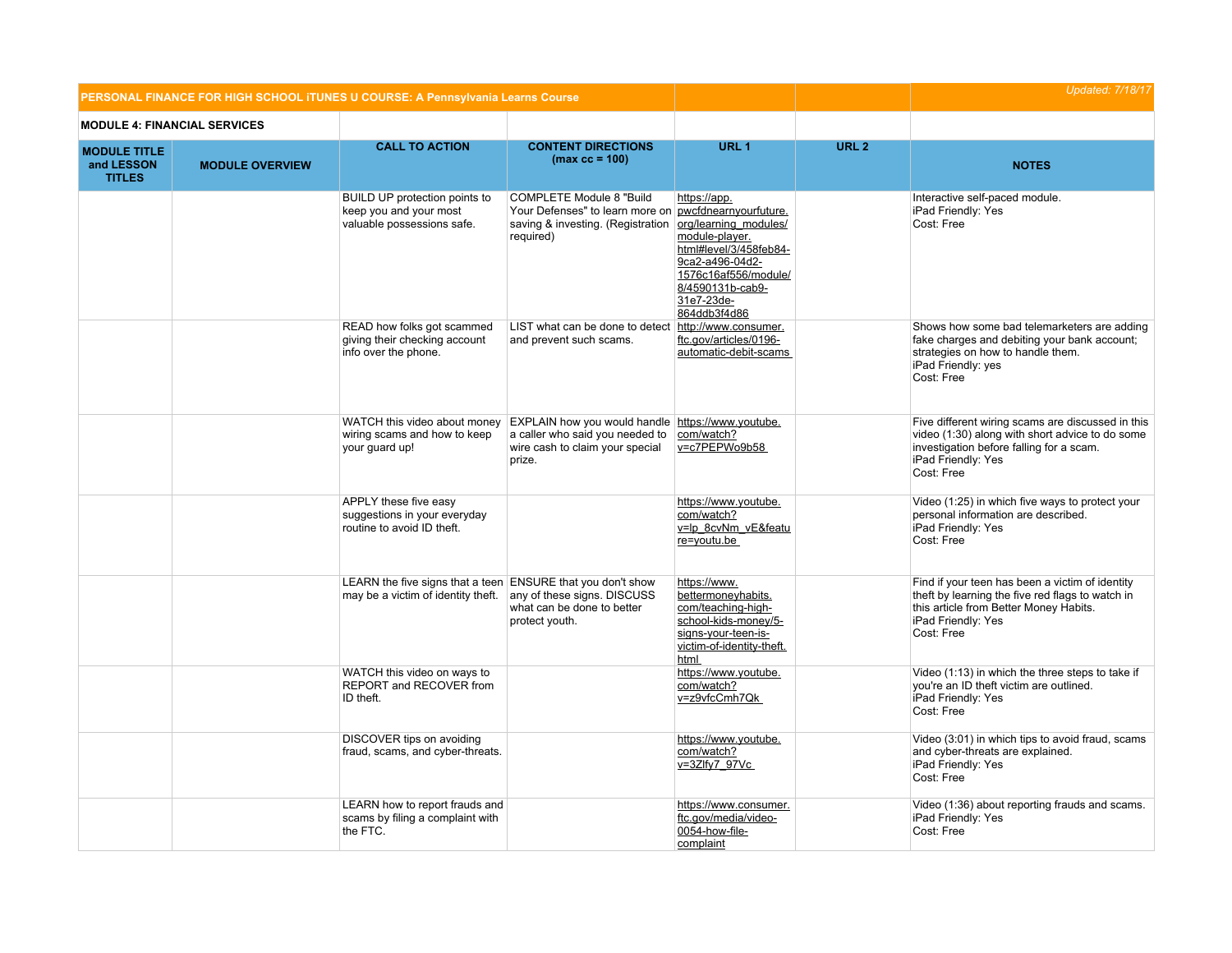| PERSONAL FINANCE FOR HIGH SCHOOL ITUNES U COURSE: A Pennsylvania Learns Course |                                     |                                                                                                                |                                                                                                                        |                                                                                                | <b>Updated: 7/18/17</b>           |                                                                                                                                                                                                                                                                                                                                  |
|--------------------------------------------------------------------------------|-------------------------------------|----------------------------------------------------------------------------------------------------------------|------------------------------------------------------------------------------------------------------------------------|------------------------------------------------------------------------------------------------|-----------------------------------|----------------------------------------------------------------------------------------------------------------------------------------------------------------------------------------------------------------------------------------------------------------------------------------------------------------------------------|
|                                                                                | <b>MODULE 4: FINANCIAL SERVICES</b> |                                                                                                                |                                                                                                                        |                                                                                                |                                   |                                                                                                                                                                                                                                                                                                                                  |
| <b>MODULE TITLE</b><br>and LESSON<br><b>TITLES</b>                             | <b>MODULE OVERVIEW</b>              | <b>CALL TO ACTION</b>                                                                                          | <b>CONTENT DIRECTIONS</b><br>$(max cc = 100)$                                                                          | URL <sub>1</sub>                                                                               | URL <sub>2</sub>                  | <b>NOTES</b>                                                                                                                                                                                                                                                                                                                     |
|                                                                                |                                     | READ about ID theft, job scams,<br>money wiring scams, and scams<br>against immigrants.                        |                                                                                                                        | http://www.consumer.<br>gov/section/scams-<br>and-identity-theft                               |                                   | Written in very simple language on how to avoid<br>and recover from ID Theft, job scams, money<br>wiring scams and scams against immigrants.<br>iPad Friendly: Yes<br>Cost: Free                                                                                                                                                 |
|                                                                                |                                     | PLAY a game to test your<br>knowledge about ID theft and<br>win back your identity.                            |                                                                                                                        | http://www.igrad.<br>com/games/id-theft-<br>face-off.aspx                                      |                                   | Answer questions to get your ID back.<br>Available in Spanish<br>iPad Friendly: No requires Adobe Flash Player<br>Cost: Free                                                                                                                                                                                                     |
|                                                                                |                                     | WATCH this man-on-the-street<br>survey and GET some smart<br>tips on avoiding ID theft.                        | DISCUSS why one group said it https://www.youtube.<br>takes 132 days to report theft<br>and what can be done about it. | com/watch?<br>v=d0YnADmt6Oc                                                                    |                                   | Video (0:30) geared to youth with man-on-the-<br>street survey and quick advice - - check your<br>statements, shred documents, and write "ask for<br>ID" on your credit card.<br>iPad Friendly: Yes<br>Cost: Free                                                                                                                |
|                                                                                |                                     | LEARN how your information is<br>shared when you're online and<br>how to protect yourself.                     |                                                                                                                        | http://www.consumer.<br>ftc.gov/media/video-<br>0022-sharing-<br>information-day-your-<br>life |                                   | Video (1:40) on how your information is<br>captured and shared throughout a typical day.<br>iPad Friendly: Yes<br>Cost: Free                                                                                                                                                                                                     |
|                                                                                |                                     | PLAY "Spam Scam Slam" and<br>see if you can avoid spam.<br>phony email offers, and scams.                      |                                                                                                                        | http://www.consumer.<br>ftc.gov/media/game-<br>0012-spam-scam-slam                             |                                   | Game questions on how to avoid spam and<br>phony email offers.<br>iPad Friendly: No requires Adobe Flash Player<br>Cost: Free                                                                                                                                                                                                    |
|                                                                                |                                     | TAKE this short quiz from the<br>FDIC to see how well your<br>scam-radar works!                                |                                                                                                                        | https://www.fdic.<br>gov/about/learn/learnin<br>g/scamsquiz.html                               |                                   | Four short questions on online auctions and<br>email offers that sound too good to be true.<br>iPad Friendly: Yes<br>Cost: Free                                                                                                                                                                                                  |
|                                                                                |                                     | PLAY "Con 'Em If You Can" and LIST the types of persuasion<br>learn how people can become<br>victims of fraud. | tactics used to commit financial<br>fraud and how to keep your<br>guard up.                                            | https://itunes.apple.<br>com/us/app/con-em-if-<br>you-can/id923372242?<br>$mt=8$               | http://www.<br>conemifyoucan.org/ | Fun and interactive strategy game developed by<br>the FINRA Investor Education Foundation and<br>D2D Fund to help players learn how to spot and<br>avoid investment fraud. The game turns the<br>tables and casts players as the fraudster.<br>iPad Friendly: App, Yes. Web version requires<br>Adobe Flash Player<br>Cost: Free |
|                                                                                |                                     | GET AN UPDATE on the latest<br>frauds out there and how to<br>avoid becoming a victim.                         |                                                                                                                        | http://www.<br>consumerjungle.<br>org/fraud                                                    |                                   | Interactive list and explanations of all types of<br>fraud.<br>iPad Friendly: Yes<br>Cost: Free                                                                                                                                                                                                                                  |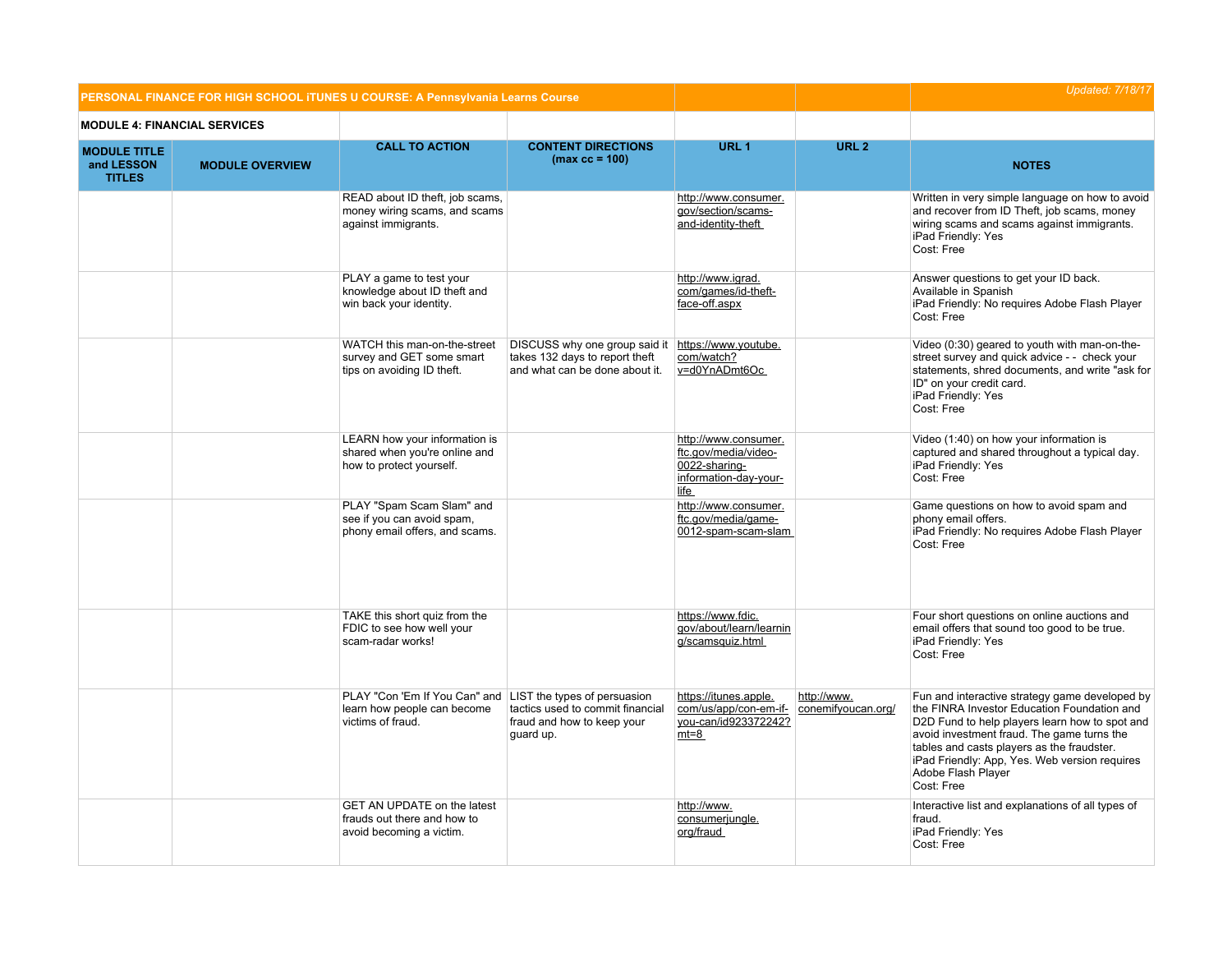|                                                    |                        | PERSONAL FINANCE FOR HIGH SCHOOL ITUNES U COURSE: A Pennsylvania Learns Course                 |                                                                                                              |                                                     | <b>Updated: 7/18/17</b> |                                                                                                                                                                                                                    |
|----------------------------------------------------|------------------------|------------------------------------------------------------------------------------------------|--------------------------------------------------------------------------------------------------------------|-----------------------------------------------------|-------------------------|--------------------------------------------------------------------------------------------------------------------------------------------------------------------------------------------------------------------|
| <b>MODULE 4: FINANCIAL SERVICES</b>                |                        |                                                                                                |                                                                                                              |                                                     |                         |                                                                                                                                                                                                                    |
| <b>MODULE TITLE</b><br>and LESSON<br><b>TITLES</b> | <b>MODULE OVERVIEW</b> | <b>CALL TO ACTION</b>                                                                          | <b>CONTENT DIRECTIONS</b><br>$(max cc = 100)$                                                                | URL <sub>1</sub>                                    | URL <sub>2</sub>        | <b>NOTES</b>                                                                                                                                                                                                       |
|                                                    |                        | LEARN what do to if someone<br>steals your identity in this video.                             |                                                                                                              | https://www.youtube.<br>com/watch?v=Z-<br>ezxVOINTM |                         | Video (1:36) explains what to do if someone<br>steals your identity.<br>iPad Friendly: yes<br>Cost: Free                                                                                                           |
|                                                    |                        | <b>EXPLORE</b> this government<br>website on reporting ID theft and<br>making a recovery plan. | DETERMINE what info you<br>would need to complete the 4<br>step recovery plan.                               | https://www.<br>identitytheft.gov/                  |                         | FTC's one-stop resource for identity theft<br>victims offering checklists and sample letters to<br>guide consumers through the recovery process.<br>iPad Friendly: Yes<br>Cost: Free                               |
|                                                    |                        | SPOT scams and frauds going<br>on in your area and the USA at<br>large with this live map.     | CREATE a PSA that alerts the<br>public to the most common<br>problems in your area and how<br>to avoid them. | https://www.bbb.<br>org/scamtracker/us/             |                         | Better Business Bureau website displays a live<br>map of scams and frauds as reported by<br>victims. Users can drill down to a local area and<br>read details on such reports.<br>iPad Friendly: yes<br>Cost: Free |
|                                                    |                        |                                                                                                |                                                                                                              |                                                     |                         |                                                                                                                                                                                                                    |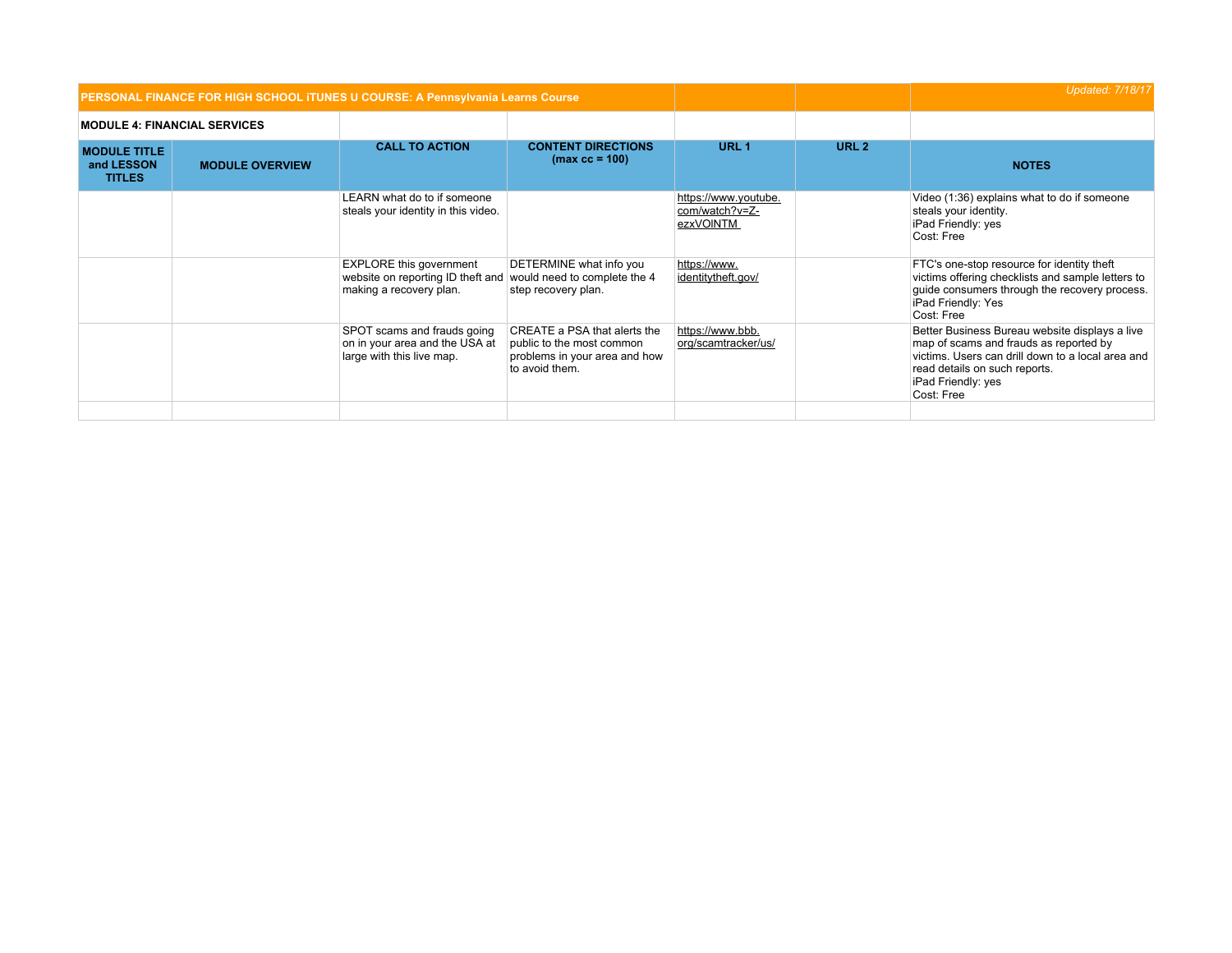|                                                    | PERSONAL FINANCE FOR HIGH SCHOOL ITUNES U COURSE: A Pennsylvania Learns Course                                                                                                                                                                                        |                                                                                            |                                                                                                          |                                                                                                                                |                                                         | <b>Updated: 7/18/17</b>                                                                                                                                                                                              |
|----------------------------------------------------|-----------------------------------------------------------------------------------------------------------------------------------------------------------------------------------------------------------------------------------------------------------------------|--------------------------------------------------------------------------------------------|----------------------------------------------------------------------------------------------------------|--------------------------------------------------------------------------------------------------------------------------------|---------------------------------------------------------|----------------------------------------------------------------------------------------------------------------------------------------------------------------------------------------------------------------------|
|                                                    | <b>MODULE 5: RISK MANAGEMENT AND INSURANCE</b>                                                                                                                                                                                                                        |                                                                                            |                                                                                                          |                                                                                                                                |                                                         |                                                                                                                                                                                                                      |
| <b>MODULE TITLE</b><br>and LESSON<br><b>TITLES</b> | <b>MODULE OVERVIEW</b>                                                                                                                                                                                                                                                | <b>CALL TO ACTION</b>                                                                      | <b>CONTENT DIRECTIONS</b>                                                                                | URL <sub>1</sub>                                                                                                               | URL <sub>2</sub>                                        | <b>NOTES</b>                                                                                                                                                                                                         |
| Risk<br>Management                                 | Explore ways to manage risk including READ the definition and<br>avoiding it, reducing it, retaining it, and WATCH the video to learn about<br>transfering it.<br>Lesson Obiective:<br>Apply concepts of risk management.<br>Lesson Standards:<br>11.1.9.B, 11.1.12.B | emergency funds.                                                                           |                                                                                                          | http://www.investopedia.<br>com/terms/e/emergency f<br>und.asp                                                                 |                                                         | Video (1:10) with definition and explanation of an<br>emergency fund.<br>iPad Friendly: Yes<br>Cost: Free                                                                                                            |
|                                                    |                                                                                                                                                                                                                                                                       | CALCULATE what you must do<br>to establish your emergency<br>fund.                         |                                                                                                          | http://www.<br>practicalmoneyskills.<br>com/calculators/calculate/<br>emergencyFund.php?<br>calcCategory=family                |                                                         | Determine what you should have put aside for<br>emergencies. May require teacher direction.<br>iPad Friendly: Yes<br>Cost: Free                                                                                      |
|                                                    |                                                                                                                                                                                                                                                                       | DEFINE risk and ways to<br>manage it after watching this<br>video of high school students. | Then COMPLETE the "What's http://www.scholastic.<br>Risk Got To Do With It?"<br>worksheet.               | com/nextgeneration/video<br>s.htm                                                                                              |                                                         | Video (2:30) in which high school students discuss<br>risk and ways to manage it.<br>iPad Friendly: Yes<br>Cost: Free                                                                                                |
|                                                    |                                                                                                                                                                                                                                                                       | APPLY what you saw in the<br>video and complete the<br>worksheet.                          | Use the Explain Everything<br>app to complete and share<br>the worksheet.                                | http://www.scholastic.<br>com/nextgeneration/pdf/Ri com/us/app/explain-<br>sk Whats-Risk-Got-to-Do- everything-<br>with-It.pdf | https://itunes.apple.<br>classic/id431493086?<br>$mt=8$ | Accompanying worksheet to previous video.<br>Print out PDF worksheet to complete.<br>iPad Friendly: yes<br>Cost: Free                                                                                                |
|                                                    |                                                                                                                                                                                                                                                                       | COMPLETE this quiz and TEST<br>your knowledge on the risk and<br>insurance relationship.   |                                                                                                          | http://www.scholastic.<br>com/nextgeneration/guiz/ri<br>sk/index.htm                                                           |                                                         | Test knowledge of Risk.<br>iPad Friendly: Yes<br>Cost: Free                                                                                                                                                          |
|                                                    |                                                                                                                                                                                                                                                                       | CHECK your answers on the<br>previous quiz about risk and<br>insurance costs.              |                                                                                                          | http://www.scholastic.<br>com/nextgeneration/pdf/L<br>F Quiz Teacher-risk-<br>answer.pdf                                       |                                                         | Answers to the "Risk" quiz.<br>iPad Friendly: Yes<br>Cost: Free                                                                                                                                                      |
|                                                    |                                                                                                                                                                                                                                                                       | READ what factors put teen<br>drivers at most risk.                                        | DISCUSS how deaths and<br>injuries resulting from crashes<br>involving teen drivers can be<br>prevented. | http://www.cdc.<br>gov/motorvehiclesafety/te<br>en drivers/teendrivers fac<br>tsheet.html                                      |                                                         | Article on risk factors for teen drivers.<br>iPad Friendly: Yes<br>Cost: Free                                                                                                                                        |
|                                                    |                                                                                                                                                                                                                                                                       | UNDERSTAND the impact of<br>using safety belts to save lives<br>and reduce injuries.       |                                                                                                          | http://www.cdc.<br>gov/motorvehiclesafety/pd<br>f/seatbelts/restraint use i<br>n pa.pdf                                        |                                                         | Fact sheet on Pennsylvania seat belt use laws.<br>iPad Friendly: Yes<br>Cost: Free                                                                                                                                   |
|                                                    |                                                                                                                                                                                                                                                                       | PLAY "Little Dream Home" to<br>manage household finances and<br>keep everyone happy.       |                                                                                                          | https://itunes.apple.<br>com/us/app/iamfam/id482<br>745546?mt=8                                                                |                                                         | Little Dream Home is a real-time simulation game<br>where you manage your household and compete<br>with your friends to see who can keep their little<br>virtual family the happiestiPad Friendly: Yes<br>Cost: Free |
|                                                    |                                                                                                                                                                                                                                                                       |                                                                                            |                                                                                                          |                                                                                                                                |                                                         |                                                                                                                                                                                                                      |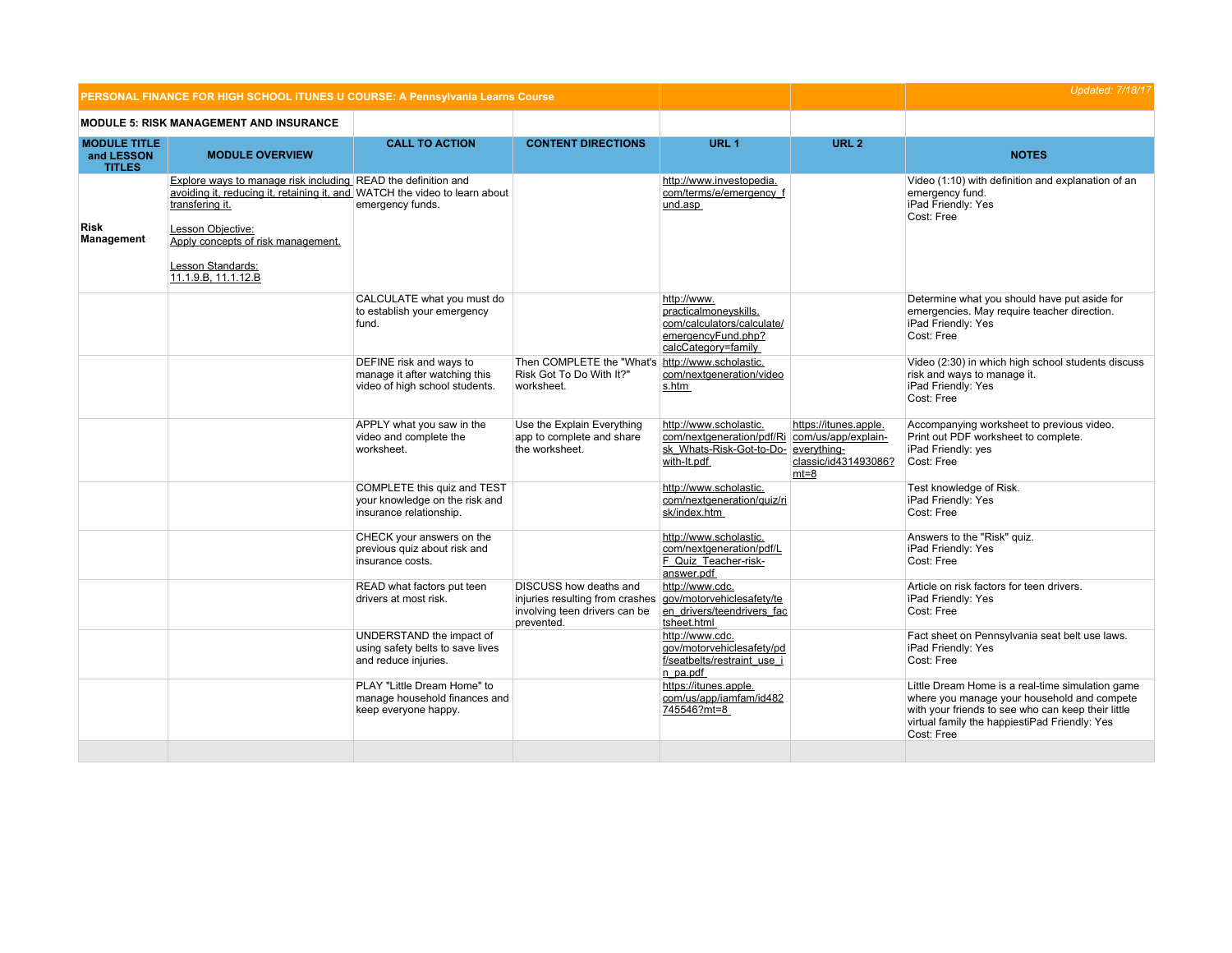|                                                    | PERSONAL FINANCE FOR HIGH SCHOOL ITUNES U COURSE: A Pennsylvania Learns Course                                                                                                                                                           |                                                                                                                                           |                                                                                                         |                                                                                                                                                                                                     | <b>Updated: 7/18/17</b> |                                                                                                                                                                                                                                                                                                                                                                                           |
|----------------------------------------------------|------------------------------------------------------------------------------------------------------------------------------------------------------------------------------------------------------------------------------------------|-------------------------------------------------------------------------------------------------------------------------------------------|---------------------------------------------------------------------------------------------------------|-----------------------------------------------------------------------------------------------------------------------------------------------------------------------------------------------------|-------------------------|-------------------------------------------------------------------------------------------------------------------------------------------------------------------------------------------------------------------------------------------------------------------------------------------------------------------------------------------------------------------------------------------|
|                                                    | <b>MODULE 5: RISK MANAGEMENT AND INSURANCE</b>                                                                                                                                                                                           |                                                                                                                                           |                                                                                                         |                                                                                                                                                                                                     |                         |                                                                                                                                                                                                                                                                                                                                                                                           |
| <b>MODULE TITLE</b><br>and LESSON<br><b>TITLES</b> | <b>MODULE OVERVIEW</b>                                                                                                                                                                                                                   | <b>CALL TO ACTION</b>                                                                                                                     | <b>CONTENT DIRECTIONS</b>                                                                               | URL <sub>1</sub>                                                                                                                                                                                    | URL <sub>2</sub>        | <b>NOTES</b>                                                                                                                                                                                                                                                                                                                                                                              |
| Importance of<br>Insurance                         | Develop a compelling argument for<br>why people should buy insurance.<br>Lesson Objective:<br>Develop a logical argument to justify<br>the purpose and importance of<br>insurance.<br>Lesson Standards:<br>11.1.9.B, 11.1.12.B, 15.6.8.N | DETERMINE what types of<br>insurance make sense for you at between life insurance,<br>different stages in life.                           | <b>EXPLAIN the differences</b><br>disability insurance, and long<br>term care insurance.                | http://www.lifehappens.<br>org/insurance-overview                                                                                                                                                   |                         | Articles and videos on insurance needs depending<br>on whether you are single, young family,<br>established family, empty nesters or a business.<br>iPad Friendly: Yes<br>Cost: Free                                                                                                                                                                                                      |
|                                                    |                                                                                                                                                                                                                                          | WATCH award-winning videos<br>created by high school students<br>on safe driving habits.                                                  |                                                                                                         | http://www.<br>teendrive365inschool.<br>com/teens/video-archive                                                                                                                                     |                         | Short videos address texting, distracted driving,<br>seatbelts, etc.<br>iPad Friendly: Yes<br>Cost: Free                                                                                                                                                                                                                                                                                  |
|                                                    |                                                                                                                                                                                                                                          | REVIEW the infographic "TEEN<br>DRIVING 101 7 EYE-OPENING<br><b>FACTS."</b>                                                               |                                                                                                         | http://www.insureuonline.<br>org/auto_teen_driving_inf<br>ographic.pdf                                                                                                                              |                         | Infographic with 7 eye-opening facts about teen<br>drivers.<br>iPad Friendly: Yes<br>Cost: Free                                                                                                                                                                                                                                                                                           |
|                                                    |                                                                                                                                                                                                                                          | MEET Maya and learn about the COMPLETE Module 2: "The<br>surprises she faced after getting Cost of Risk" and learn more<br>her first car. | about insurance. (Registration<br>required)                                                             | https://app.<br>pwcfdnearnyourfuture.<br>org/learning modules/mo<br>dule-player.<br>html#level/3/458feb84-<br>9ca2-a496-04d2-<br>1576c16af556/module/2/4<br>58ff5dc-9fe3-9e21-b015-<br>24716d59e401 |                         | Interactive self-paced module.<br>iPad Friendly: Yes<br>Cost: Free                                                                                                                                                                                                                                                                                                                        |
|                                                    |                                                                                                                                                                                                                                          | LEARN what types of auto<br>insurance and coverage you<br>may need in this 6 minute video.                                                |                                                                                                         | https://www.youtube.<br>com/watch?<br>v=g35RzY8gtZg                                                                                                                                                 |                         | Video (5:48) addresses high school students about<br>types of auto insurance in a concise, impartial and<br>friendly manner with advice if in an accident.<br>iPad Friendly: Yes<br>Cost: Free                                                                                                                                                                                            |
|                                                    |                                                                                                                                                                                                                                          | PLAY Mission 16 of<br>GeniRevolution to help Lamar<br>identify his critical insurance<br>needs.                                           | Note: Requires a free student http://www.genirevolution.<br>account                                     | org/join.php                                                                                                                                                                                        |                         | Interactive game on personal finance concepts.<br>iPad Friendly: Yes Student log-in required.<br>Cost: Free                                                                                                                                                                                                                                                                               |
|                                                    |                                                                                                                                                                                                                                          | PLAY GEICO Tricky Traffic and<br>TEST your driving skills and<br>road safety knowledge.                                                   |                                                                                                         | https://itunes.apple.<br>com/us/app/geico-tricky-<br>traffic/id548671541?mt=8                                                                                                                       |                         | Interactive game on driving skills and road safety<br>knowledge.<br>iPad Friendly: Yes<br>Cost: Free                                                                                                                                                                                                                                                                                      |
|                                                    |                                                                                                                                                                                                                                          | WATCH the video to EXPLAIN<br>why Rochelle feels health<br>insurance is so important.                                                     | <b>CLICK-ON "Discussion</b><br>Questions" found under<br>"Support Materials" for<br>follow-up in class. | http://www.<br>pbslearningmedia.<br>org/resource/fin10.socst.<br>econ.mon.intro.<br>getinsure/get-insured                                                                                           |                         | Video (7:35) from Your Life, Your Money highlights<br>Rochelle James, an electrician in New York City;<br>explains the importance of health insurance and<br>how it can be acquired through employment. Other<br>types of insurance (e.g., life insurance and renters<br>insurance) are also very important, especially for<br>those with dependents.<br>iPad Friendly: Yes<br>Cost: Free |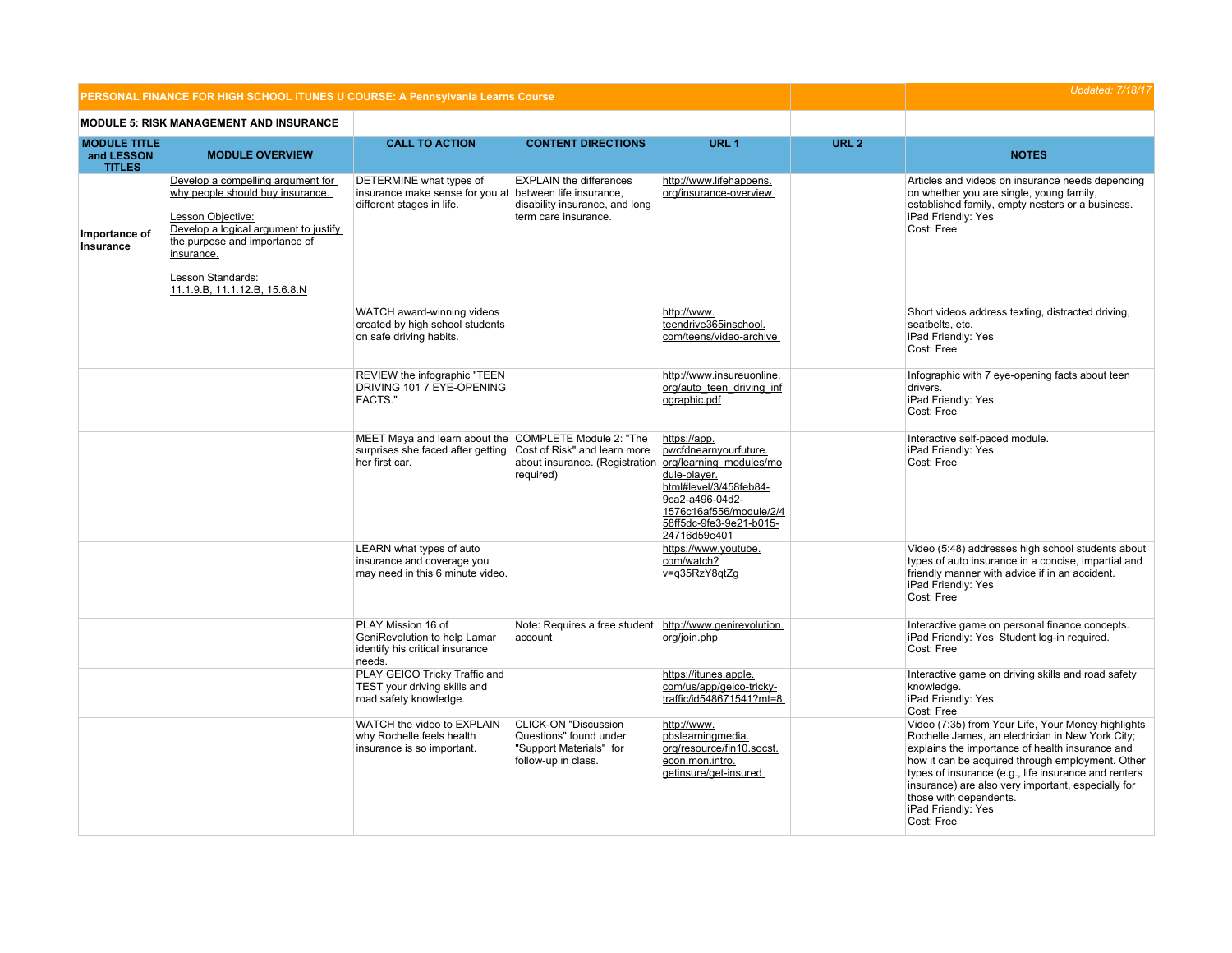|                                                    | PERSONAL FINANCE FOR HIGH SCHOOL ITUNES U COURSE: A Pennsylvania Learns Course      |                                                                                                                                                            |                                                                                                                   |                                                                                                                   | <b>Updated: 7/18/17</b> |                                                                                                                                                                            |
|----------------------------------------------------|-------------------------------------------------------------------------------------|------------------------------------------------------------------------------------------------------------------------------------------------------------|-------------------------------------------------------------------------------------------------------------------|-------------------------------------------------------------------------------------------------------------------|-------------------------|----------------------------------------------------------------------------------------------------------------------------------------------------------------------------|
|                                                    | MODULE 5: RISK MANAGEMENT AND INSURANCE                                             |                                                                                                                                                            |                                                                                                                   |                                                                                                                   |                         |                                                                                                                                                                            |
| <b>MODULE TITLE</b><br>and LESSON<br><b>TITLES</b> | <b>MODULE OVERVIEW</b>                                                              | <b>CALL TO ACTION</b>                                                                                                                                      | <b>CONTENT DIRECTIONS</b>                                                                                         | URL <sub>1</sub>                                                                                                  | URL <sub>2</sub>        | <b>NOTES</b>                                                                                                                                                               |
|                                                    |                                                                                     | TEST your healthcare smarts to<br>PREDICT which costs match<br>which medical procedures.                                                                   |                                                                                                                   | http://www.scholastic.<br>com/nextgeneration/pdf/H<br>ealth The-Price-is-Right.<br>pdf                            |                         | A list of injuries on left side and prices on the right<br>side.<br>Print out activity sheet to complete.<br>iPad Friendly: Yes<br>Cost: Free                              |
|                                                    |                                                                                     | CHECK your answers on the<br>previous healthcare knowledge<br>activity.                                                                                    |                                                                                                                   | Price Is Right Key<br>Uploaded document.<br>Upload from iTunes U                                                  |                         | Answer key to "What It Costs to Get Well" quiz<br>iPad Friendly: Yes<br>Cost: Free                                                                                         |
|                                                    |                                                                                     | DECIDE if you can afford not to<br>have health insurance.                                                                                                  |                                                                                                                   | http://img.webmd.<br>com/dtmcms/live/webmd/c<br>onsumer assets/site ima<br>ges/aca/healthcare_infogr<br>aphic.jpg |                         | Infographic comparing the costs people without<br>health insurance face.<br>iPad Friendly: Yes<br>Cost: Free                                                               |
|                                                    |                                                                                     | REVIEW the official "Auto<br>Insurance Guide" from the PA<br>Insurance Department.                                                                         | DISCUSS why some<br>coverages are required and<br>some are optional.<br><b>RESEARCH</b> student<br>discounts.     | http://www.insurance.pa.<br>gov/Coverage/Documents<br>/Auto%20Guide.pdf                                           |                         | Regulatory information on auto insurance.<br>iPad Friendly: Yes<br>Cost: Free                                                                                              |
|                                                    | Compare and contrast types of<br>insurance.<br>Lesson Objective:                    | FOLLOW along as Katie texts<br>her dad and gets some quick car<br>insurance advice.                                                                        | Click on the SEND button to<br>start the chat session<br>between Katie and her dad.                               | https://www.stlouisfed.<br>org/education/personal-<br>finance-101-chats/car-<br>insurance                         |                         | Interactive - Students must hit send and they can<br>read the text messages back and forth between a<br>father and his daughter about car insurance.<br>iPad Friendly: Yes |
| <b>Types of</b><br>Insurance                       | Compare and contrast various types<br>of insurance.<br>Lesson Standard:<br>15.6.8.N |                                                                                                                                                            |                                                                                                                   |                                                                                                                   |                         | Cost: Free                                                                                                                                                                 |
|                                                    |                                                                                     | READ the 411 on health<br>insurance and the three major<br>plan options.                                                                                   | COMPARE and CONTRAST<br>these major options:<br>indemnity, managed care, or<br>consumer-driven health plans.      | http://kidshealth.<br>org/teen/your_body/health<br>basics/insurance.html                                          |                         | Health insurance basics are described; students<br>can read or listen to the audio.<br>iPad Friendly: Yes<br>Cost: Free                                                    |
|                                                    |                                                                                     | LEARN about CHIP -<br>Pennsylvania's Children's Health and what benefits are<br>Insurance Program.                                                         | REVIEW who can be covered http://chipcoverspakids.<br>available.                                                  | com/                                                                                                              |                         | Website on CHIP from the Pennsylvania Children's<br>Health Insurance Program.<br>iPad Friendly: Yes<br>Cost: Free                                                          |
|                                                    |                                                                                     | Watch a advertisement for CHIP EXPLAIN what costs are<br>for Pennsylvania children and<br>teens.                                                           | covered by CHIP.                                                                                                  | https://www.youtube.<br>com/watch?<br>v=yT51yBhl2w0                                                               |                         | Video (2:45) explains how some families benefit<br>from CHIP.<br>iPad Friendly: Yes<br>Cost: Free                                                                          |
|                                                    |                                                                                     | CRACK the healthcare code and READ or LISTEN to the audio http://kidshealth.<br>learn the health insurance terms on health insurance<br>one needs to know. | vocabulary.                                                                                                       | org/en/teens/hmo-<br>language.html                                                                                |                         | Health insurance vocabulary; students can read or<br>listen to the audio.<br>iPad Friendly: Yes<br>Cost: Free                                                              |
|                                                    |                                                                                     | WATCH this disability insurance<br>video to see how a family deals<br>with a major setback.                                                                | <b>EXPLAIN how disability</b><br>insurance differs from life<br>insurance and other types of<br>health insurance. | https://www.youtube.<br>com/watch?<br>v=h4Xq7QAHHcU                                                               |                         | Young adult speaks (2:16) about her family's<br>experiences with disability insurance.<br>iPad Friendly: Yes<br>Cost: Free                                                 |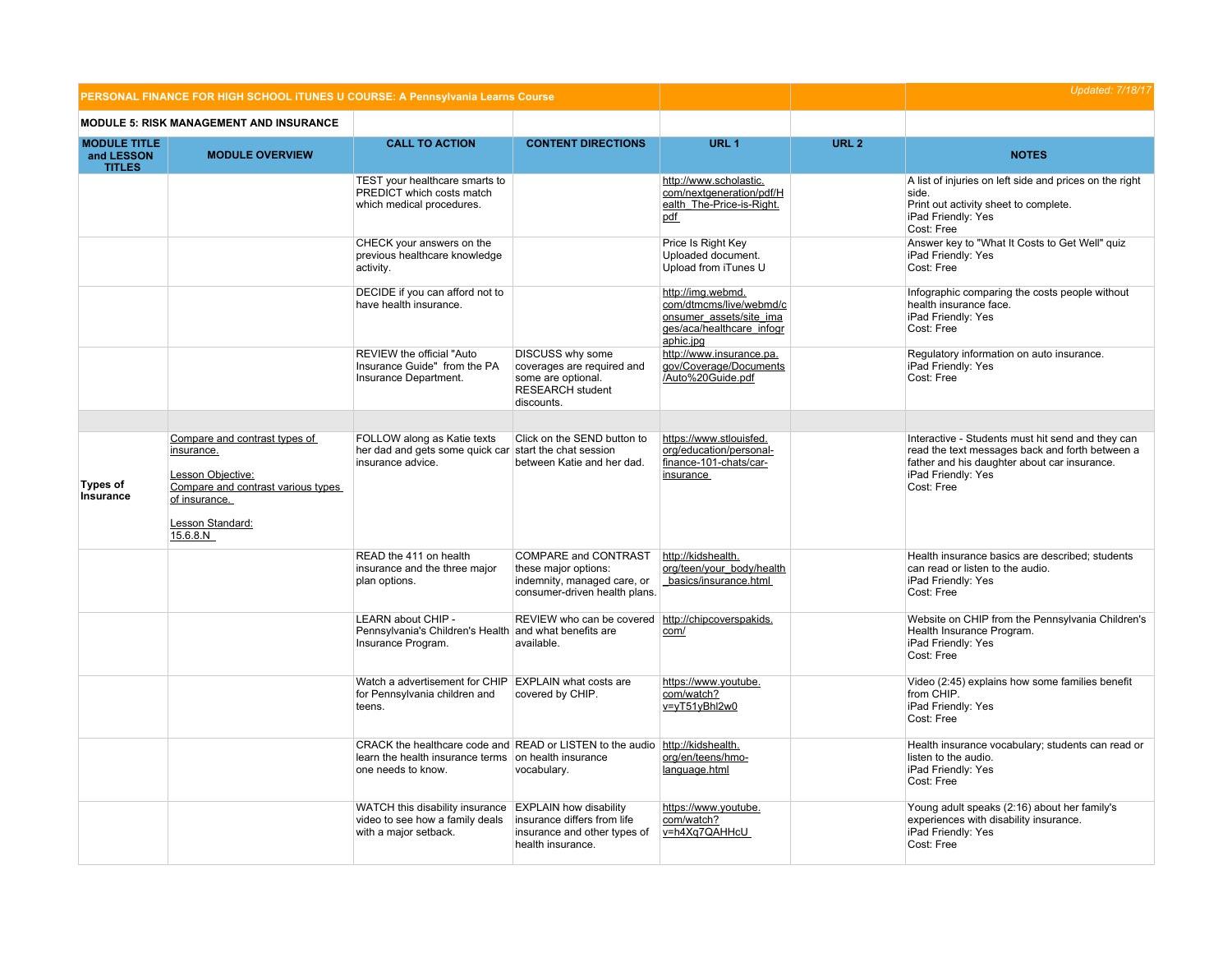| PERSONAL FINANCE FOR HIGH SCHOOL ITUNES U COURSE: A Pennsylvania Learns Course |                                                                                                                                                                                                                                                                               |                                                                                                   |                           |                                                                                                     |                  | <b>Updated: 7/18/17</b>                                                                                                                                                 |
|--------------------------------------------------------------------------------|-------------------------------------------------------------------------------------------------------------------------------------------------------------------------------------------------------------------------------------------------------------------------------|---------------------------------------------------------------------------------------------------|---------------------------|-----------------------------------------------------------------------------------------------------|------------------|-------------------------------------------------------------------------------------------------------------------------------------------------------------------------|
|                                                                                | <b>MODULE 5: RISK MANAGEMENT AND INSURANCE</b>                                                                                                                                                                                                                                |                                                                                                   |                           |                                                                                                     |                  |                                                                                                                                                                         |
| <b>MODULE TITLE</b><br>and LESSON<br><b>TITLES</b>                             | <b>MODULE OVERVIEW</b>                                                                                                                                                                                                                                                        | <b>CALL TO ACTION</b>                                                                             | <b>CONTENT DIRECTIONS</b> | URL <sub>1</sub>                                                                                    | URL <sub>2</sub> | <b>NOTES</b>                                                                                                                                                            |
|                                                                                |                                                                                                                                                                                                                                                                               | SEE how life insurance helped<br>Hattie who lost a parent early in<br>her childhood.              |                           | https://www.youtube.<br>com/watch?<br>v=plGiz2WJ2 Y                                                 |                  | A young adult speaks (2:35) about her family's<br>experience with life insurance.<br>iPad Friendly: Yes<br>Cost: Free                                                   |
|                                                                                |                                                                                                                                                                                                                                                                               |                                                                                                   |                           |                                                                                                     |                  |                                                                                                                                                                         |
| <b>Buying</b><br>Insurance                                                     | Research insurance products and<br>develop a plan for selecting the right<br>policy for you.<br>Lesson Objective:<br>Compare and contrast various<br>suppliers of insurance products and<br>develop criteria to evaluate insurance<br>needs.<br>Lesson Standard:<br>15.6.12.N | LEARN who's eligible and some<br>important facts about the<br>Affordable Care Act.                |                           | https://www.youtube.<br>com/watch?<br>v=C2nskzMgZ g                                                 |                  | Quick facts (2:28) about the Affordable Care Act.<br>iPad Friendly: Yes<br>Cost: Free                                                                                   |
|                                                                                |                                                                                                                                                                                                                                                                               | FIND details on the<br>Pennsylvania Health Insurance<br>Marketplace.                              |                           | http://www.webmd.<br>com/health-<br>insurance/pa/pennsylvani<br>a-health-insurance-<br>marketplace  |                  | Information on Pennsylvania's participation in the<br>Affordable Care Act.<br>iPad Friendly: Yes<br>Cost: Free                                                          |
|                                                                                |                                                                                                                                                                                                                                                                               | CHOOSING a health insurance<br>plan? LEARN the most<br>important questions to ask.                |                           | http://www.<br>consumerreports.<br>org/cro/2012/09/understan<br>ding-health-<br>insurance/index.htm |                  | Article and associated video (1:33) discusses the<br>consumer decision making process that goes into<br>selecting health insurance.<br>iPad Friendly: Yes<br>Cost: Free |
|                                                                                |                                                                                                                                                                                                                                                                               | WATCH the Pennsylvania<br>Insurance Department video<br>"How to Shop for Health<br>Insurance."    |                           | https://www.youtube.<br>com/watch?<br>v=ZHWZ79fpmlo                                                 |                  | Pa. Insurance Department video (4:58) explains the<br>process of open enrollment for the federal health<br>care marketplace.<br>iPad Friendly: Yes<br>Cost: Free        |
|                                                                                |                                                                                                                                                                                                                                                                               | DISCOVER the many types of<br>insurance that an insurer can<br>offer to protect you.              |                           | https://www.youtube.<br>com/watch?<br>v=q95m6pbAZYq                                                 |                  | Video (1:15) offers examples of what one insurance<br>company offers from auto to life, motorcycle to<br>business.<br>iPad Friendly: Yes<br>Cost: Free                  |
|                                                                                |                                                                                                                                                                                                                                                                               | READ what's covered under<br>auto collision, liability,<br>comprehensive coverage, and<br>more.   |                           | http://www.farmers.<br>com/auto/coverage/                                                           |                  | Website chart detailing what is covered under<br>collision, liability, comprehensive, etc.<br>iPad Friendly: Yes<br>Cost: Free                                          |
|                                                                                |                                                                                                                                                                                                                                                                               | <b>LEARN</b> how renters insurance<br>protects possessions from theft,<br>fire, and other losses. |                           | http://monkeysee.<br>com/understanding-<br>renters-insurance-basics/                                |                  | Video (2:25) covers the basic of renters insurance<br>and how it works.<br>iPad Friendly: Yes<br>Cost: Free                                                             |
|                                                                                |                                                                                                                                                                                                                                                                               | COMPARE term life insurance<br>to whole life insurance in this<br>video.                          |                           | https://www.youtube.<br>com/watch?<br>v=cKKbW0iOJmk                                                 |                  | Whole Life and Term Life explained.<br>iPad Friendly: Yes<br>Cost: Free                                                                                                 |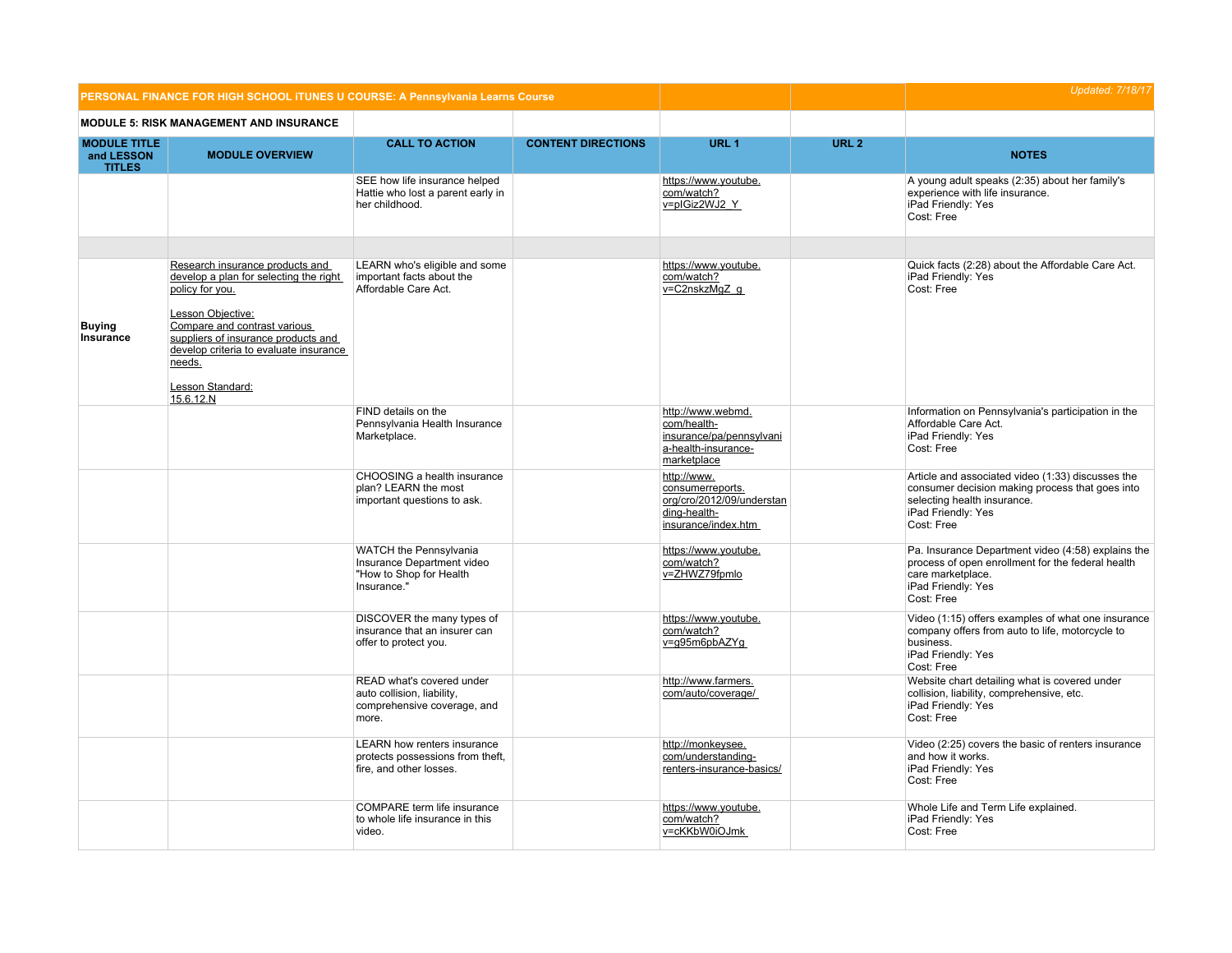|                                                    | PERSONAL FINANCE FOR HIGH SCHOOL ITUNES U COURSE: A Pennsylvania Learns Course                                                                                                                               |                                                                                               |                                                                                                                                          |                                                                                                                                                                                        | <b>Updated: 7/18/17</b> |                                                                                                                                                                                                                                                                           |
|----------------------------------------------------|--------------------------------------------------------------------------------------------------------------------------------------------------------------------------------------------------------------|-----------------------------------------------------------------------------------------------|------------------------------------------------------------------------------------------------------------------------------------------|----------------------------------------------------------------------------------------------------------------------------------------------------------------------------------------|-------------------------|---------------------------------------------------------------------------------------------------------------------------------------------------------------------------------------------------------------------------------------------------------------------------|
|                                                    | <b>MODULE 5: RISK MANAGEMENT AND INSURANCE</b>                                                                                                                                                               |                                                                                               |                                                                                                                                          |                                                                                                                                                                                        |                         |                                                                                                                                                                                                                                                                           |
| <b>MODULE TITLE</b><br>and LESSON<br><b>TITLES</b> | <b>MODULE OVERVIEW</b>                                                                                                                                                                                       | <b>CALL TO ACTION</b>                                                                         | <b>CONTENT DIRECTIONS</b>                                                                                                                | URL <sub>1</sub>                                                                                                                                                                       | URL <sub>2</sub>        | <b>NOTES</b>                                                                                                                                                                                                                                                              |
|                                                    |                                                                                                                                                                                                              | VIEW an illustration of term<br>versus whole life insurance<br>payouts.                       |                                                                                                                                          | https://www.<br>khanacademy.<br>org/economics-finance-<br>domain/core-<br>finance/investment-<br>vehicles-tutorial/life-<br>insurance/v/term-and-<br>whole-life-insurance-<br>policies |                         | Khan academy video (14:41) explaining the<br>difference between term and whole life insurance<br>policies.<br>iPad Friendly: Yes<br>Cost: Free                                                                                                                            |
|                                                    |                                                                                                                                                                                                              | <b>CALCULATE life insurance</b><br>needs based on your savings,<br>debt, and other resources. |                                                                                                                                          | https://itunes.apple.<br>com/us/app/human-life-<br>value-<br>calculator/id526781929?<br>$mt=8$                                                                                         |                         | By using this app to answer several questions<br>about your basic needs, lifestyle and resources,<br>you may be able to determine your desired<br>insurance coverage, which can better prepare you<br>and your family for the future.<br>iPad Friendly: Yes<br>Cost: Free |
|                                                    |                                                                                                                                                                                                              | HEAR a podcast on how to get<br>the right amount of insurance<br>and avoid costly plans.      |                                                                                                                                          | https://itunes.apple.<br>com/us/podcast/4-types-<br>insurance-you-<br>may/id415965544?<br>i=221143313&mt=2                                                                             |                         | Podcast (0:55) on four types of insurance you can<br>probably live without.<br>iPad Friendly: Yes<br>Cost: Free                                                                                                                                                           |
|                                                    |                                                                                                                                                                                                              | TEST your insurance IQ with<br>these 10 questions on auto,<br>home, and life insurance.       |                                                                                                                                          | http://www.insureuonline.<br>org/quiz_youngsingles.<br>htm                                                                                                                             |                         | Quiz provided by NAIC offers 10 basic questions<br>concerning life, renters and auto insurance.<br>Questions and answers are revealed one at a time<br>and a % correct is shown at the end.<br>iPad Friendly: Functionality more limited than in<br>browser<br>Cost: Free |
|                                                    |                                                                                                                                                                                                              |                                                                                               |                                                                                                                                          |                                                                                                                                                                                        |                         |                                                                                                                                                                                                                                                                           |
| <b>Wills and More</b>                              | Learn why having a will and other<br>end-of-life plans are important and<br>how to make them.<br>Lesson Objective:<br>Explain how and why people make<br>end-of-life plans.<br>Lesson Standard:<br>11.1.12.B | LEARN about wills, revocable<br>living trusts, power of attorney,<br>and other legal issues.  |                                                                                                                                          | http://www.aarp.<br>org/relationships/caregivin<br>g-resource-center/info-10-<br>2010/lfm legal protection<br>s.html                                                                   |                         | Website from the AARP on legal protections your<br>loved one should know about.<br>iPad Friendly: Yes<br>Cost: Free                                                                                                                                                       |
|                                                    |                                                                                                                                                                                                              | WATCH this video explaining<br>wills and why everyone should<br>consider making one.          |                                                                                                                                          | https://www.youtube.<br>com/watch?<br>v=bey6DC0tFy8                                                                                                                                    |                         | Video (5:57) explaining wills and why everyone<br>should make one.<br>iPad Friendly: Yes<br>Cost: Free.                                                                                                                                                                   |
|                                                    |                                                                                                                                                                                                              | STUDY this "Writing a Will"<br>quide which includes a handy<br>worksheet.                     | FILL OUT THE WORKSHEET http://www.rurallawcenter.<br>with a partner for an<br>imaginary relative using your<br>names as the benefactors. | org/docs/Writing%<br>20Your%20Will(1).pdf                                                                                                                                              |                         | Guidebook on what to include in a will.<br>iPad Friendly: Yes<br>Cost: Free                                                                                                                                                                                               |
|                                                    |                                                                                                                                                                                                              | You text, you post, you snap.<br>Now READ "Why You Need A<br>Social Media Will."              |                                                                                                                                          | http://www.<br>practicalmoneyskills.<br>com/personalfinance/expe<br>rts/practicalmoneymatters/<br>columns 2012/0706 soci<br>alMedia.php                                                |                         | Post by Jason Alderman about making plans for<br>your social media account if something happens to<br>you.<br>iPad Friendly: Yes<br>Cost: Free                                                                                                                            |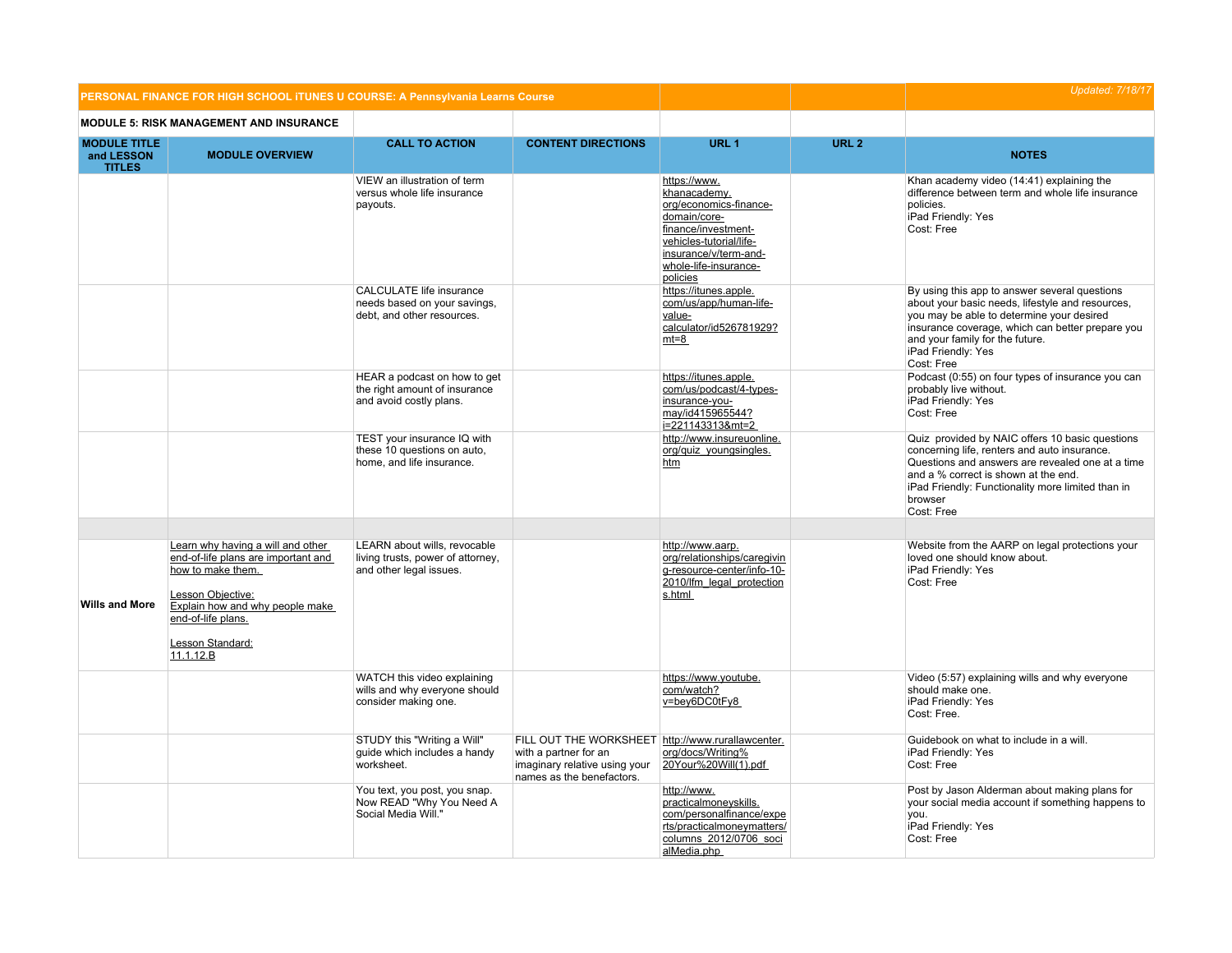|                                                    | PERSONAL FINANCE FOR HIGH SCHOOL ITUNES U COURSE: A Pennsylvania Learns Course                                                                                                                                                                                                                                                |                                                                                                |                                                                                                                   |                                                                                         |                                                                      | <b>Updated: 7/18/17</b>                                                                                                                                                                     |
|----------------------------------------------------|-------------------------------------------------------------------------------------------------------------------------------------------------------------------------------------------------------------------------------------------------------------------------------------------------------------------------------|------------------------------------------------------------------------------------------------|-------------------------------------------------------------------------------------------------------------------|-----------------------------------------------------------------------------------------|----------------------------------------------------------------------|---------------------------------------------------------------------------------------------------------------------------------------------------------------------------------------------|
|                                                    | <b>MODULE 5: RISK MANAGEMENT AND INSURANCE</b>                                                                                                                                                                                                                                                                                |                                                                                                |                                                                                                                   |                                                                                         |                                                                      |                                                                                                                                                                                             |
| <b>MODULE TITLE</b><br>and LESSON<br><b>TITLES</b> | <b>MODULE OVERVIEW</b>                                                                                                                                                                                                                                                                                                        | <b>CALL TO ACTION</b>                                                                          | <b>CONTENT DIRECTIONS</b>                                                                                         | URL <sub>1</sub>                                                                        | URL <sub>2</sub>                                                     | <b>NOTES</b>                                                                                                                                                                                |
|                                                    |                                                                                                                                                                                                                                                                                                                               | <b>LEARN</b> about the FTC Funeral<br>Rule and how the law protects<br>your rights.            |                                                                                                                   | http://www.consumer.ftc.<br>gov/articles/0300-ftc-<br>funeral-rule                      |                                                                      | Overview of the law enforced by the FTC.<br>Available in Spanish<br>iPad Friendly: Yes<br>Cost: Free                                                                                        |
|                                                    |                                                                                                                                                                                                                                                                                                                               |                                                                                                |                                                                                                                   |                                                                                         |                                                                      |                                                                                                                                                                                             |
| <b>Preparing for</b><br>the Unexpected             | Find out how to develop a plan to<br>protect your financial information and<br>assets in case of an emergency and<br>why having one is important.<br>Lesson Objective:<br>Construct a plan to manage loss of<br>financial information or assets due to<br>unexpected life events.<br>Lesson Standards:<br>11.1.9.B, 15.6.12.O | LEARN what goes into an<br>"Emergency Financial First Aid<br>Kit" and how to make one.         | DISCUSS the preparations a<br>student could make based on<br>the comprehensive checklist<br>in the kit.           | http://www.operationhope.<br>org/images/uploads/Files/<br>effak2.pdf                    |                                                                      | Information on what are important items to have in<br>case of an emergency and where and how to store<br>the items.<br>Print out PDF forms to complete.<br>iPad Friendly: Yes<br>Cost: Free |
|                                                    |                                                                                                                                                                                                                                                                                                                               | WATCH how building an<br>emergency savings fund helps<br>manage life's unexpected<br>expenses. |                                                                                                                   | https://www.<br>saveandinvest.<br>org/video/emergency-<br>savings-fund                  |                                                                      | Animated video (1:00) from SaveandInvest.org<br>explains why having an Emergency Savings Fund<br>is worthwhile.<br>iPad Friendly: Yes<br>Cost: Free                                         |
|                                                    |                                                                                                                                                                                                                                                                                                                               | WATCH this video about a<br>filmmaker who lost all of his<br>belongings in a fire.             | USE the menu on the page to<br>THINK and DIG DEEPER on<br>the topic of dealing with loss.                         | http://ed.ted.<br>com/lessons/losing-<br>everything-david-hoffman                       |                                                                      | Man speaks about losing almost everything he<br>owned in a house fire.<br>iPad Friendly: Yes<br>Cost: Free                                                                                  |
|                                                    |                                                                                                                                                                                                                                                                                                                               | READ why you should backup<br>personal financial data and<br>some simple ways to do it.        |                                                                                                                   | http://financialsoft.about.<br>com/od/financialsoftwaregl<br>ossary/g/backup def.htm    |                                                                      | Article about backing up financial records.<br>iPad Friendly: Yes<br>Cost: Free                                                                                                             |
|                                                    |                                                                                                                                                                                                                                                                                                                               | LEARN what bills, receipts, and<br>ATM slips you should keep - and<br>what you can toss.       | READ the article to be in the<br>know and DEVISE a simple<br>system to keep and manage<br>your financial records. | http://www.realsimple.<br>com/home-organizing/5-<br>steps-to-simpler-record-<br>keeping |                                                                      | Article about record keeping.<br>iPad Friendly: Yes<br>Cost: Free                                                                                                                           |
|                                                    |                                                                                                                                                                                                                                                                                                                               | DOWNLOAD this app and keep<br>it on your phone in case of an<br>accident.                      | KEEP a hard copy version in<br>the glove box of your vehicle.                                                     | https://itunes.apple.<br>com/us/app/wreckcheck/id<br>543290503?mt=8                     | http://www.<br>insureuonline.<br>org/auto accident che<br>cklist.pdf | Wreck Check app from the National Association of<br>Insurance Commissioners is a handy tool to use<br>when in a car accident.<br>iPad Friendly: Yes<br>Cost: Free                           |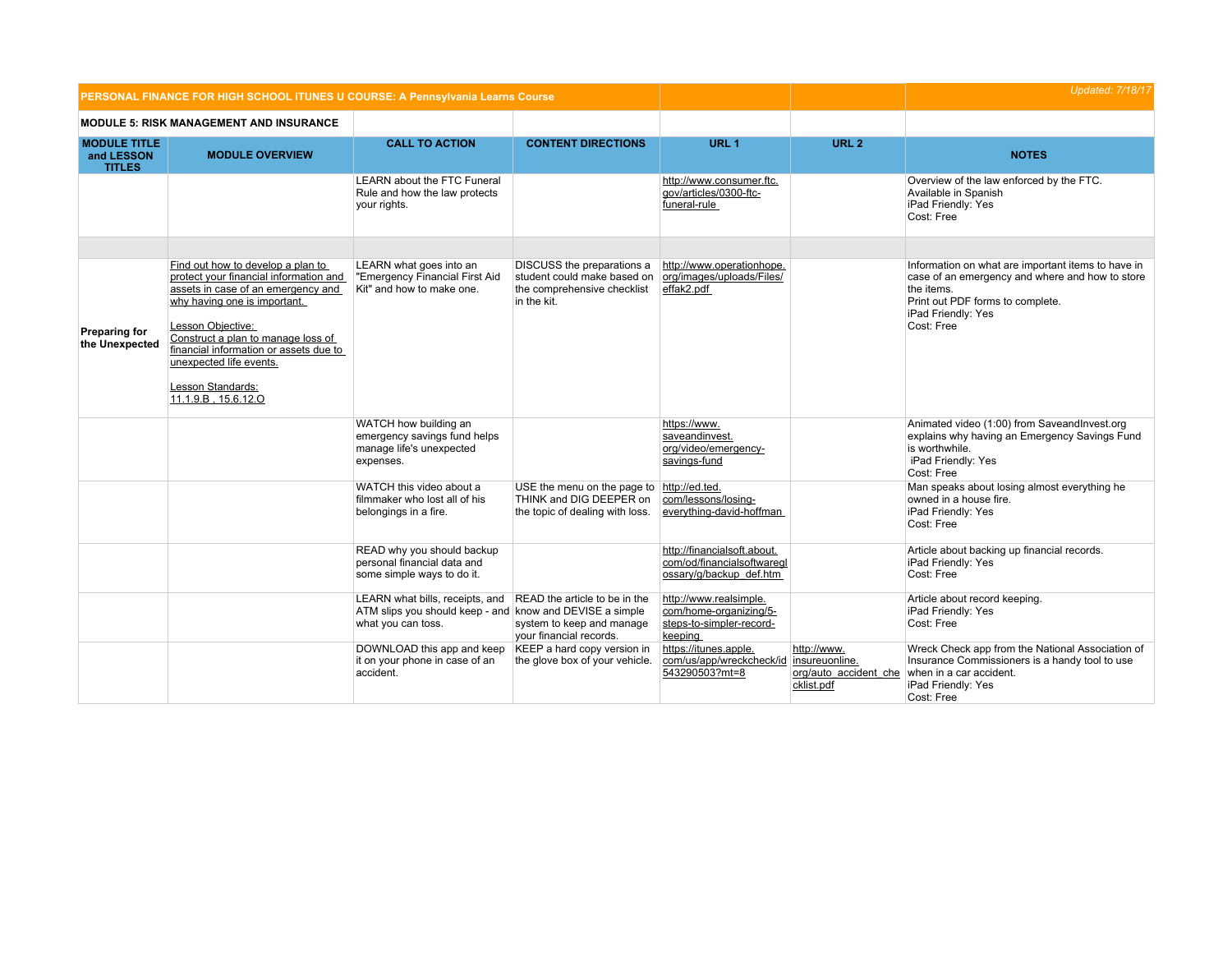|                                                    |                                                                                                                                                                                                                                               | PERSONAL FINANCE FOR HIGH SCHOOL ITUNES U COURSE: A Pennsylvania Learns Course               |                                                                                                                                               |                                                                                                             |                                                                                               | <b>Updated: 7/18/17</b>                                                                                                                                                                                                                                                                                                                                                                       |
|----------------------------------------------------|-----------------------------------------------------------------------------------------------------------------------------------------------------------------------------------------------------------------------------------------------|----------------------------------------------------------------------------------------------|-----------------------------------------------------------------------------------------------------------------------------------------------|-------------------------------------------------------------------------------------------------------------|-----------------------------------------------------------------------------------------------|-----------------------------------------------------------------------------------------------------------------------------------------------------------------------------------------------------------------------------------------------------------------------------------------------------------------------------------------------------------------------------------------------|
|                                                    | <b>MODULE 6: SAVING AND INVESTING</b>                                                                                                                                                                                                         |                                                                                              |                                                                                                                                               |                                                                                                             |                                                                                               |                                                                                                                                                                                                                                                                                                                                                                                               |
| <b>MODULE TITLE</b><br>and LESSON<br><b>TITLES</b> | <b>MODULE OVERVIEW</b>                                                                                                                                                                                                                        | <b>CALL TO ACTION</b>                                                                        | <b>CONTENT DIRECTIONS</b>                                                                                                                     | URL <sub>1</sub>                                                                                            | URL <sub>2</sub>                                                                              | <b>NOTES</b>                                                                                                                                                                                                                                                                                                                                                                                  |
| Why Save and<br>Invest                             | Learn why people save and how READ about the five tricks to<br>they reach savings goals.<br>Lesson Objective:<br>Explain the purpose of saving<br>and investing money to build<br>wealth.<br>Lesson Standards:<br>6.5.9.E, 11.1.9.B, 15.6.8.F | build your savings account a<br>little at a time.                                            |                                                                                                                                               | http://www.bankrate.<br>com/finance/savings/build-<br>savings-little-at-a-time-1.aspx                       |                                                                                               | Advice on simple ways to increase saving<br>habits.<br>iPad Friendly: Yes<br>Cost: Free                                                                                                                                                                                                                                                                                                       |
|                                                    |                                                                                                                                                                                                                                               | WATCH this video to<br>understand the importance of<br>"The Time Value of Money."            | Then ANSWER the Discussion<br>Questions found under the<br>"Support Materials" section.                                                       | http://www.pbslearningmedia.<br>org/resource/fin10.socst.<br>personfin.timevalu/the-time-<br>value-of-money |                                                                                               | Understanding saving, investments and<br>retirement can sometimes be a challenge<br>to young people when their immediate<br>needs and wants easily outweigh long-term<br>financial planning. In this video (14:00),<br>Riza Laudin, an economics teacher at<br>Herricks High School in Long Island, New<br>York, helps students make personal<br>connections to the benefits of saving early. |
|                                                    |                                                                                                                                                                                                                                               | LEARN about the benefits of<br>saving early and what saving<br>just \$12.50 per week can do. |                                                                                                                                               | http://www.youtube.<br>com/watch?<br>v=RN65NltK83k&feature=cha<br>nnel                                      |                                                                                               | Video (1:33) addresses the importance of<br>investing early.<br>iPad Friendly: Yes<br>Cost: Free                                                                                                                                                                                                                                                                                              |
|                                                    |                                                                                                                                                                                                                                               | LEARN in this video why you<br>should start saving today, as in<br>right now!                |                                                                                                                                               | https://www.ted.<br>com/talks/shlomo benartzi s<br>aving more tomorrow#t-<br>14590                          |                                                                                               | Save for tomorrow--tomorrow. Video (17:<br>45) discusses why you should NOT start<br>saving for tomorrow - tomorrow.<br>iPad Friendly: Yes<br>Cost: Free                                                                                                                                                                                                                                      |
|                                                    |                                                                                                                                                                                                                                               | DEFINE your short, medium,<br>and long-term savings goals<br>with this worksheet.            | Use the Explain Everything app<br>to complete and share the<br>worksheet.                                                                     | http://financeintheclassroom.<br>org/downloads/FinancialGoal<br>sWorksheet.pdf                              | https://itunes.apple.<br>com/us/app/explain-<br>everything-<br>classic/id431493086?<br>$mt=8$ | Worksheet to help determine short,<br>medium and long term goals. Printable<br>worksheet to complete.<br>iPad Friendly: Yes<br>Cost: Free                                                                                                                                                                                                                                                     |
|                                                    |                                                                                                                                                                                                                                               | PLAY the 1st mission to<br>CONVINCE Angela to invest in<br>a 401(k) plan.                    | Note: Requires a free student<br>account                                                                                                      | http://www.genirevolution.<br>org/join.php                                                                  |                                                                                               | Interactive game on personal finance<br>concepts.<br>iPad Friendly: Yes Student log-in required.<br>Cost: Free                                                                                                                                                                                                                                                                                |
|                                                    |                                                                                                                                                                                                                                               | <b>COMPLETE</b> these six<br>interactive lessons on how to<br>start saving and investing.    |                                                                                                                                               | http://www.handsonbanking.<br>org/financial-<br>education/young_adults/rewa<br>rd-yourself                  |                                                                                               | Interactive lessons on saving and investing.<br>Available in Spanish.<br>iPad Friendly: Yes<br>Cost: Free                                                                                                                                                                                                                                                                                     |
|                                                    |                                                                                                                                                                                                                                               | in this video to see if you're a<br>financial winner!                                        | PLAY along with the contestants DISCOVER all the various ways<br>to save - from checking and<br>savings accounts to IRAs and<br>Roth 401(K)s. | https://www.youtube.<br>com/watch?<br>v=YEWFM5e4XyM                                                         |                                                                                               | Video (13:00) mixes an explanation of<br>different types of savings with a Jeopardy<br>type game show; helps viewers check for<br>understanding.<br>iPad Friendly: Yes<br>Cost: Free                                                                                                                                                                                                          |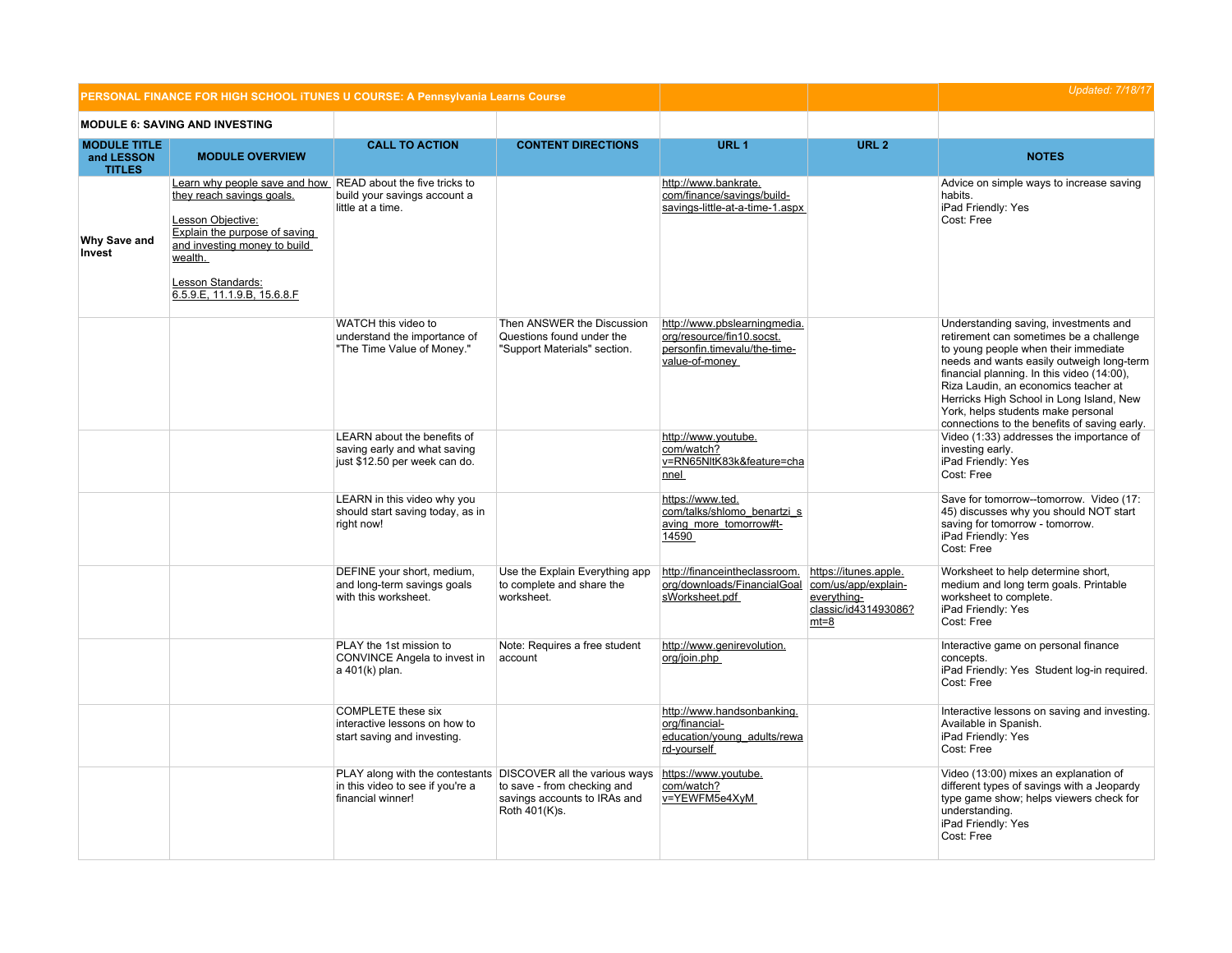|                                                    | PERSONAL FINANCE FOR HIGH SCHOOL ITUNES U COURSE: A Pennsylvania Learns Course                                                                                          |                                                                                             |                                                                                                                            |                                                                                                  |                                                                                   | <b>Updated: 7/18/17</b>                                                                                                                                                                                                                                                                                             |
|----------------------------------------------------|-------------------------------------------------------------------------------------------------------------------------------------------------------------------------|---------------------------------------------------------------------------------------------|----------------------------------------------------------------------------------------------------------------------------|--------------------------------------------------------------------------------------------------|-----------------------------------------------------------------------------------|---------------------------------------------------------------------------------------------------------------------------------------------------------------------------------------------------------------------------------------------------------------------------------------------------------------------|
|                                                    | <b>MODULE 6: SAVING AND INVESTING</b>                                                                                                                                   |                                                                                             |                                                                                                                            |                                                                                                  |                                                                                   |                                                                                                                                                                                                                                                                                                                     |
| <b>MODULE TITLE</b><br>and LESSON<br><b>TITLES</b> | <b>MODULE OVERVIEW</b>                                                                                                                                                  | <b>CALL TO ACTION</b>                                                                       | <b>CONTENT DIRECTIONS</b>                                                                                                  | URL <sub>1</sub>                                                                                 | URL <sub>2</sub>                                                                  | <b>NOTES</b>                                                                                                                                                                                                                                                                                                        |
|                                                    |                                                                                                                                                                         | PLAY BiteClub - the vampire<br>for (eternal) retirement.                                    | USE the Puffin Browser app to<br>finance game focused on saving be able to play the game since it<br>requires Adobe Flash. | http://financialentertainment.<br>org/play/biteclub.html                                         | https://itunes.apple.<br>com/us/app/puffin-web-<br>browser/id472937654?<br>$mt=8$ | iPad Friendly: No Requires Flash Player<br>Cost: Free                                                                                                                                                                                                                                                               |
|                                                    |                                                                                                                                                                         | USE the "401(k) Spend It or<br>Save It Calculator" to maximize<br>your money at retirement. |                                                                                                                            | http://www.<br>360financialliteracy.<br>org/Calculators/401-k-Spend-<br>It-or-Save-It-Calculator |                                                                                   | Calculator for determining when to spend a<br>401k.<br>iPad Friendly: Yes<br>Cost: Free                                                                                                                                                                                                                             |
|                                                    |                                                                                                                                                                         | ESTIMATE how much you can<br>expect in Social Security<br>benefits upon retirement.         | <b>ILLUSTRATE</b> these benefits<br>starting with 1/1/1993 for DOB,<br>\$30000 earnings and retirement html<br>in 12/2053. | http://www.ssa.<br>qov/OACT/quickcalc/index.                                                     |                                                                                   | Quick calculator to determine Social<br>Security benefits at planned retirement age.<br>Students need to adjust birthdate to 22 to<br>use the calculator.<br>iPad Friendly: Yes<br>Cost: Free                                                                                                                       |
|                                                    |                                                                                                                                                                         | DISCOVER what the Avengers<br>superheroes say about saving<br>money and saving the day!     | USE the Puffin Browser app to<br>be able to play the game since it<br>requires Adobe Flash.                                | http://www.<br>practicalmoneyskills.<br>com/avengers                                             | https://itunes.apple.<br>com/us/app/puffin-web-<br>browser/id472937654?<br>$mt=8$ | POW!!! Online Marvel comic where the<br>Avengers discuss the role of savings.<br>banks and budgeting while battling<br>supervillains at a bank.<br>iPad Friendly: No Requires Flash; Spanish<br>available - direct link to comic at https:<br>//marvel.com/digitalcomics/view white.<br>htm?iid=24592<br>Cost: Free |
|                                                    |                                                                                                                                                                         | USE Hulk's "Budget Blaster" to<br>quage your budgeting and<br>savings superpowers!          | Use the Explain Everything app<br>to complete and share the<br>worksheet.                                                  | http://www.<br>practicalmoneyskills.<br>com/downloads/Marvel Work everything-<br>sheet.pdf       | https://itunes.apple.<br>com/us/app/explain-<br>classic/id431493086?<br>$mt=8$    | Worksheet to accompany the Marvel<br>comic.<br>iPad Friendly: Yes<br>Cost: Free                                                                                                                                                                                                                                     |
|                                                    | Compare tools and products                                                                                                                                              | LEARN about the different ways EXPLAIN the advantage of                                     |                                                                                                                            | https://www.youtube.                                                                             |                                                                                   | Video (11:11) from Federal Reserve Bank                                                                                                                                                                                                                                                                             |
| <b>Ways to Save</b>                                | people use to save.<br>Lesson Objective:<br>Evaluate different types of<br>savings vehicles and compare<br>features for each.<br>Lesson Standards:<br>6.5.9.G, 15.6.8.F | to save including 401(k) and a<br>Roth 401(k).                                              | employee-matching in building<br>a retirement fund.                                                                        | com/watch?<br>v=YEWFM5e4XyM                                                                      |                                                                                   | of St. Louis discusses many ways to save<br>and illustrates the difference between<br>investing in $401(k)$ and a Roth $401(k)$ .<br>iPad Friendly: Yes<br>Cost: Free                                                                                                                                               |
|                                                    |                                                                                                                                                                         | HEAR expert advice on how to<br>start saving today and find the<br>right savings account.   | Select podcast 3-2: Open a<br>Savings Account.                                                                             | http://fdicmspodcast.<br>com/podcasts/#audio3                                                    |                                                                                   | Podcast (9:47) explains the basics of<br>savings accounts and what to look for.<br>iPad Friendly: Yes<br>Cost: Free                                                                                                                                                                                                 |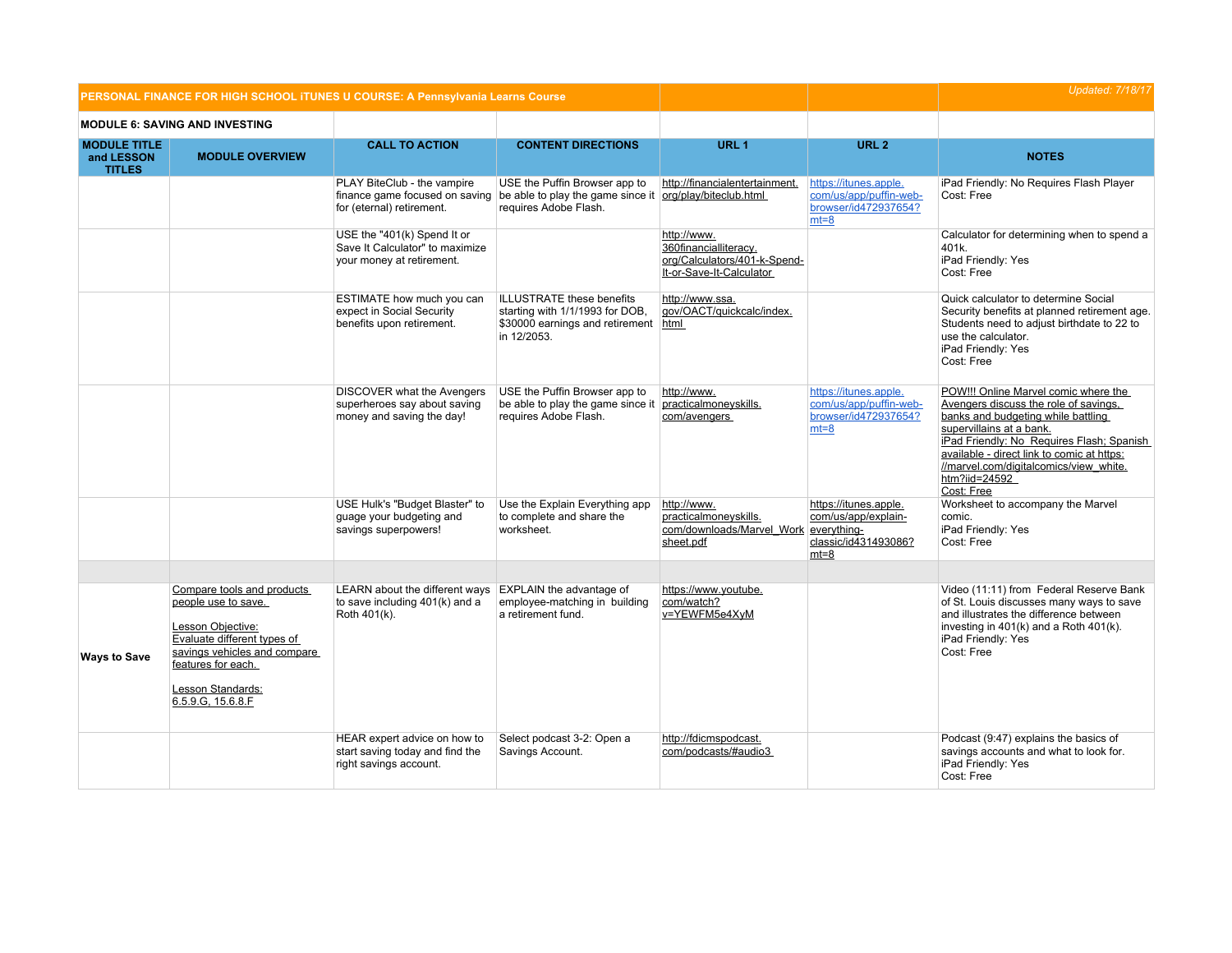|                                                    |                                                                                                                                                                                                                           | PERSONAL FINANCE FOR HIGH SCHOOL ITUNES U COURSE: A Pennsylvania Learns Course             |                                                                                                                 |                                                                                                                                                                                                     |                  | <b>Updated: 7/18/17</b>                                                                                                                                                                                                                                                                                             |
|----------------------------------------------------|---------------------------------------------------------------------------------------------------------------------------------------------------------------------------------------------------------------------------|--------------------------------------------------------------------------------------------|-----------------------------------------------------------------------------------------------------------------|-----------------------------------------------------------------------------------------------------------------------------------------------------------------------------------------------------|------------------|---------------------------------------------------------------------------------------------------------------------------------------------------------------------------------------------------------------------------------------------------------------------------------------------------------------------|
|                                                    | <b>MODULE 6: SAVING AND INVESTING</b>                                                                                                                                                                                     |                                                                                            |                                                                                                                 |                                                                                                                                                                                                     |                  |                                                                                                                                                                                                                                                                                                                     |
| <b>MODULE TITLE</b><br>and LESSON<br><b>TITLES</b> | <b>MODULE OVERVIEW</b>                                                                                                                                                                                                    | <b>CALL TO ACTION</b>                                                                      | <b>CONTENT DIRECTIONS</b>                                                                                       | URL <sub>1</sub>                                                                                                                                                                                    | URL <sub>2</sub> | <b>NOTES</b>                                                                                                                                                                                                                                                                                                        |
|                                                    |                                                                                                                                                                                                                           | WATCH this video on how<br>entertainer D. Woods learned to<br>save and manage her money.   |                                                                                                                 | http://www.pbslearningmedia.<br>org/resource/fin10.socst.<br>personfin.manage.<br>waysave/ways-to-save                                                                                              |                  | In this video (5:30) from Your Life, Your<br>Money, entertainer D. Woods discusses<br>how she has learned to manage her money<br>given the inconsistent income she earns in<br>the music industry. Experts in the video<br>advise having at least three months of<br>living expenses saved as an emergency<br>fund. |
|                                                    |                                                                                                                                                                                                                           | CALCULATE how money grows<br>with compound interest and put<br>savings strategies to work. |                                                                                                                 | http://www.bankrate.<br>com/calculators/savings/com<br>pound-savings-calculator-<br>tool.aspx                                                                                                       |                  | This compound savings calculator<br>demonstrates how to put savings strategies<br>to work.<br>iPad Friendly: Yes<br>Cost: Free                                                                                                                                                                                      |
|                                                    |                                                                                                                                                                                                                           | USE this calculator to<br>DETERMINE the future dollar<br>value of your present savings.    |                                                                                                                 | http://www.<br>practicalmoneyskills.<br>com/calculators/calculate/ho<br>wWillMySavingsGrow.php?<br>calcCategory=budget                                                                              |                  | Compound interest can have a dramatic<br>effect on the growth of a series of regular<br>savings and initial lump sum deposits. Use<br>this calculator to determine the future value<br>of your savings and lump sum.<br>How Will My Savings Grow?<br>iPad Friendly: Yes<br>Cost: Free                               |
|                                                    |                                                                                                                                                                                                                           | LEARN about dollar cost<br>averaging - a key investing<br>strategy to build wealth.        | EXPLAIN how this strategy can<br>limit losses when prices fall and<br>pump up profits when prices<br>rise.      | http://www.investorprotection.<br>org/teach-investing/?<br>fa=dollar-video                                                                                                                          |                  | Video (5:00) explains the strategy known<br>as dollar cost averaging with help from<br>Kiplinger's Janet Bodnar.<br>iPad Friendly: No<br>Cost: Free                                                                                                                                                                 |
|                                                    |                                                                                                                                                                                                                           |                                                                                            |                                                                                                                 |                                                                                                                                                                                                     |                  |                                                                                                                                                                                                                                                                                                                     |
| Impact of<br><b>Interest Rates</b>                 | <b>Explore how interest rates</b><br>impact saving and investing<br>decisions.<br>Lesson Objective:<br>Analyze variations in interest<br>rates and the impact on<br>investment decisions.<br>Lesson Standard:<br>6.5.12.H | LEARN how to SHOP for the<br>best interest rates - whether<br>you're saving or borrowing.  |                                                                                                                 | https://www.youtube.<br>com/watch?v=x-YeJunGoZ4                                                                                                                                                     |                  | Video (1:38) on shopping for interest rates.<br>iPad Friendly: Yes<br>Cost: Free                                                                                                                                                                                                                                    |
|                                                    |                                                                                                                                                                                                                           | LEARN how interest can help<br>turn \$5 into \$250,000.                                    | DO Module 6: "Make Your<br>Money Grow" and learn more<br>about saving and investing.<br>(Registration required) | https://app.<br>pwcfdnearnyourfuture.<br>org/learning modules/modul<br>e-player.<br>html#level/3/458feb84-9ca2-<br>a496-04d2-<br>1576c16af556/module/6/459<br>00f59-af5b-46e6-d63e-<br>7e53b46413eb |                  | Interactive self-paced module.<br>iPad Friendly: Yes<br>Cost: Free                                                                                                                                                                                                                                                  |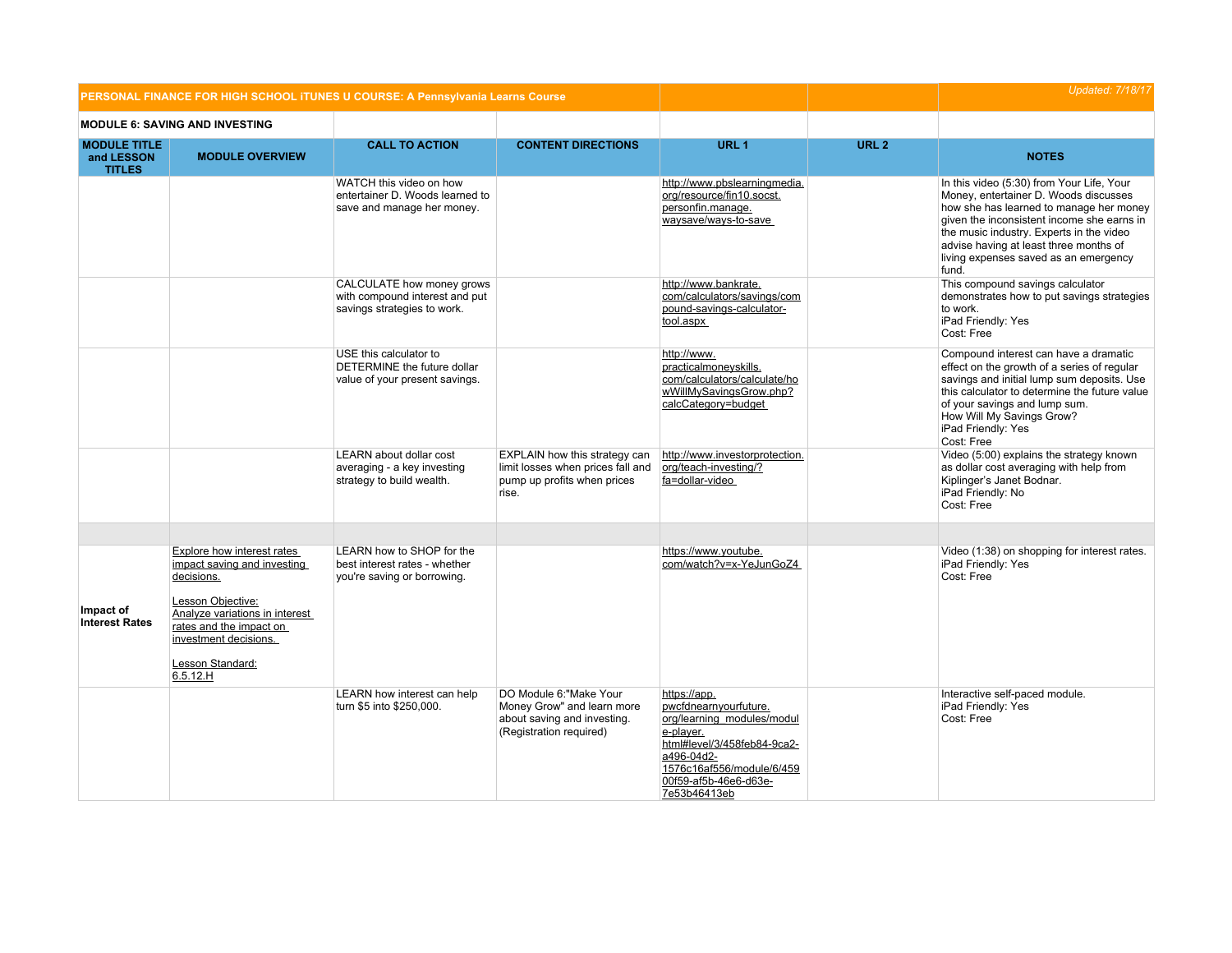|                                                    | PERSONAL FINANCE FOR HIGH SCHOOL ITUNES U COURSE: A Pennsylvania Learns Course                                                                                                                                                                                                                                                                                                                         |                                                                                                                           |                                                                            |                                                                                                          |                                                                                | <b>Updated: 7/18/17</b>                                                                                                                                                                                                                   |
|----------------------------------------------------|--------------------------------------------------------------------------------------------------------------------------------------------------------------------------------------------------------------------------------------------------------------------------------------------------------------------------------------------------------------------------------------------------------|---------------------------------------------------------------------------------------------------------------------------|----------------------------------------------------------------------------|----------------------------------------------------------------------------------------------------------|--------------------------------------------------------------------------------|-------------------------------------------------------------------------------------------------------------------------------------------------------------------------------------------------------------------------------------------|
|                                                    | <b>MODULE 6: SAVING AND INVESTING</b>                                                                                                                                                                                                                                                                                                                                                                  |                                                                                                                           |                                                                            |                                                                                                          |                                                                                |                                                                                                                                                                                                                                           |
| <b>MODULE TITLE</b><br>and LESSON<br><b>TITLES</b> | <b>MODULE OVERVIEW</b>                                                                                                                                                                                                                                                                                                                                                                                 | <b>CALL TO ACTION</b>                                                                                                     | <b>CONTENT DIRECTIONS</b>                                                  | URL <sub>1</sub>                                                                                         | URL <sub>2</sub>                                                               | <b>NOTES</b>                                                                                                                                                                                                                              |
|                                                    |                                                                                                                                                                                                                                                                                                                                                                                                        | In the video LEARN all about<br>interest & how it impacts savings choose either Classic Mode or<br>and borrowing choices. | Then click on the second link,<br>Review Mode and see what you<br>learned. | https://www.brainpop.<br>com/math/ratioproportionand<br>percent/interest                                 | https://www.brainpop.<br>com/math/ratioproportion<br>andpercent/interest/quiz/ | In this educational animated movie about<br>math, learn about banks, money,<br>percentages, borrowing, lending, accounts,<br>and savings.<br>iPad Friendly: Yes<br>Cost: Free                                                             |
|                                                    |                                                                                                                                                                                                                                                                                                                                                                                                        | <b>LEARN</b> how time and interest<br>rates impact the future value of<br>your money in savings.                          | THINK, DIG, and DISCUSS the<br>topic further.                              | http://ed.ted.<br>com/lessons/how-to-<br>calculate-the-future-value-of-<br>your-cash-german-nande        |                                                                                | Video (3:38) explains the math behind<br>interest rates, revealing the equation that<br>will allow you to calculate the future value<br>of your money (if you wisely put it in the<br>bank, that is).<br>iPad Friendly: Yes<br>Cost: Free |
|                                                    |                                                                                                                                                                                                                                                                                                                                                                                                        |                                                                                                                           |                                                                            |                                                                                                          |                                                                                |                                                                                                                                                                                                                                           |
| <b>Financial</b><br><b>Calculations</b>            | Calculate the rate of return,<br>interest, and how long it will take grows simply by using the power<br>to double your money.<br>Lesson Objective:<br>Apply concepts of solving<br>equations and percentages to<br>perform financial calculations (e.<br>g., rate of return, Rule of 72,<br>simple interest, compound<br>interest).<br>Lesson Standards:<br>6.5.9.H, 6.5.12.H, 15.6.8.<br>Q, 15.6.12.Q | DISCOVER how Erin's savings<br>of compound interest.                                                                      |                                                                            | https://www.youtube.<br>com/watch?v=aqu8pALMtOs                                                          |                                                                                | Video (7:21) addresses the power of<br>compound interest.<br>iPad Friendly: Yes<br>Cost: Free                                                                                                                                             |
|                                                    |                                                                                                                                                                                                                                                                                                                                                                                                        | WATCH this video to LEARN<br>the 3 ways to harness the power<br>of compounding your money.                                |                                                                            | https://www.youtube.<br>com/watch?<br>v=immQX0RKFY0                                                      |                                                                                | Video (4:23) reviews the importance of<br>compound interest and how time impacts<br>the growth of saving and investing over<br>time.<br>iPad Friendly: Yes<br>Cost: Free                                                                  |
|                                                    |                                                                                                                                                                                                                                                                                                                                                                                                        | USE the RULE OF 72 calculator<br>to see how long it will take to<br>double your money.                                    |                                                                            | http://www.themint.<br>org/teens/power-of-72.html                                                        |                                                                                | A a quick calculator for determining how<br>long it will take to double your investment<br>(s) using the rule of 72.<br>iPad Friendly: No<br>Cost: Free                                                                                   |
|                                                    |                                                                                                                                                                                                                                                                                                                                                                                                        | FIGURE OUT a gain or loss on<br>an investment with the RETURN<br>ON INVESTMENT calculator.                                |                                                                            | http://www.money-zine.<br>com/calculators/investment-<br>calculators/return-on-<br>investment-calculator |                                                                                | An ROI calculator figures out gain or loss<br>on an investment.<br>iPad Friendly: Yes<br>Cost: Free                                                                                                                                       |
|                                                    |                                                                                                                                                                                                                                                                                                                                                                                                        |                                                                                                                           |                                                                            |                                                                                                          |                                                                                |                                                                                                                                                                                                                                           |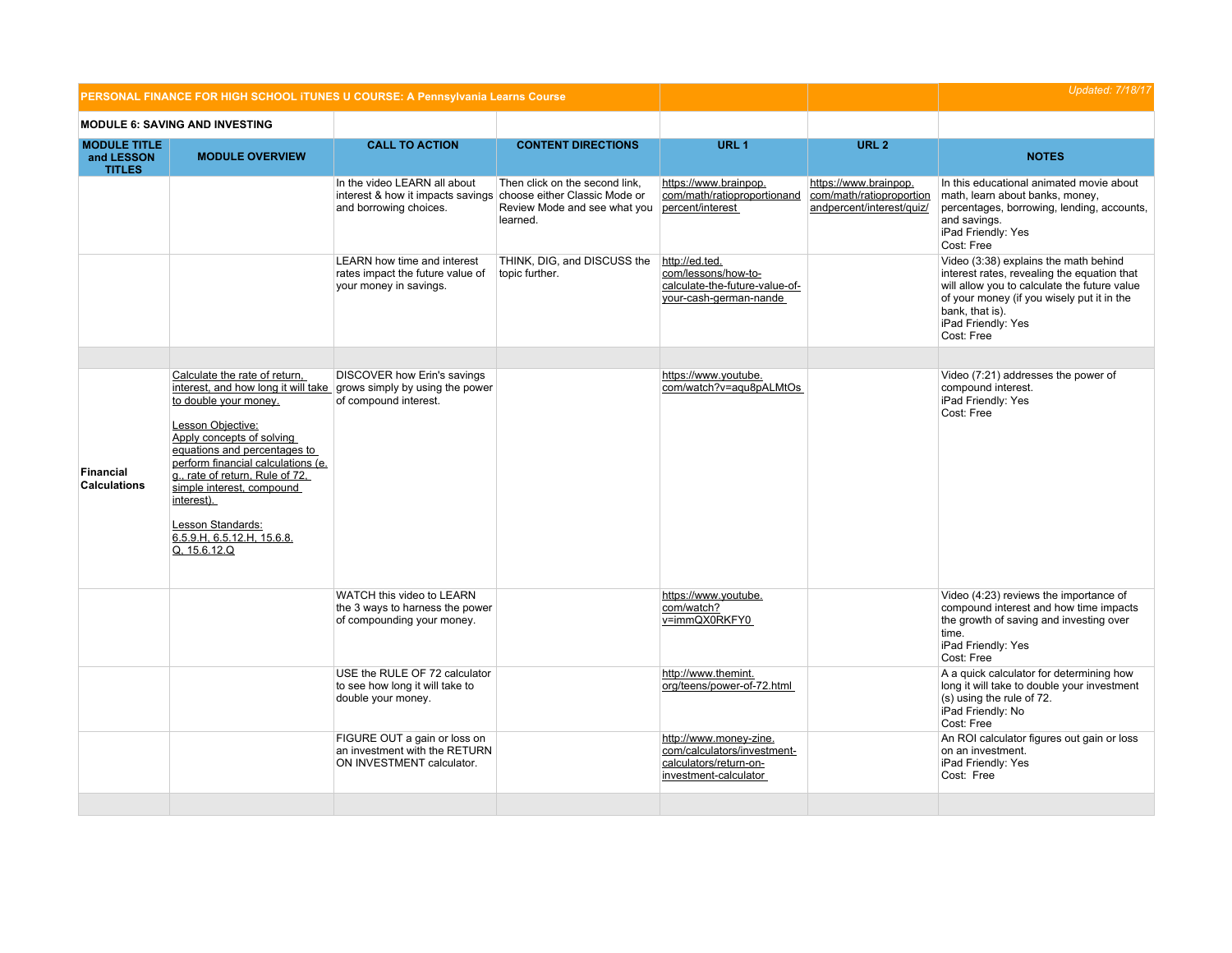|                                                    | PERSONAL FINANCE FOR HIGH SCHOOL ITUNES U COURSE: A Pennsylvania Learns Course                                                                                                                                                                                                                                                                   |                                                                                                                                                  |                                                                                                              |                                                                                                                                                                                                     |                                                                                                          | <b>Updated: 7/18/17</b>                                                                                                                                                                                                                                        |
|----------------------------------------------------|--------------------------------------------------------------------------------------------------------------------------------------------------------------------------------------------------------------------------------------------------------------------------------------------------------------------------------------------------|--------------------------------------------------------------------------------------------------------------------------------------------------|--------------------------------------------------------------------------------------------------------------|-----------------------------------------------------------------------------------------------------------------------------------------------------------------------------------------------------|----------------------------------------------------------------------------------------------------------|----------------------------------------------------------------------------------------------------------------------------------------------------------------------------------------------------------------------------------------------------------------|
|                                                    | <b>MODULE 6: SAVING AND INVESTING</b>                                                                                                                                                                                                                                                                                                            |                                                                                                                                                  |                                                                                                              |                                                                                                                                                                                                     |                                                                                                          |                                                                                                                                                                                                                                                                |
| <b>MODULE TITLE</b><br>and LESSON<br><b>TITLES</b> | <b>MODULE OVERVIEW</b>                                                                                                                                                                                                                                                                                                                           | <b>CALL TO ACTION</b>                                                                                                                            | <b>CONTENT DIRECTIONS</b>                                                                                    | URL <sub>1</sub>                                                                                                                                                                                    | URL <sub>2</sub>                                                                                         | <b>NOTES</b>                                                                                                                                                                                                                                                   |
| Types of<br><b>Investments</b>                     | Investigate the risks and returns<br>of stocks, bonds, mutual funds,<br>and other investment tools.<br>Lesson Objective:<br>Evaluate different types of<br>investments including stocks,<br>bonds, and mutual funds and<br>compare the risks and returns of<br>each.<br>Lesson Standards:<br>6.5.9.G, 6.5.12.G, 15.1.8.I,<br>15.1.12.I, 15.6.8.F | <b>PARTICIPATE</b> in a stock market To play you should first GET<br>game and compete against your ACQUAINTED with the<br>classmates and others. | "Learning Center" info and<br>create a login account.                                                        | http://www.marketwatch.<br>com/game                                                                                                                                                                 |                                                                                                          | Stock simulation with links to news, stock<br>prices research tools and more.<br>Student log-in required.<br>iPad Friendly: Yes<br>Cost: Free                                                                                                                  |
|                                                    |                                                                                                                                                                                                                                                                                                                                                  | WATCH how companies like a<br>local ice cream cart owner go<br>public and issue stock.                                                           | EXPLAIN why the price of a<br>stock would go up and<br>ANSWER more discussion<br>questions at the 2nd link.  | https://www.stlouisfed.<br>org/education/no-frills-<br>money-skills-video-<br>series/episode-3-get-into-<br>stocks                                                                                  | https://www.stlouisfed.<br>org/~/media/Education/Le<br>ssons/pdf/video-ga/no-<br>frills-episode-3-ga.pdf | Video (9:13) from Federal Reserve Bank of<br>St. Louis where students learn how<br>companies go public and issue stock. IPOs,<br>capital gains, dividends, and factors that<br>influence a stock price are also discussed.<br>iPad Friendly: Yes<br>Cost: Free |
|                                                    |                                                                                                                                                                                                                                                                                                                                                  | LEARN how government and<br>corporate bonds work as<br>investment tools in this video.                                                           | ANSWER the discussion<br>questions.                                                                          | https://www.stlouisfed.<br>org/education/no-frills-<br>money-skills-video-<br>series/episode-4-<br>understanding-bonds                                                                              | https://www.stlouisfed.<br>ssons/pdf/video-qa/no-<br>frills-episode-4-ga.pdf                             | Video from Federal Reserve Bank of St.<br>org/~/media/Education/Le Louis reviews all types of bonds and<br>discusses potential risks and return of such<br>investments.<br>iPad Friendly: Yes<br>Cost: Free                                                    |
|                                                    |                                                                                                                                                                                                                                                                                                                                                  | PLAY the stock market and see<br>if you got what it takes to get<br>hired as an investor.                                                        | COMPLETE Module 7: "Playing<br>the Market" to learn saving and<br>investing skills. Registration<br>required | https://app.<br>pwcfdnearnyourfuture.<br>org/learning_modules/modul<br>e-player.<br>html#level/3/458feb84-9ca2-<br>a496-04d2-<br>1576c16af556/module/7/459<br>01266-9e40-5fd4-2e49-<br>0aa80dcbef26 |                                                                                                          | Interactive self-paced module.<br>iPad Friendly: Yes<br>Cost: Free                                                                                                                                                                                             |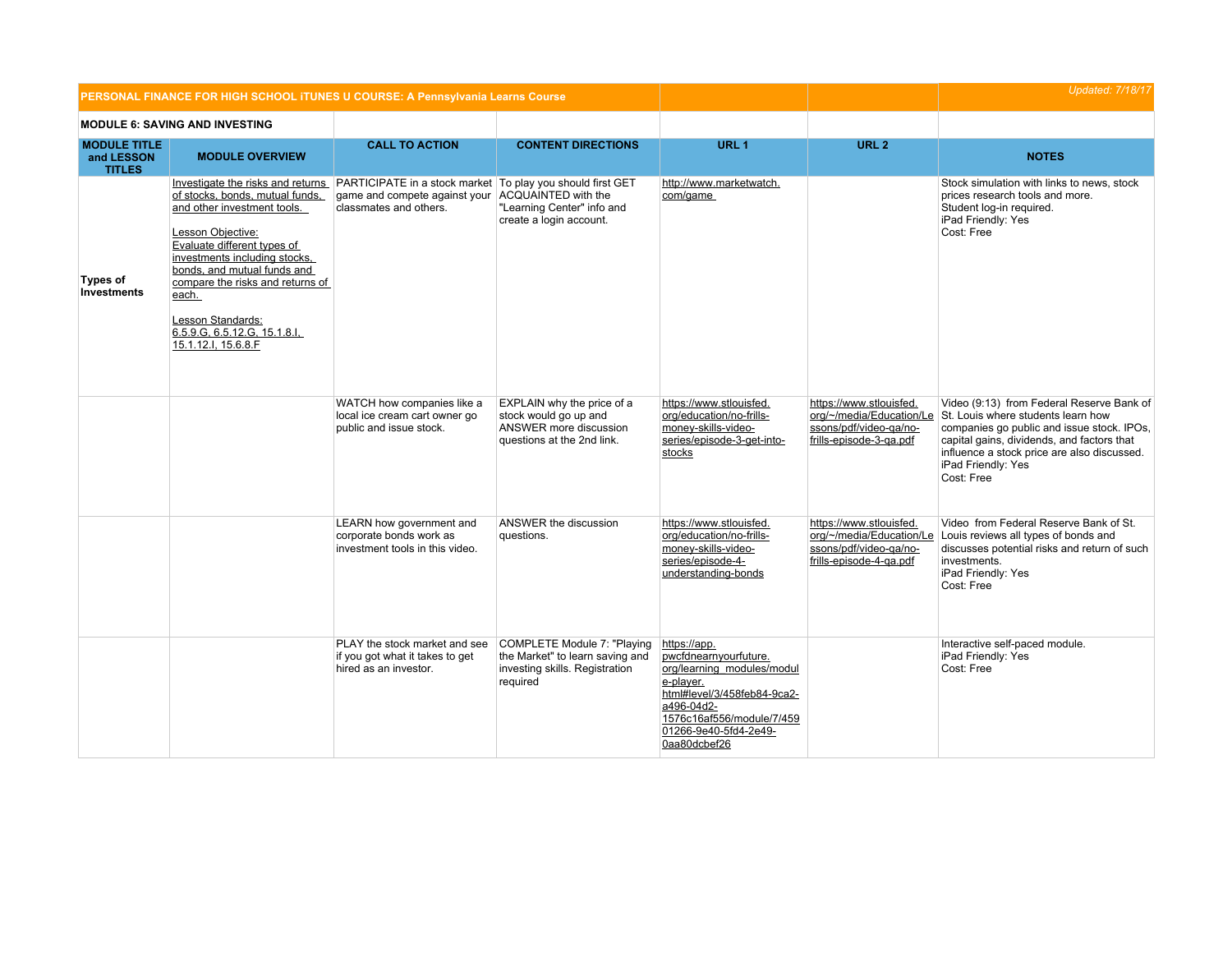|                                                    |                                       | PERSONAL FINANCE FOR HIGH SCHOOL ITUNES U COURSE: A Pennsylvania Learns Course                 |                                                                                                                                  |                                                                                                                   |                                                                                           | <b>Updated: 7/18/17</b>                                                                                                                                                                                                                                                                                                                                                        |
|----------------------------------------------------|---------------------------------------|------------------------------------------------------------------------------------------------|----------------------------------------------------------------------------------------------------------------------------------|-------------------------------------------------------------------------------------------------------------------|-------------------------------------------------------------------------------------------|--------------------------------------------------------------------------------------------------------------------------------------------------------------------------------------------------------------------------------------------------------------------------------------------------------------------------------------------------------------------------------|
|                                                    | <b>MODULE 6: SAVING AND INVESTING</b> |                                                                                                |                                                                                                                                  |                                                                                                                   |                                                                                           |                                                                                                                                                                                                                                                                                                                                                                                |
| <b>MODULE TITLE</b><br>and LESSON<br><b>TITLES</b> | <b>MODULE OVERVIEW</b>                | <b>CALL TO ACTION</b>                                                                          | <b>CONTENT DIRECTIONS</b>                                                                                                        | URL <sub>1</sub>                                                                                                  | URL <sub>2</sub>                                                                          | <b>NOTES</b>                                                                                                                                                                                                                                                                                                                                                                   |
|                                                    |                                       | Discover what it means to own<br>stock and how it gets valued in<br>the stock market.          | Then use the 2nd link to TAKE A https://www.brainpop.<br>QUIZ on the video: choose<br>either the Classic Mode or<br>Review Mode. | com/socialstudies/economics<br>/stocksandshares/                                                                  | https://www.brainpop.<br>com/socialstudies/econo<br>mics/stocksandshares/qui<br><u>z/</u> | What does it mean to own a piece of a<br>company? And how do you buy one,<br>anyway? In this BrainPOP video, Tim and<br>Moby introduce you to the world of<br>corporations, what stocks are high-risk, and<br>how investing can make you rich--or a<br>pauper!<br>for interactive activities to learn more about<br>the stocks and shares!<br>iPad Friendly: Yes<br>Cost: Free |
|                                                    |                                       | READ the "Starting to Invest"<br>sections on stocks, bonds and<br>mutual funds.                | LEARN about different ways to<br>invest, why diversifying is key<br>plus the impact of inflation and<br>more.                    | http://money.cnn.<br>com/pf/money-<br>essentials/index.html                                                       |                                                                                           | Information on the basics of investing.<br>Covers the pros and cons of different<br>investments, stock values and why they<br>change, the value of investing in bonds,<br>mutual fund fundamentals, and<br>understanding how inflation works in<br>relation to investments.<br>iPad Friendly: Yes<br>Cost: Free                                                                |
|                                                    |                                       | LEARN what a stock is, the<br>different kinds of stocks, and<br>how to select them.            |                                                                                                                                  | http://money.cnn.<br>com/pf/money-essentials-<br>stocks/index.html                                                |                                                                                           | Money Essential's guide to everything you<br>need to know about investing in stocks.<br>iPad Friendly: Yes<br>Cost: Free                                                                                                                                                                                                                                                       |
|                                                    |                                       | Based on the previous article,<br>ANSWER 10 QUESTIONS to<br>see what you know about<br>stocks. |                                                                                                                                  | http://cqi.money.cnn.<br>com/tools/cgiquiz/cgiquiz 10<br>$1$ .jsp?id=5                                            |                                                                                           | iPad Friendly: Yes<br>Cost: Free                                                                                                                                                                                                                                                                                                                                               |
|                                                    |                                       | PLAY "Fraud Scene<br>Investigator" and help our hero<br>investigate a huge investment<br>scam. |                                                                                                                                  | http://www.wvsao.<br>gov/suitableinvestments/inde<br>x.html                                                       |                                                                                           | Join our hero Kim and her investigation of a<br>million dollar investment scam; along the<br>way you will discover more about<br>companies, stock reports, investments, and<br>white collar crime.<br>iPad Friendly: No Requires Adobe Flash<br>Player<br>Cost: Free                                                                                                           |
|                                                    |                                       | WATCH this video to learn what<br>investment companies are and<br>how mutual funds work.       |                                                                                                                                  | https://www.stlouisfed.<br>org/education/no-frills-<br>money-skills-video-<br>series/episode-5-mutual-<br>benefit |                                                                                           | Video (9:15) from Federal Reserve Bank of<br>St. Louis describes how mutual funds work<br>in a fairly comprehensive way<br>iPad Friendly: Yes<br>Cost: Free                                                                                                                                                                                                                    |
|                                                    |                                       |                                                                                                |                                                                                                                                  |                                                                                                                   |                                                                                           |                                                                                                                                                                                                                                                                                                                                                                                |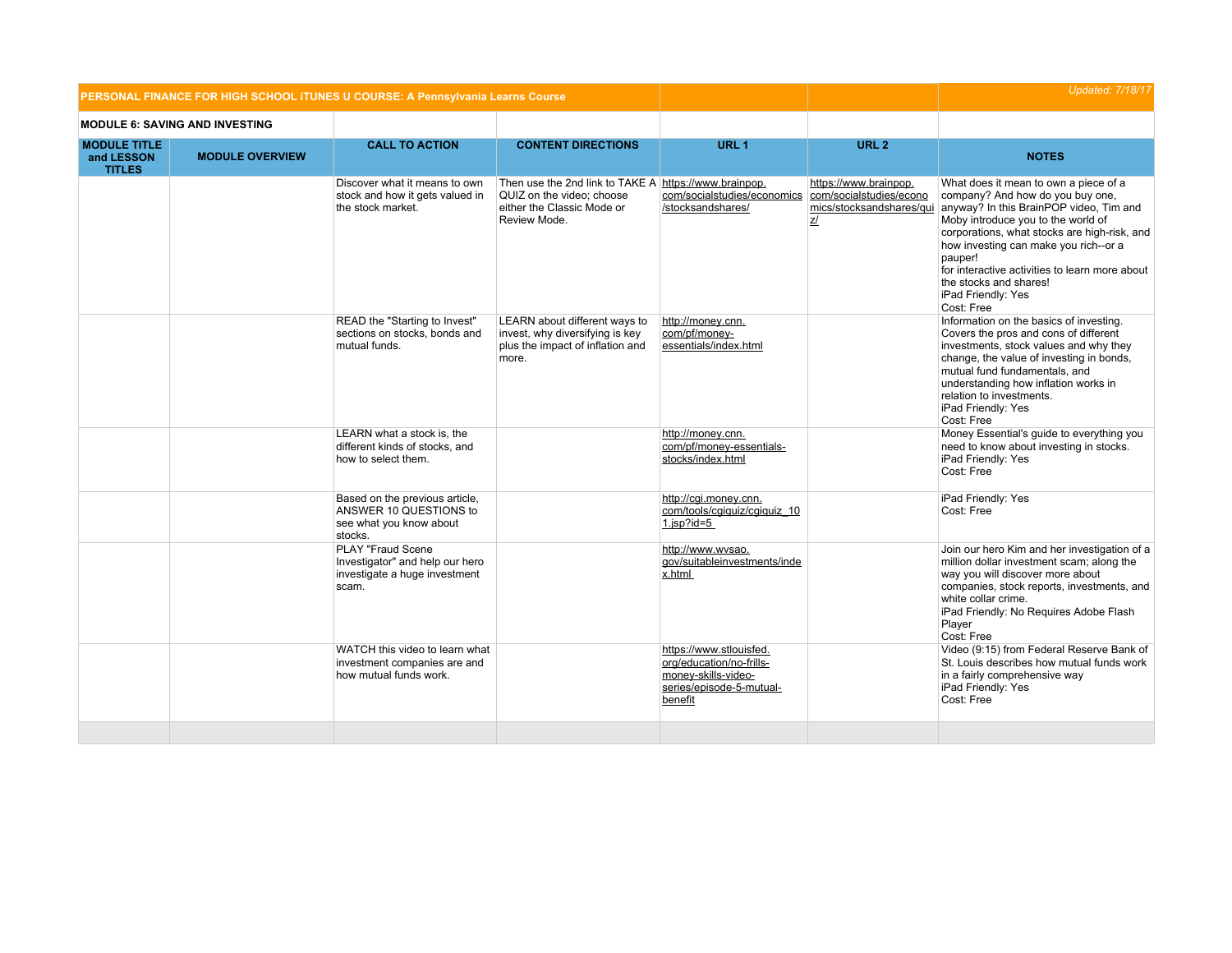|                                                    | PERSONAL FINANCE FOR HIGH SCHOOL ITUNES U COURSE: A Pennsylvania Learns Course                                                                                                                                                                                                                                                                                                            |                                                                                            |                                                                                                                                                                             |                                                                              |                  | <b>Updated: 7/18/17</b>                                                                                                                                                                                                                                                                                                                                                                                                                                                           |
|----------------------------------------------------|-------------------------------------------------------------------------------------------------------------------------------------------------------------------------------------------------------------------------------------------------------------------------------------------------------------------------------------------------------------------------------------------|--------------------------------------------------------------------------------------------|-----------------------------------------------------------------------------------------------------------------------------------------------------------------------------|------------------------------------------------------------------------------|------------------|-----------------------------------------------------------------------------------------------------------------------------------------------------------------------------------------------------------------------------------------------------------------------------------------------------------------------------------------------------------------------------------------------------------------------------------------------------------------------------------|
|                                                    | <b>MODULE 6: SAVING AND INVESTING</b>                                                                                                                                                                                                                                                                                                                                                     |                                                                                            |                                                                                                                                                                             |                                                                              |                  |                                                                                                                                                                                                                                                                                                                                                                                                                                                                                   |
| <b>MODULE TITLE</b><br>and LESSON<br><b>TITLES</b> | <b>MODULE OVERVIEW</b>                                                                                                                                                                                                                                                                                                                                                                    | <b>CALL TO ACTION</b>                                                                      | <b>CONTENT DIRECTIONS</b>                                                                                                                                                   | URL <sub>1</sub>                                                             | URL <sub>2</sub> | <b>NOTES</b>                                                                                                                                                                                                                                                                                                                                                                                                                                                                      |
| <b>Diversified</b><br><b>Portfolios</b>            | Discover how to diversify your<br>investments to limit some of your that ASSET ALLOCATION is<br>risk and maximize your returns.<br>Lesson Objective:<br>Analyze portfolio diversification<br>strategies appropriate for<br>various life situations taking into<br>consideration the role of<br>government.<br>Lesson Standards:<br>11.1.9.B, 15.6.12.P, 15.6.8.R,<br>15.6.12.R, 15.6.12.S | LEARN why money experts say<br>key to sound investments.                                   |                                                                                                                                                                             | http://money.cnn.<br>com/pf/money-essentials-<br>asset-allocation/index.html |                  | CNN Money 101 Money Essentials, lesson<br>14, asset allocation.<br>iPad Friendly: Yes<br>Cost: Free                                                                                                                                                                                                                                                                                                                                                                               |
|                                                    |                                                                                                                                                                                                                                                                                                                                                                                           | VIEW a piechart of how you<br>might invest based on four short<br>questions.               |                                                                                                                                                                             | http://money.cnn.<br>com/tools/assetallocwizard/a<br>ssetallocwizard.html    |                  | Answer four questions and receive<br>information in the form of a pie chart with<br>percentages on how you should invest in<br>various investment categories based on<br>when the money is needed.<br>iPad Friendly: Yes<br>Cost: Free                                                                                                                                                                                                                                            |
|                                                    |                                                                                                                                                                                                                                                                                                                                                                                           | USE the Asset Allocation<br>of stocks, bonds, and cash                                     | FILL IN 6 numbers to see how<br>Calculator to find a desirable mix you should be invested. Use age org/calcs/AssetAllocator.html<br>20 to start with if you're under<br>20. | https://www.ipers.                                                           |                  | The asset allocation calculator is designed<br>to help you create a balanced portfolio of<br>investments. Your age, ability to tolerate<br>risk and several other factors are used to<br>calculate a desirable mix of stocks, bonds<br>and cash. The calculated asset allocation is<br>a great place to start your analysis in<br>building a balanced portfolio. Click on the<br>'View Report' button for a detailed look at<br>your results.<br>iPad Friendly: Yes<br>Cost: Free |
|                                                    |                                                                                                                                                                                                                                                                                                                                                                                           | GET THE 411 on investing in<br>bonds; learn why they're part of<br>diversified portfolios. |                                                                                                                                                                             | http://money.cnn.<br>com/pf/money-essentials-<br>bonds/index.html            |                  | CNN Money 101 - Money Essentials,<br>Investing in bonds.<br>iPad Friendly: Yes<br>Cost: Free                                                                                                                                                                                                                                                                                                                                                                                      |
|                                                    |                                                                                                                                                                                                                                                                                                                                                                                           | QUIZ yourself with 10 questions<br>on investing in bonds.                                  |                                                                                                                                                                             | http://cqi.money.cnn.<br>com/tools/cgiquiz/cgiquiz 10<br>$1$ .jsp?id=7       |                  | CNN Money 101 - Money Essentials,<br>Investing in Bonds.<br>iPad Friendly: Yes<br>Cost: Free                                                                                                                                                                                                                                                                                                                                                                                      |
|                                                    |                                                                                                                                                                                                                                                                                                                                                                                           | READ up on the basics - and<br>the benefits - of investing in<br>mutual funds.             |                                                                                                                                                                             | http://money.cnn.<br>com/pf/money-essentials-<br>mutual-funds/index.html     |                  | CNN Money 101 - Money Essentials,<br>Investing in Mutual Funds.<br>iPad Friendly: Yes<br>Cost: Free                                                                                                                                                                                                                                                                                                                                                                               |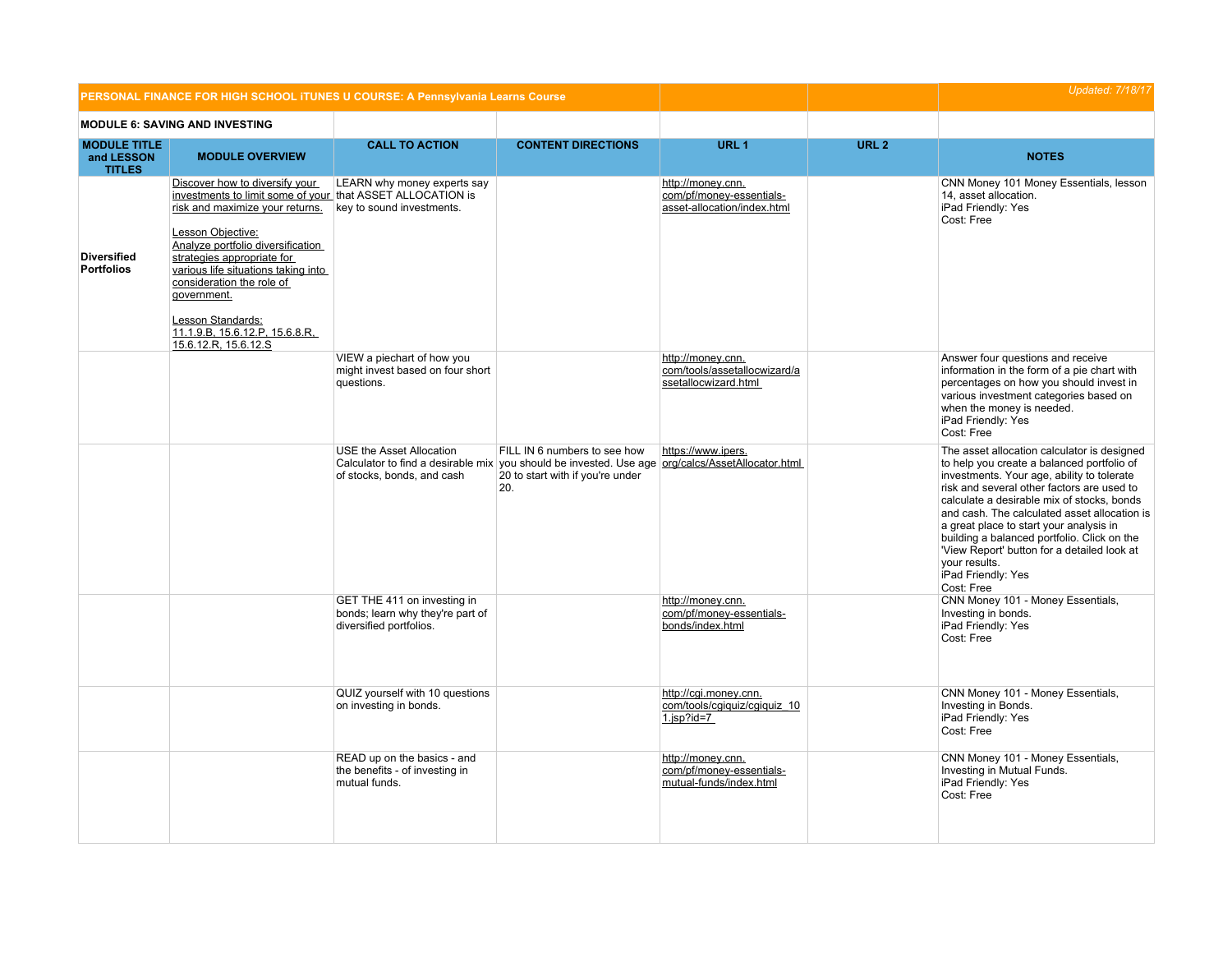|                                                    |                                       | PERSONAL FINANCE FOR HIGH SCHOOL ITUNES U COURSE: A Pennsylvania Learns Course         |                                                                                                             |                                                                                                                                                                      | <b>Updated: 7/18/17</b> |                                                                                                                                                                                                                                                                                                      |
|----------------------------------------------------|---------------------------------------|----------------------------------------------------------------------------------------|-------------------------------------------------------------------------------------------------------------|----------------------------------------------------------------------------------------------------------------------------------------------------------------------|-------------------------|------------------------------------------------------------------------------------------------------------------------------------------------------------------------------------------------------------------------------------------------------------------------------------------------------|
|                                                    | <b>MODULE 6: SAVING AND INVESTING</b> |                                                                                        |                                                                                                             |                                                                                                                                                                      |                         |                                                                                                                                                                                                                                                                                                      |
| <b>MODULE TITLE</b><br>and LESSON<br><b>TITLES</b> | <b>MODULE OVERVIEW</b>                | <b>CALL TO ACTION</b>                                                                  | <b>CONTENT DIRECTIONS</b>                                                                                   | URL <sub>1</sub>                                                                                                                                                     | URL <sub>2</sub>        | <b>NOTES</b>                                                                                                                                                                                                                                                                                         |
|                                                    |                                       | WATCH what it means to buy<br>stock and how this compares to<br>bonds or mutual funds. | CREATE a Venn Diagram<br>showing the relationships<br>between stock, bonds, and<br>mutual funds.            | https://www.khanacademy.<br>org/economics-finance-<br>domain/core-finance/stock-<br>and-bonds/stocks-intro-<br>tutorial/v/what-it-means-to-<br>buy-a-company-s-stock |                         | What it means to buy or purchase stock in<br>a company. Also explains how companies<br>raise money by issuing and selling new<br>stock. A good video (13:46) to watch when<br>comparing different types of investments<br>such as stocks bonds and mutual funds.<br>iPad Friendly: Yes<br>Cost: Free |
|                                                    |                                       | In this video LEARN how stocks<br>and bonds work and how they<br>compare and contrast. | ANSWER, "If a company goes<br>bankrupt who is the first to lose<br>money - stockholders or<br>bondholders?" | https://www.khanacademy.<br>org/economics-finance-<br>domain/core-finance/stock-<br>and-bonds/stocks-intro-<br>tutorial/v/bonds-vs-stocks                            |                         | Video (9:20) comparison of Stocks Vs.<br>Bonds.<br>iPad Friendly: Yes<br>Cost: Free                                                                                                                                                                                                                  |
|                                                    |                                       | LEARN a technique for making<br>money even when a stock price<br>is expected to fall.  | SHOW THE MATH involved in<br>short selling 10 shares of a \$50<br>stock that drops to a \$40 price.         | https://www.khanacademy.<br>org/economics-finance-<br>domain/core-finance/stock-<br>and-bonds/shorting-<br>stock/v/basic-shorting                                    |                         | Short selling a stock. The basics of how to<br>make money on a particular stock if there is<br>a belief the stock will go down in value.<br>This is a video (3:29) on how short selling<br>works.<br>iPad Friendly: Yes<br>Cost: Free                                                                |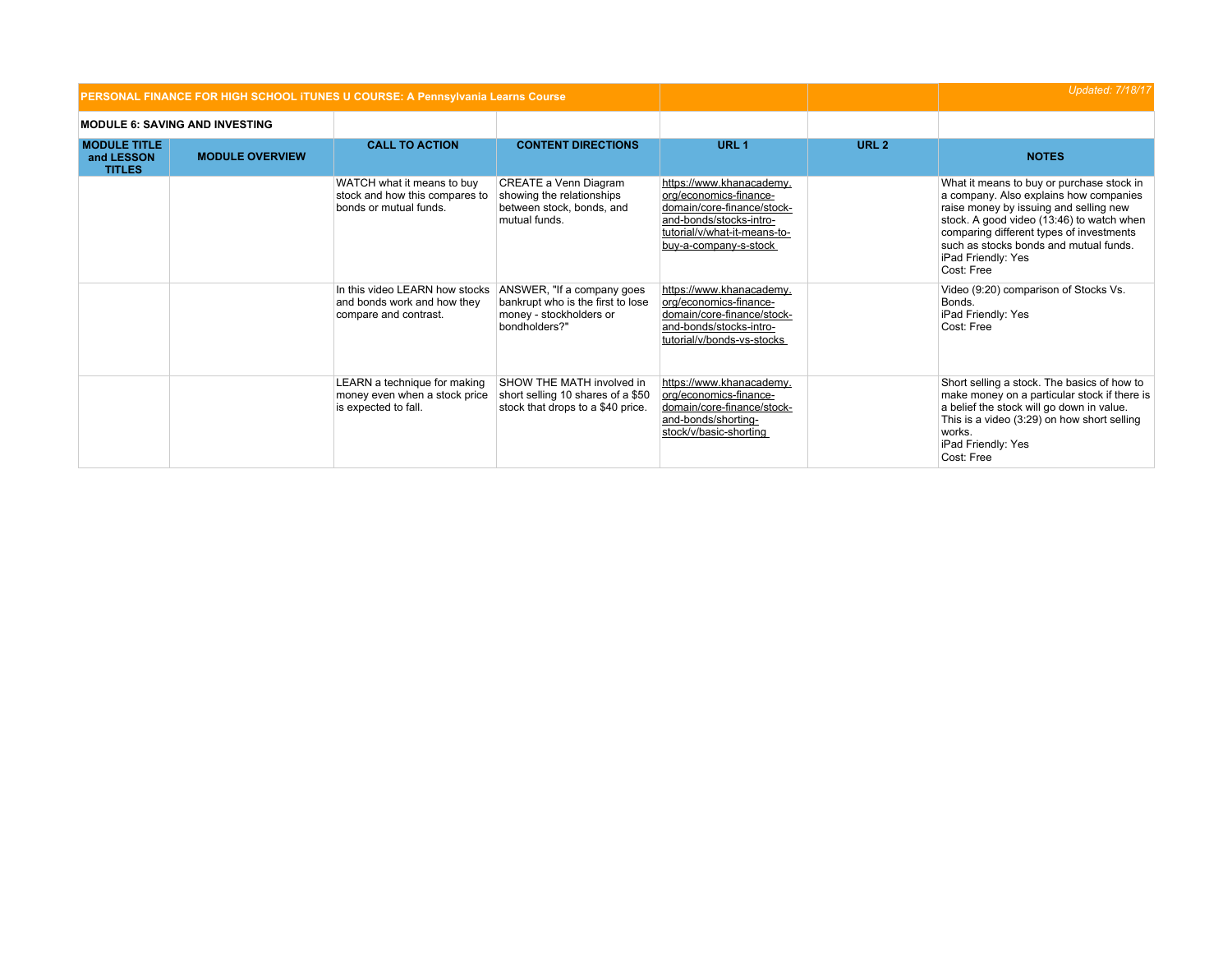|                                                       | PERSONAL FINANCE FOR HIGH SCHOOL ITUNES U COURSE: A Pennsylvania Learns Course                                                                                                           |                                                                                  |                                                                                                            |                                                                                                                                                           | <b>Updated: 7/18/17</b>                                                     |                                                                                                                                                                                                                                         |
|-------------------------------------------------------|------------------------------------------------------------------------------------------------------------------------------------------------------------------------------------------|----------------------------------------------------------------------------------|------------------------------------------------------------------------------------------------------------|-----------------------------------------------------------------------------------------------------------------------------------------------------------|-----------------------------------------------------------------------------|-----------------------------------------------------------------------------------------------------------------------------------------------------------------------------------------------------------------------------------------|
|                                                       | REVIEW: WRAP-UP AND ADDITIONAL RESOURCES                                                                                                                                                 |                                                                                  |                                                                                                            |                                                                                                                                                           |                                                                             |                                                                                                                                                                                                                                         |
| <b>MODULE TITLE</b><br>and LESSON<br><b>TITLES</b>    | <b>MODULE OVERVIEW</b>                                                                                                                                                                   | <b>CALL TO ACTION</b>                                                            | <b>CONTENT DIRECTIONS</b>                                                                                  | URL <sub>1</sub>                                                                                                                                          | URL <sub>2</sub>                                                            | <b>NOTES</b>                                                                                                                                                                                                                            |
| <b>Review and</b><br>assess what you<br>have learned. | Determine what you have learned about<br>money and quiz yourself to see which<br>areas you may need to revisit.                                                                          | TEST your knowledge of<br>financial basics with this five<br>question quiz.      |                                                                                                            | http://www.<br>360financialliteracy.<br>org/Topics/Budgeting-<br>Spending/Budgeting-and-<br>Saving/Test-Your-<br>Knowledge-of-Financial-<br><b>Basics</b> |                                                                             | Five question quiz.<br>iPad Friendly: Yes<br>Cost: Free                                                                                                                                                                                 |
|                                                       |                                                                                                                                                                                          | REVIEW these steps to staying<br>financially fit.                                | ANSWER, "How many are you<br>prepared to do?"                                                              | https://www.<br>bettermoneyhabits.<br>com/saving-<br>budgeting/money-<br>management-<br>tips/financial-fitness-tips.<br>html                              |                                                                             | Follow these 7 steps to financial fitness<br>from Better Money Habits to stay<br>financially fit today and down the road.<br>iPad Friendly: Yes<br>Cost: Free                                                                           |
|                                                       |                                                                                                                                                                                          | PLAY Financial Football to<br>review what you have learned.                      | USE the second link for a<br>browser supported version.                                                    | https://itunes.apple.<br>com/us/app/financial-<br>football-hd/id387095643?<br>$mt=8$                                                                      | http://www.<br>practicalmoneyskills.<br>com/games/trainingcamp/<br>ff/play/ | Game allows players to win and lose<br>yards in a football game by answering<br>financial questions.<br>iPad Friendly: App: Yes; Online version<br>available at seoncd link has limited<br>functionality withouth Flash.<br>Cost: Free  |
|                                                       |                                                                                                                                                                                          | PLAY Financial Soccer to see<br>what you know.                                   | ANSWER questions correctly to<br>complete passes and make<br>goals.                                        | https://itunes.apple.<br>com/us/app/financial-<br>football-hd/id387095643?<br>$mt=8$                                                                      | http://www.<br>financialsoccer.com/play/                                    | Game allows players to pass and score<br>points in a soccer game by answering<br>financial questions.<br>iPad Friendly: App: Yes; Online version<br>available at seoncd link has limited<br>functionality withouth Flash.<br>Cost: Free |
|                                                       |                                                                                                                                                                                          | PLAY Thrive 'n Shine and level<br>up as you learn more about<br>finances.        |                                                                                                            | https://itunes.apple.<br>com/us/app/thrive-n-<br>shine/id834076906?mt=8                                                                                   |                                                                             | Cutting-edge, fun, and effective way to<br>teacher financial education.<br>iPad Friendly: Yes<br>Cost: Free                                                                                                                             |
|                                                       |                                                                                                                                                                                          | TEST your knowledge of<br>personal finance through W!SE.                         |                                                                                                            | https://itunes.apple.<br>com/us/app/w!se-<br>financial-<br>literacy/id622606424?<br>$mt=8$                                                                |                                                                             | Assessment of financial knowledge<br>offered through W!SE.<br>iPad Friendly: Yes<br>Cost: Varies by state and number of<br>people taking it                                                                                             |
| Continue your<br>financial<br>education.              | Still want to learn even more about<br>personal finances? Take a complete<br>course in personal finance or learn more<br>about a variety of topics available from<br>government sources. | <b>COMPLETE the FoolProof</b><br>program online.                                 | LEARN about money, financial<br>responsibility, and the realities of foolproofonline.<br>advertising.      | https://solo.<br>info/foolproof                                                                                                                           |                                                                             | Use these interactive online sessions to<br>learn personal money skills.<br>iPad Friendly: Yes<br>Cost: Free                                                                                                                            |
|                                                       |                                                                                                                                                                                          | <b>LEARN</b> to manage finances<br>through Banzai's lessons and<br>scenarios.    | REGISTER through your<br>teacher to take this online<br>program. PLAY the game to<br>extend your learning. | http://play.teachbanzai.<br>com/                                                                                                                          |                                                                             | Lessons, life scenarios and a game<br>provide online financial literacy tools.<br>iPad Friendly: Yes<br>Cost: Free                                                                                                                      |
|                                                       |                                                                                                                                                                                          | COMPLETE 36 MoneySkill<br>modules to enhance your<br>personal finance knowledge. | REGISTER through your<br>teacher for the complete<br>MoneySKILL course.                                    | http://www.moneyskill.<br>org/                                                                                                                            |                                                                             | 36-module online course<br>Requires teacher registration and<br>student log-in<br>iPad Friendly: No - Requires Adobe<br>Flash<br>Cost: Free                                                                                             |